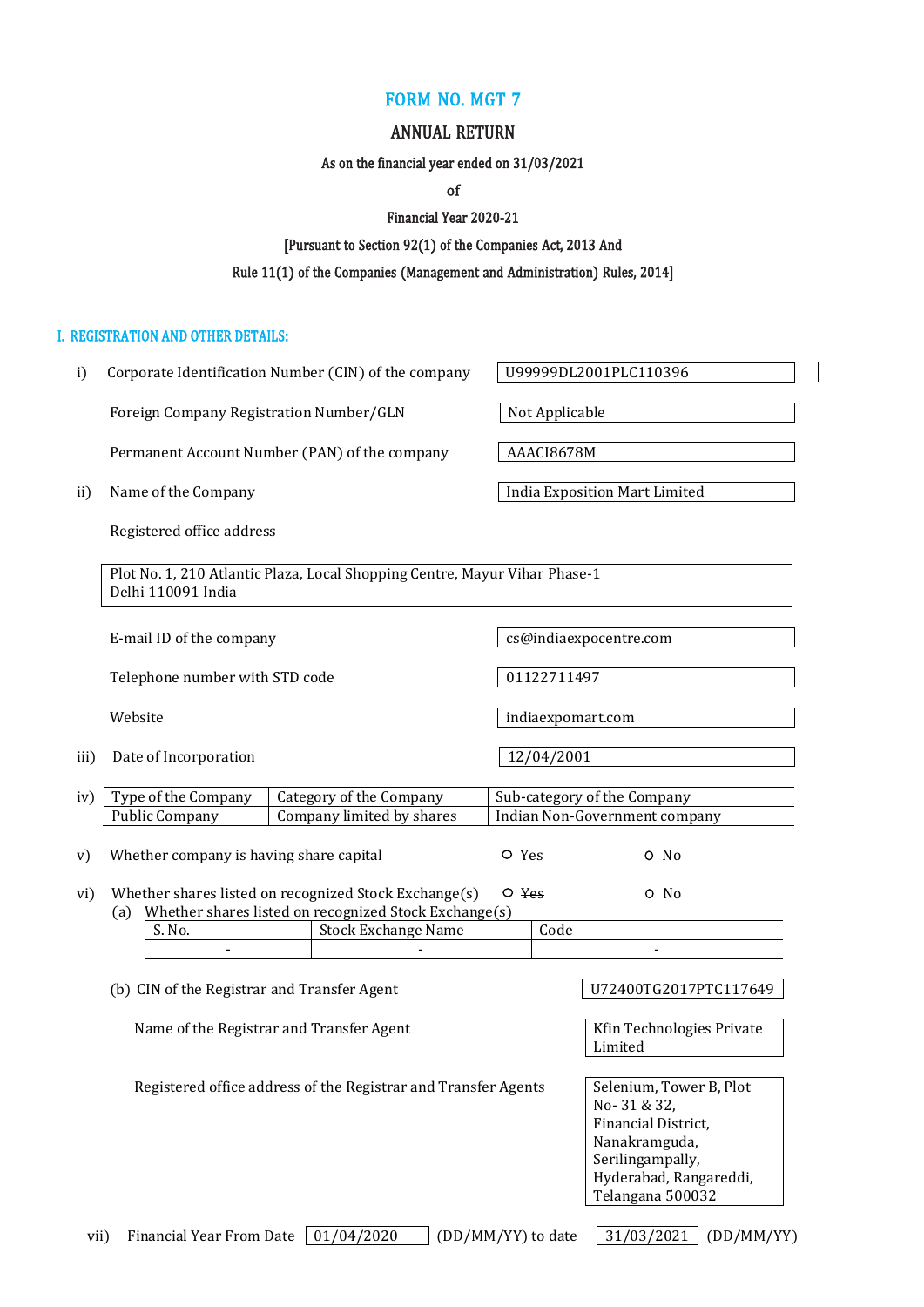| viii)        | Whether Annual General Meeting (AGM) held                                      |                                              | $\circ$ Yes                      | O No                                                                                        |                                 |
|--------------|--------------------------------------------------------------------------------|----------------------------------------------|----------------------------------|---------------------------------------------------------------------------------------------|---------------------------------|
|              | (a) If yes, date of AGM                                                        |                                              |                                  | NA, AGM is schedule to be held on September 30, 2021                                        |                                 |
|              | (b) Due date of AGM                                                            |                                              | September 30, 2021               |                                                                                             |                                 |
|              | (c) Whether any extension for AGM granted                                      |                                              | $\circ$ Yes                      | O No                                                                                        |                                 |
|              |                                                                                |                                              |                                  | (d) If yes, provide the Services Request Number of the Application Form filed for extension | NA                              |
|              | (e) Extended Due Date after grant of Extension                                 |                                              | <b>NA</b>                        |                                                                                             |                                 |
|              | <b>II. PRINCIPAL BUSINESS ACTIVITIES OF THE COMPANY</b>                        |                                              |                                  |                                                                                             |                                 |
|              | Number of business activities                                                  | 1                                            |                                  |                                                                                             |                                 |
| S.<br>No.    | <b>Main Activity</b><br>group code                                             | Description of Main<br><b>Activity group</b> | <b>Business Activity</b><br>Code | <b>Description of Business</b><br>Activity                                                  | % of turnover<br>of the company |
| $\mathbf{1}$ | $\mathbb{R}$                                                                   | Arts, entertainment<br>and recreation        | R <sub>2</sub>                   | Library, archives,<br>museums and other<br>cultural activities                              | 69.71                           |
|              | III. PARTICULARS OF HOLDING, SUBSIDIARY, JOINT VENTURE AND ASSOCIATE COMPANIES |                                              |                                  |                                                                                             |                                 |
|              | No. of Companies for which information is to be given                          |                                              | $\mathbf{1}$                     |                                                                                             |                                 |
| S.<br>No.    | Name of the company                                                            | <b>CIN / FCRN</b>                            |                                  | Holding/Subsidiary<br>/Associate/ Joint venture                                             | % of shares held                |
| $\mathbf{1}$ | Expo Digital India Private<br>Limited                                          | U74999UP2021PTC143287                        |                                  | Subsidiary                                                                                  | 65                              |

#### IV. SHARE CAPITAL, DEBENTURES AND OTHER SECURITIES OF THE COMPANY

# i) Share Capital

a) Equity Share Capital

| <b>Particulars</b>                        | Authorised<br>Capital | Issued<br>capital | Subscribed<br>capital | Paid Up<br>capital |
|-------------------------------------------|-----------------------|-------------------|-----------------------|--------------------|
| Total number of equity shares             | 100,000,000           | 37,000,000        | 37,000,000            | 37,000,000         |
| Total amount of equity shares (in rupees) | 1,000,000,000         | 370,000,000       | 370,000,000           | 370,000,000        |

Number of classes 1

| <b>Class of Shares</b><br><b>Equity shares</b> | Authorised<br>Capital | Issued<br>capital | Subscribed<br>capital | Paid Up capital |
|------------------------------------------------|-----------------------|-------------------|-----------------------|-----------------|
| Number of equity shares                        | 100,000,000           | 37,000,000        | 37,000,000            | 37,000,000      |
| Nominal value per share (in rupees)            | 10                    | 10                | 10                    | 10              |
| Total amount of equity shares (in rupees)      | 1,000,000,000         | 370,000,000       | 370,000,000           | 370,000,000     |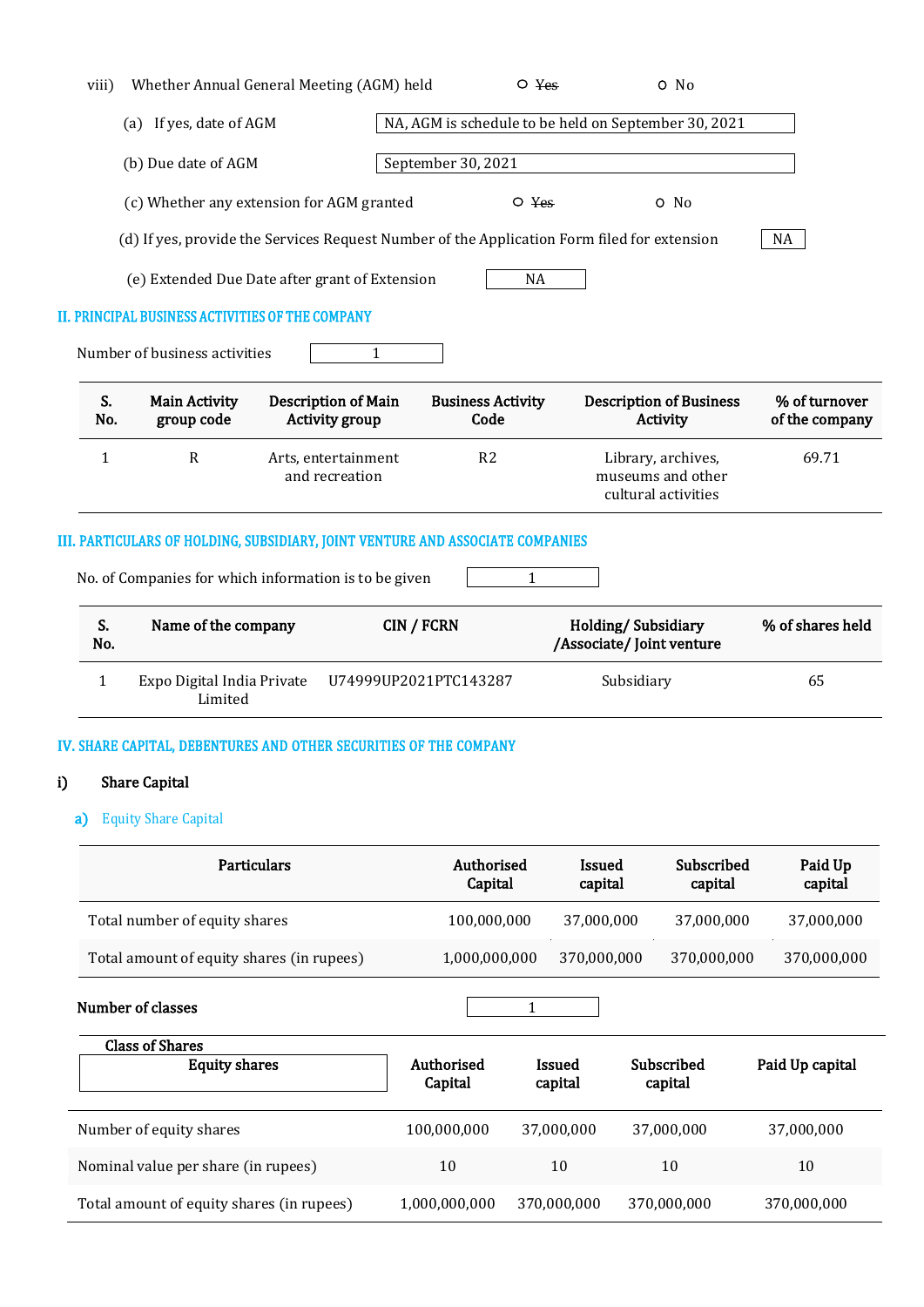# (b) Preference Share Capital

| <b>Particulars</b>                            | Authorised<br>Capital        | <b>Issued</b><br>capital | Subscribed<br>capital    | Paid Up<br>capital |
|-----------------------------------------------|------------------------------|--------------------------|--------------------------|--------------------|
| Total number of preference shares             | -                            |                          | $\overline{\phantom{a}}$ |                    |
| Total amount of preference shares (in rupees) |                              |                          | $\overline{\phantom{a}}$ |                    |
| Number of classes                             |                              | Nil                      |                          |                    |
| <b>Class of Shares</b>                        |                              |                          |                          |                    |
| <b>Preference Shares</b>                      | Authorised<br>Capital        | Issued<br>capital        | Subscribed<br>capital    | Paid Up capital    |
| Number of preference shares                   | $\qquad \qquad \blacksquare$ |                          | $\overline{\phantom{0}}$ |                    |
| Nominal value per share (in rupees)           | $\qquad \qquad \blacksquare$ |                          | $\overline{\phantom{a}}$ |                    |
| Total amount of preference shares (in rupees) |                              |                          | $\overline{\phantom{a}}$ |                    |

# c) Unclassified Share Capital

| Particulars                         | <b>Authorised Capital</b> |
|-------------------------------------|---------------------------|
| Total amount of unclassified shares | NA                        |

# d) Break up of Paid Up Share Capital

| <b>Class of Shares</b>                           |                          | Number of shares                 |                          | <b>Total Nominal</b><br>Amount | <b>Total Paid-</b><br>up amount | Total<br>premium |  |
|--------------------------------------------------|--------------------------|----------------------------------|--------------------------|--------------------------------|---------------------------------|------------------|--|
| <b>Equity shares</b>                             | Physical                 | Demat                            | Total                    |                                |                                 |                  |  |
| At the beginning of the year                     |                          | 11,074,316 25,925,684 37,000,000 |                          | 370,000,000                    | 370,000,000                     |                  |  |
| Increase during the year                         | $\blacksquare$           |                                  | $\overline{\phantom{a}}$ | $\overline{\phantom{0}}$       |                                 |                  |  |
| <i>i. Pubic Issues</i>                           |                          |                                  |                          |                                |                                 |                  |  |
| ii. Rights issue                                 |                          |                                  |                          |                                |                                 |                  |  |
| iii. Bonus issue                                 | $\overline{\phantom{a}}$ |                                  | $\overline{\phantom{a}}$ |                                |                                 |                  |  |
| iv. Private Placement/<br>Preferential allotment |                          |                                  |                          |                                |                                 |                  |  |
| v. ESOPs                                         | $\overline{\phantom{a}}$ |                                  | $\overline{\phantom{a}}$ | $\frac{1}{2}$                  |                                 |                  |  |
| vi. Sweat equity shares allotted                 |                          |                                  |                          |                                |                                 |                  |  |
| vii. Conversion of Preference<br>share           |                          |                                  |                          |                                |                                 |                  |  |
| viii. Conversion of Debentures                   |                          |                                  | $\blacksquare$           |                                |                                 |                  |  |
| ix. GDRs/ADRs                                    |                          |                                  |                          |                                |                                 |                  |  |
| x. Others, specify                               | $\overline{\phantom{a}}$ | $\blacksquare$                   | $\blacksquare$           | $\overline{\phantom{a}}$       |                                 | $\blacksquare$   |  |
| Decrease during the year                         |                          |                                  |                          |                                |                                 |                  |  |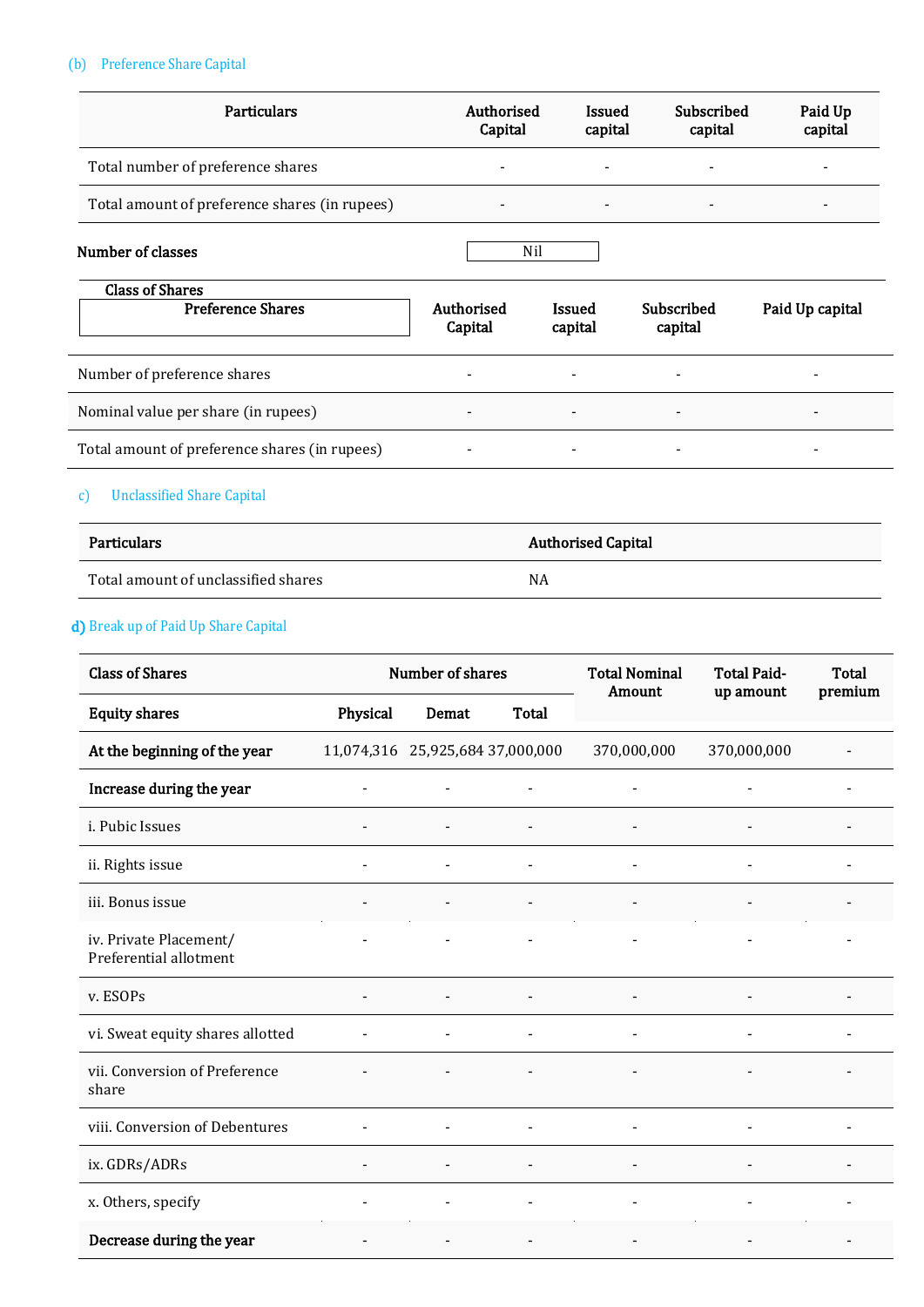| i. Buy-back of shares                                                                                                                                                             |                                 |                          |                          |                          |                |                                    |
|-----------------------------------------------------------------------------------------------------------------------------------------------------------------------------------|---------------------------------|--------------------------|--------------------------|--------------------------|----------------|------------------------------------|
| ii. Shares forfeited                                                                                                                                                              |                                 | $\overline{\phantom{a}}$ |                          |                          |                |                                    |
| iii. Reduction of share capital                                                                                                                                                   |                                 | $\overline{\phantom{a}}$ |                          |                          |                |                                    |
| iv. Others, specify                                                                                                                                                               | $\overline{\phantom{a}}$        | $\overline{\phantom{a}}$ | $\overline{\phantom{a}}$ | $\overline{\phantom{a}}$ |                |                                    |
| At the end of the year                                                                                                                                                            | 9,344,002 27,655,998 37,000,000 |                          |                          | 370,000,000              | 370,000,000    |                                    |
| Preference shares                                                                                                                                                                 |                                 |                          |                          |                          |                |                                    |
| At the beginning of the year                                                                                                                                                      |                                 |                          |                          |                          |                |                                    |
| Increase during the year                                                                                                                                                          |                                 | $\blacksquare$           |                          |                          |                |                                    |
| i. Issues of shares                                                                                                                                                               |                                 |                          |                          |                          |                |                                    |
| ii. Re-issue of forfeited shares                                                                                                                                                  |                                 |                          |                          |                          |                |                                    |
| iii. Others, specify                                                                                                                                                              |                                 |                          |                          |                          |                |                                    |
| Decrease during the year                                                                                                                                                          |                                 |                          |                          |                          |                |                                    |
| i. Redemption of shares                                                                                                                                                           |                                 |                          |                          |                          |                |                                    |
| ii. Shares forfeited                                                                                                                                                              |                                 |                          |                          |                          |                |                                    |
| iii. Reduction of share capital                                                                                                                                                   |                                 |                          |                          |                          |                |                                    |
| iv. Others, specify                                                                                                                                                               |                                 |                          |                          |                          |                |                                    |
| At the end of the year                                                                                                                                                            |                                 | $\overline{\phantom{a}}$ | $\overline{a}$           | $\overline{\phantom{a}}$ |                |                                    |
| ISIN of the Equity Shares of the Company<br>(ii) Details of stock split/consolidation during the year (for each class of shares)<br>Class of shares                               |                                 |                          |                          | (i)                      | (ii)           | INE01JH01013<br><b>NA</b><br>(iii) |
| Before split / Consolidation                                                                                                                                                      | Number of shares                |                          |                          |                          |                |                                    |
|                                                                                                                                                                                   |                                 | Face value per share     |                          |                          |                |                                    |
| After split / consolidation                                                                                                                                                       |                                 | Face value per share     |                          |                          |                |                                    |
|                                                                                                                                                                                   |                                 | Face value per share     |                          |                          |                |                                    |
| (iii) Details of shares/Debentures Transfers since closure date of last financial year (or in the case of the<br>first return at any time since the incorporation of the company) |                                 |                          |                          |                          |                |                                    |
| [Details being provided in a CD/Digital Media]                                                                                                                                    |                                 | $\circ$ Yes              |                          | O No                     | Not applicable |                                    |
| Separate sheet attached for details of transfers                                                                                                                                  |                                 | O Yes                    |                          | $O$ No                   | Not applicable |                                    |

Note: In case list of transfer exceeds 10, option for submission as a separate sheet attachment or submission in a CD/Digital Media may be shown.

|  | Date of Previous AGM |  |
|--|----------------------|--|
|--|----------------------|--|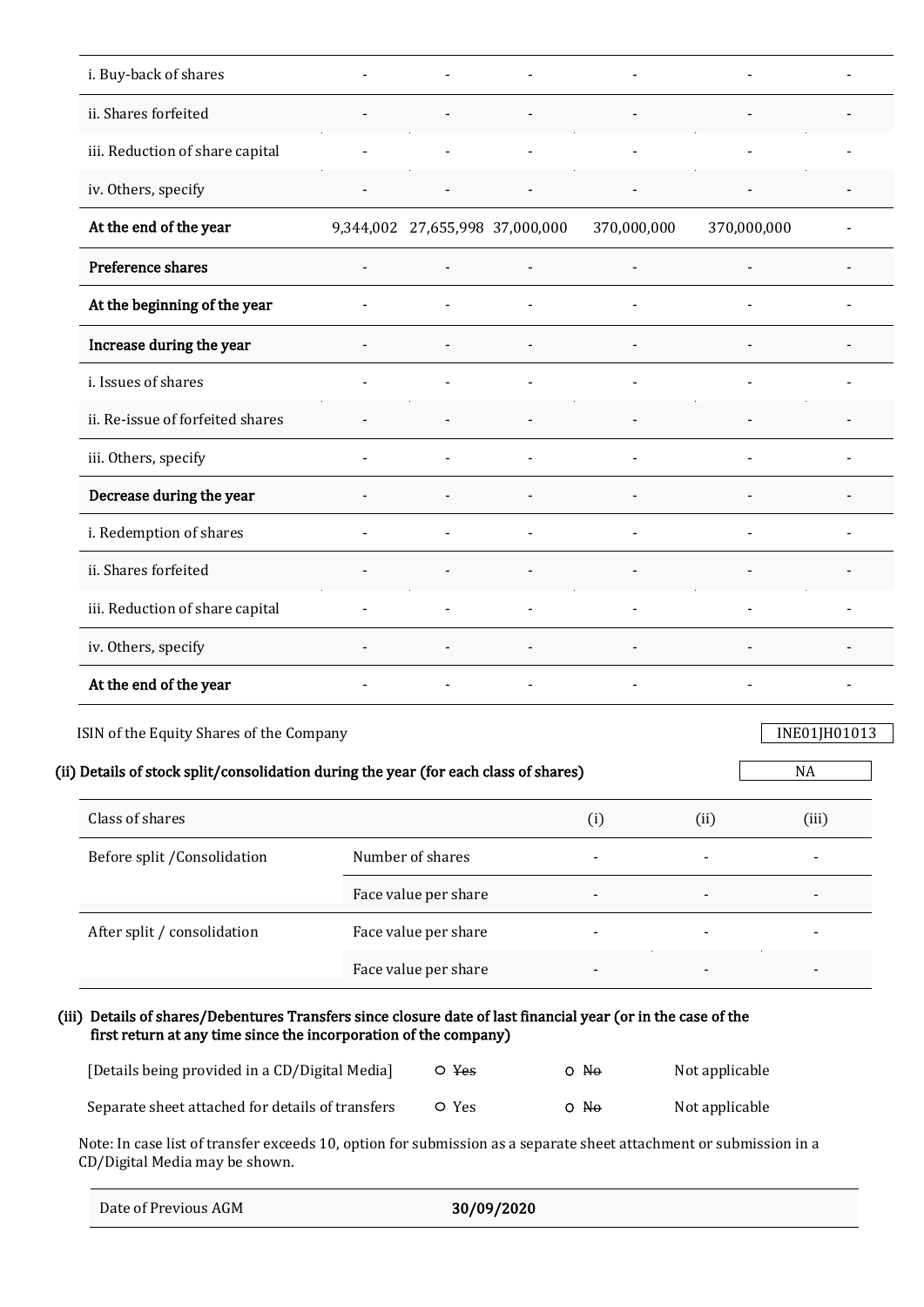| Date of Registration of Transfer              |        |            |                                           |            |  |
|-----------------------------------------------|--------|------------|-------------------------------------------|------------|--|
| Type of Transfer                              | Equity | Preference | Debentures                                | Stock      |  |
| Number of Shares/Debentures/Units Transferred |        |            | Amount Per Shares/Debentures/Unit (in Rs) |            |  |
| Ledger Folio of Transferor                    |        |            |                                           |            |  |
| Transferor's Name                             |        |            |                                           |            |  |
|                                               |        | Surname    | Middle name                               | First name |  |
| Ledger Folio of Transferee                    |        |            |                                           |            |  |
| Transferee's Name                             |        |            |                                           |            |  |
|                                               |        | Surname    | Middle name                               | First name |  |
| Date of Registration of Transfer              |        |            |                                           |            |  |
| Type of Transfer                              | Equity | Preference | Debentures                                | Stock      |  |
| Number of Shares/Debentures/Units Transferred |        |            | Amount Per Shares/Debentures/Unit (in Rs) |            |  |
| Ledger Folio of Transferor                    |        |            |                                           |            |  |
| Transferor's Name                             |        |            |                                           |            |  |
|                                               |        | Surname    | Middle name                               | First name |  |
| Ledger Folio of Transferee                    |        |            |                                           |            |  |
| Transferee's Name                             |        |            |                                           |            |  |
|                                               |        | Surname    | Middle name                               | First name |  |

#### (iv) \*Indebtedness including debentures (Outstanding as at the end of financial year)

| <b>Particulars</b>                                                                                    | Number of units | Nominal value per Unit | <b>Total value</b> |  |  |  |
|-------------------------------------------------------------------------------------------------------|-----------------|------------------------|--------------------|--|--|--|
| Non-convertible debentures                                                                            |                 |                        |                    |  |  |  |
| Partly convertible debentures                                                                         |                 |                        |                    |  |  |  |
| Fully convertible debentures                                                                          |                 |                        |                    |  |  |  |
| Secured Loans (including interest Outstanding / accrued<br>but not due forpayment) excluding deposits |                 |                        | 29,425,465         |  |  |  |
| Unsecured Loans (including interest outstanding/accrued but not due forpayment) excluding deposits    |                 |                        |                    |  |  |  |
| Deposit                                                                                               |                 |                        |                    |  |  |  |
| Total                                                                                                 |                 |                        | 29,425,465         |  |  |  |

### Details of debentures

| <b>Class of debentures</b>       | Outstanding as at<br>the beginning of the<br>year | Increase during the<br>Year | Decrease during the<br>year | Outstanding as at<br>the end of the year |
|----------------------------------|---------------------------------------------------|-----------------------------|-----------------------------|------------------------------------------|
| Non-convertible<br>debentures    |                                                   | $\overline{\phantom{0}}$    |                             |                                          |
| Partly convertible<br>debentures |                                                   | $\overline{\phantom{0}}$    |                             |                                          |
| Fully convertible<br>debentures  |                                                   | $\,$                        |                             |                                          |

### (v) Securities (other than shares and debentures) Nil

| Type of           | <b>Number</b> | Nominal Value of | <b>Total Nominal</b> | Paid up Value | <b>Total Paid</b> |  |
|-------------------|---------------|------------------|----------------------|---------------|-------------------|--|
| <b>Securities</b> | of Securities | each Unit        | Value                | of each Unit  | up Value          |  |
| Total             |               | -                | -                    | -             |                   |  |

### V. \*TURNOVER AND NET WORTH OF THE COMPANY (AS DEFINED IN THE [COMPANIES ACT,2013\)](https://taxguru.in/company-law/presidents-assent-companies-act-2013.html)

(i) Turnover Rs.  $132,801,683$ 

(ii) Net worth of the Company  $\sqrt{Rs. 1,403,693,546}$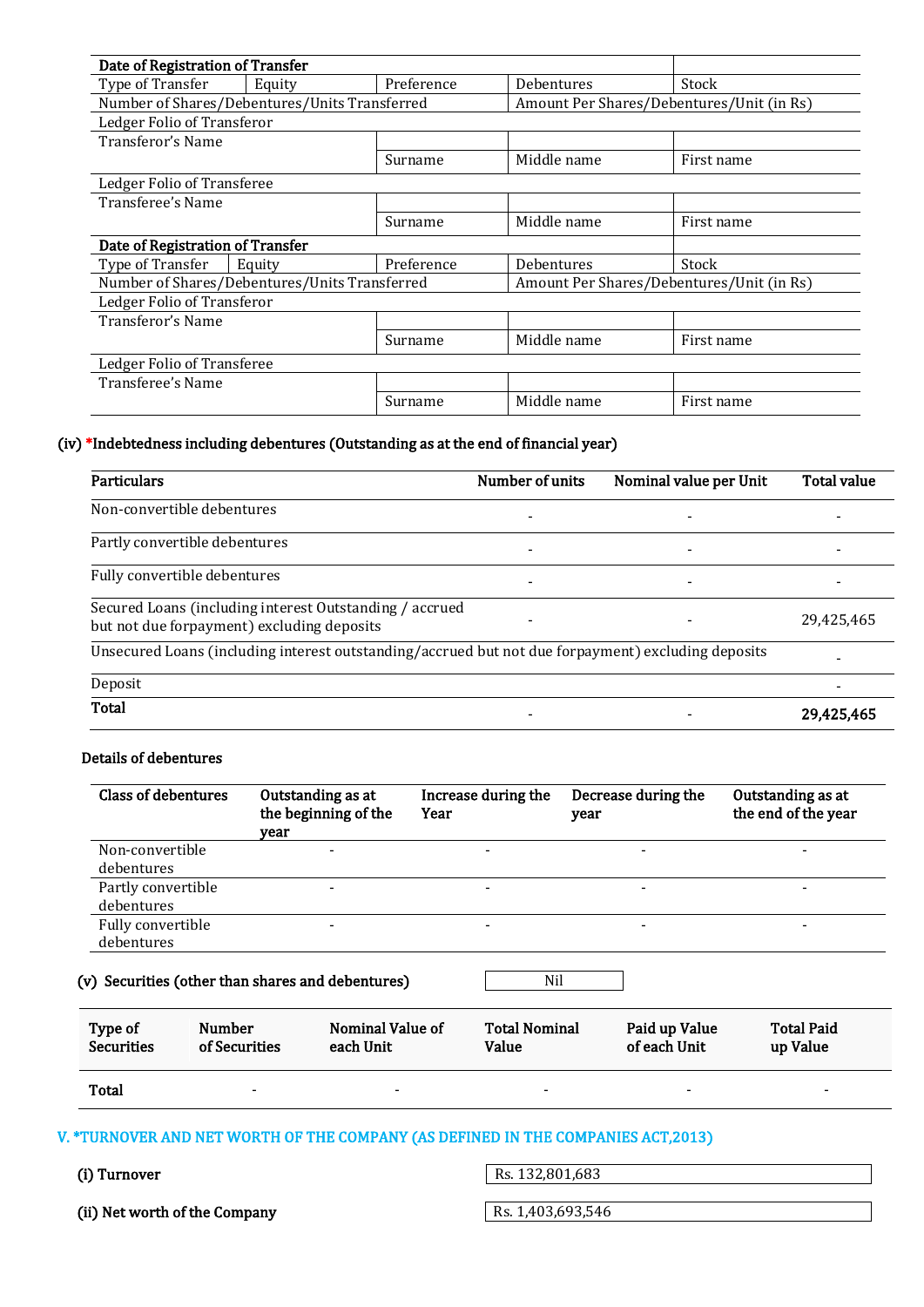# VI. (a) \*SHARE HOLDING PATTERN – Promoters

| S. No. | Category                                | Equity           |                | Preference       |   |  |
|--------|-----------------------------------------|------------------|----------------|------------------|---|--|
|        |                                         | Number of shares | %              | Number of shares | % |  |
| 1.     | Individual/Hindu Undivided Family       |                  |                |                  |   |  |
|        | (i) Indian                              |                  |                |                  |   |  |
|        | (ii) Non-resident Indian (NRI)          |                  |                |                  |   |  |
|        | (iii) Foreign national (other than NRI) |                  |                |                  |   |  |
| 2.     | Government                              |                  |                |                  |   |  |
|        | (i) Central Government                  |                  |                |                  |   |  |
|        | (ii) State Government                   |                  |                |                  |   |  |
|        | (iii) Government companies              |                  |                |                  |   |  |
| 3.     | Insurance companies                     |                  |                |                  |   |  |
| 4.     | <b>Banks</b>                            |                  |                |                  |   |  |
| 5.     | <b>Financial institutions</b>           |                  |                |                  |   |  |
| 6.     | Foreign institutional investors         | $\blacksquare$   | $\frac{1}{2}$  |                  |   |  |
| 7.     | Mutual funds                            | $\overline{a}$   | $\blacksquare$ |                  |   |  |
| 8.     | Venture capital                         | $\overline{a}$   | $\blacksquare$ |                  |   |  |
| 9.     | Body corporate (not mentioned above)    | $\overline{a}$   |                |                  |   |  |
| 10.    | Others                                  |                  |                |                  |   |  |
|        | Total                                   |                  |                |                  |   |  |

# Total number of shareholders (promoters) and a set of  $\overline{0}$

# (b) \*SHARE HOLDING PATTERN – Public/Other than promoters

| S. No. | Category                                | Equity                   |                | Preference               |   |
|--------|-----------------------------------------|--------------------------|----------------|--------------------------|---|
|        |                                         | Number of shares         | %              | Number of shares         | % |
| 1.     | Individual/Hindu Undivided Family       |                          |                |                          |   |
|        | (i) Indian                              | 26,742,188               | 72.28          | $\overline{\phantom{a}}$ |   |
|        | (ii) Non-resident Indian (NRI)          |                          |                | $\blacksquare$           |   |
|        | (iii) Foreign national (other than NRI) | $\overline{\phantom{a}}$ | $\blacksquare$ | $\overline{\phantom{a}}$ |   |
| 2.     | Government                              |                          |                |                          |   |
|        | (i) Central Government                  | ۰                        |                | $\blacksquare$           |   |
|        | (ii) State Government                   | 800,521                  | 2.16           | $\overline{\phantom{a}}$ |   |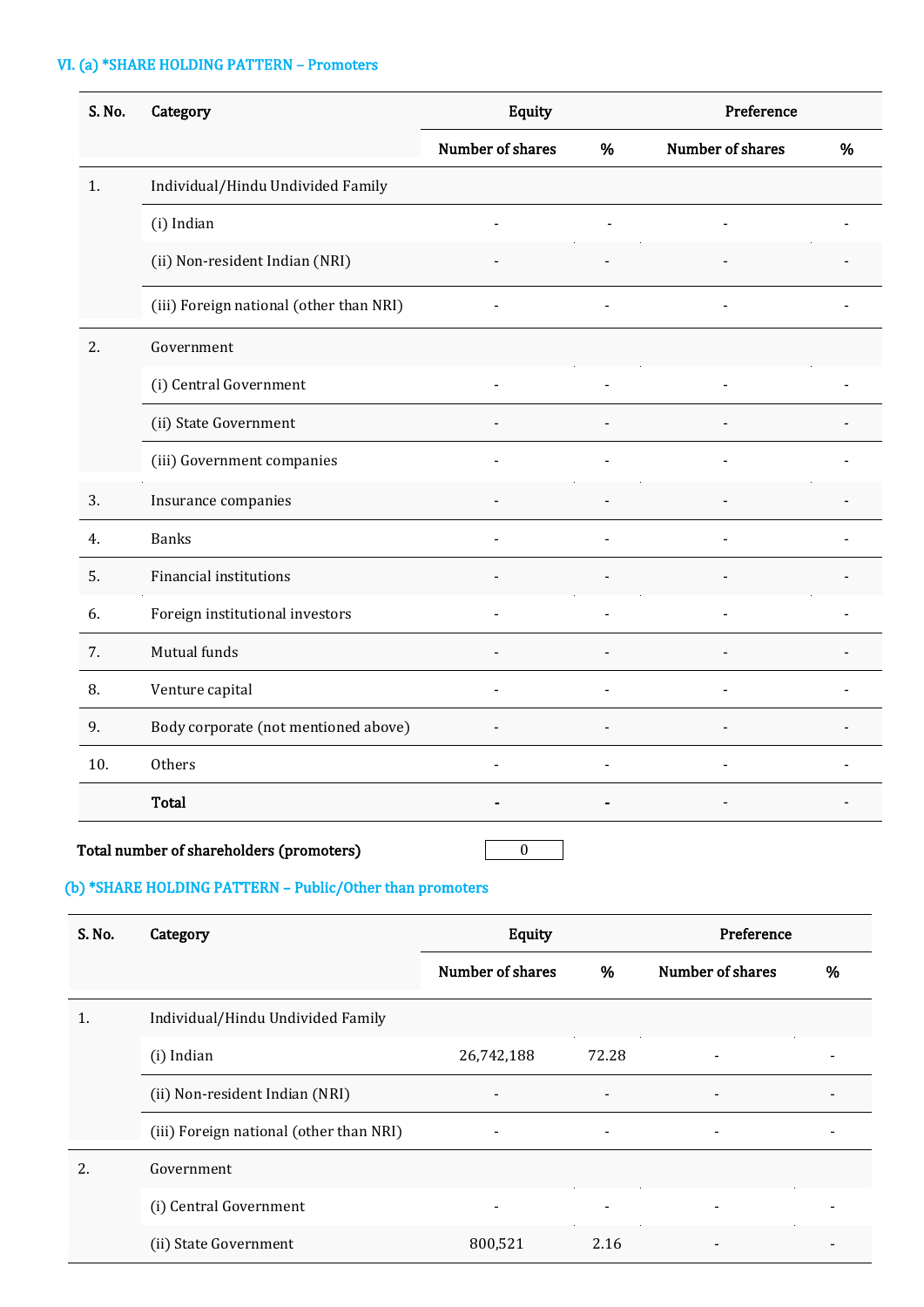|     | (iii) Government companies           |            |                          |                          |  |
|-----|--------------------------------------|------------|--------------------------|--------------------------|--|
| 3.  | Insurance companies                  |            |                          | $\blacksquare$           |  |
| 4.  | <b>Banks</b>                         |            |                          |                          |  |
| 5.  | Financial institutions               |            |                          |                          |  |
| 6.  | Foreign institutional investors      |            |                          |                          |  |
| 7.  | Mutual funds                         |            |                          |                          |  |
| 8.  | Venture capital                      | ٠          | $\overline{\phantom{a}}$ | $\overline{\phantom{a}}$ |  |
| 9.  | Body corporate (not mentioned above) | 9,217,643  | 24.91                    |                          |  |
| 10. | Others (IEPF)                        | 239,648    | 0.65                     |                          |  |
|     | Total                                | 37,000,000 | 100                      |                          |  |

### Total number of shareholders (other than promoters) 1261 261

### Total number of shareholders (Promoters + Public/Other than promoters)  $\sqrt{1261}$ (c) \* Details of Foreign Institutional Investors (FIIs) holding equity shares of the Company -

| Name of the FII | Address | Date of       | Country of    | Number of   | % of shares held |
|-----------------|---------|---------------|---------------|-------------|------------------|
|                 |         | Incorporation | Incorporation | shares held |                  |

- - - - - -

# VII. \*NUMBER OF PROMOTERS, MEMBERS, DEBENTURE HOLDERS

| <b>Details</b>                 | At the beginning of the year | At the end of the year |
|--------------------------------|------------------------------|------------------------|
| Promoters                      | $\overline{\phantom{a}}$     |                        |
| Members (other than promoters) | 1327                         | 1261                   |
| Debenture holders              | $\overline{\phantom{0}}$     | -                      |

# VIII. DETAILS OF DIRECTORS AND KEY MANAGERIAL PERSONNEL

### (A) \*Composition of Board of Directors

| Category                             | Number of directors<br>at the beginning of<br>the year |                          | Number of directors at<br>the end of the year |                          | Percentage of shares held<br>by directors as at the end<br>of year |                          |
|--------------------------------------|--------------------------------------------------------|--------------------------|-----------------------------------------------|--------------------------|--------------------------------------------------------------------|--------------------------|
|                                      | Executive                                              | Non-<br>Executive        | Executive                                     | Non-<br>Executive        | Executive                                                          | Non-<br>Executive        |
| A. Promoter                          | $\overline{\phantom{a}}$                               | $\overline{\phantom{a}}$ | $\overline{\phantom{a}}$                      | $\overline{\phantom{a}}$ | $\overline{\phantom{a}}$                                           | -                        |
| <b>B. Non-Promoter</b>               | ۰                                                      | 17                       | $\overline{\phantom{0}}$                      | 17                       |                                                                    | 14.88                    |
| (i) Non-Independent                  | $\overline{\phantom{a}}$                               | 14                       | $\qquad \qquad \blacksquare$                  | 14                       |                                                                    | 11.47                    |
| (ii) Independent                     |                                                        | 3                        | $\qquad \qquad \blacksquare$                  | 3                        |                                                                    | 3.41                     |
| C. Nominee Directors<br>representing | $\overline{\phantom{a}}$                               |                          | $\blacksquare$                                |                          |                                                                    | $\overline{\phantom{0}}$ |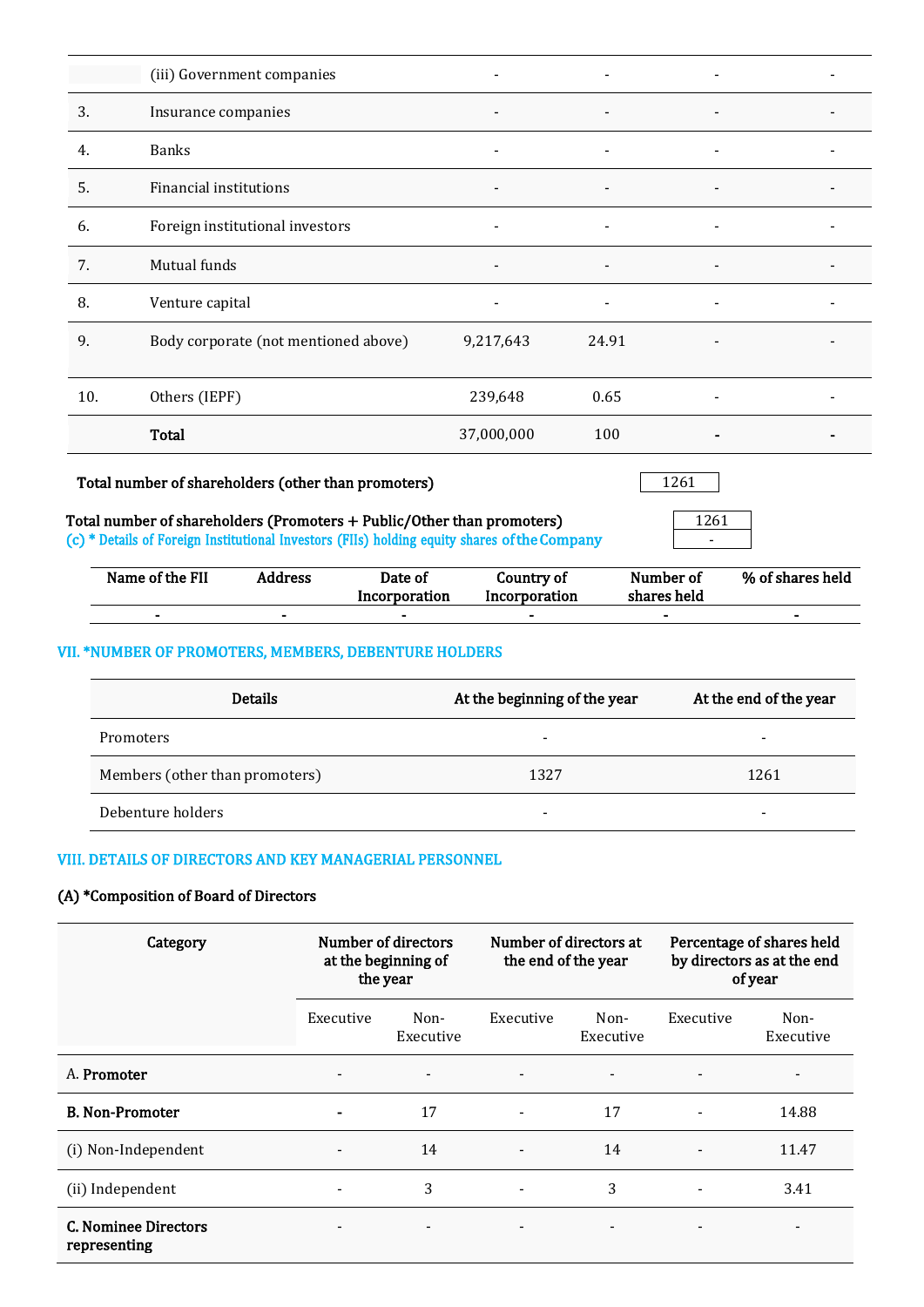| (i) Banks and FIs           | $\overline{\phantom{a}}$ | $\overline{\phantom{a}}$ | $\blacksquare$ | $\blacksquare$           | ۰ | $\overline{\phantom{a}}$ |
|-----------------------------|--------------------------|--------------------------|----------------|--------------------------|---|--------------------------|
| (ii) Investing institutions | $\overline{\phantom{a}}$ | $\overline{\phantom{a}}$ | $\blacksquare$ | $\blacksquare$           | - | $\overline{\phantom{a}}$ |
| (iii) Government            | $\overline{\phantom{a}}$ | $\overline{\phantom{a}}$ | $\sim$         | $\overline{\phantom{a}}$ |   | $\overline{\phantom{a}}$ |
| (iv) Small share Holders    | $\overline{\phantom{a}}$ | $\overline{\phantom{a}}$ | $\blacksquare$ | $\overline{\phantom{a}}$ | - | $\overline{\phantom{a}}$ |
| (v) Others                  | ۰                        | 2                        | ۰              | 2                        | ۰ | $\overline{\phantom{a}}$ |
| <b>Total</b>                | ۰                        | 19                       | $\blacksquare$ | 19                       | ۰ | 14.88                    |

Number of Directors and Key managerial personnel (who is not director) as on the financial year end date  $\qquad \qquad | \quad 22 \quad |$ 

|  | (B) (i) Details of directors and Key managerial personnel as on the closure of financial year | -22 |  |
|--|-----------------------------------------------------------------------------------------------|-----|--|
|--|-----------------------------------------------------------------------------------------------|-----|--|

| Name                         | DIN/PAN  | Designation | Number of<br>equity shares held | Date of cessation (after closure of<br>financial year: If any) |
|------------------------------|----------|-------------|---------------------------------|----------------------------------------------------------------|
| Mr. Rakesh Kumar<br>Sharma   | 00885257 | Director    | 376,100                         |                                                                |
| Mr. Mukesh Kumar<br>Gupta    | 00009199 | Director    |                                 |                                                                |
| Mr. Ravinder Kumar<br>Passi  | 00212905 | Director    | 545,523                         |                                                                |
| Mr. Babu Lal Dosi            | 00217899 | Director    | 409,284                         |                                                                |
| Mr. Anil<br>Mansharamani     | 00234390 | Director    |                                 |                                                                |
| Mr. Satish Dhir              | 00358206 | Director    | 17,856                          |                                                                |
| Mr. Raj Kumar<br>Malhotra    | 00464783 | Director    | 568,915                         |                                                                |
| Mr. Ikramul Haq<br>Shamsi    | 00474413 | Director    | 261,739                         |                                                                |
| Mr. Dinesh Kumar<br>Aggarwal | 00508498 | Director    | 560,431                         |                                                                |
| Mr. Tafsir Ahmad             | 00525634 | Director    | 533,259                         |                                                                |
| Mr. Sunil Sethi              | 00961029 | Director    |                                 |                                                                |
| Mr. Lekh Raj<br>Maheswari    | 01141526 | Director    | 253,392                         |                                                                |
| Mr. Sudhir Kumar<br>Tyagi    | 01449590 | Director    | 148,355                         |                                                                |
| Mr. Vivek Vikas              | 01494586 | Director    | 785,731                         |                                                                |
| Mr. Swati Rishi              | 01557207 | Director    |                                 |                                                                |
| Mr. Sudeshwar Saran          | 01767270 | Director    | 523,478                         |                                                                |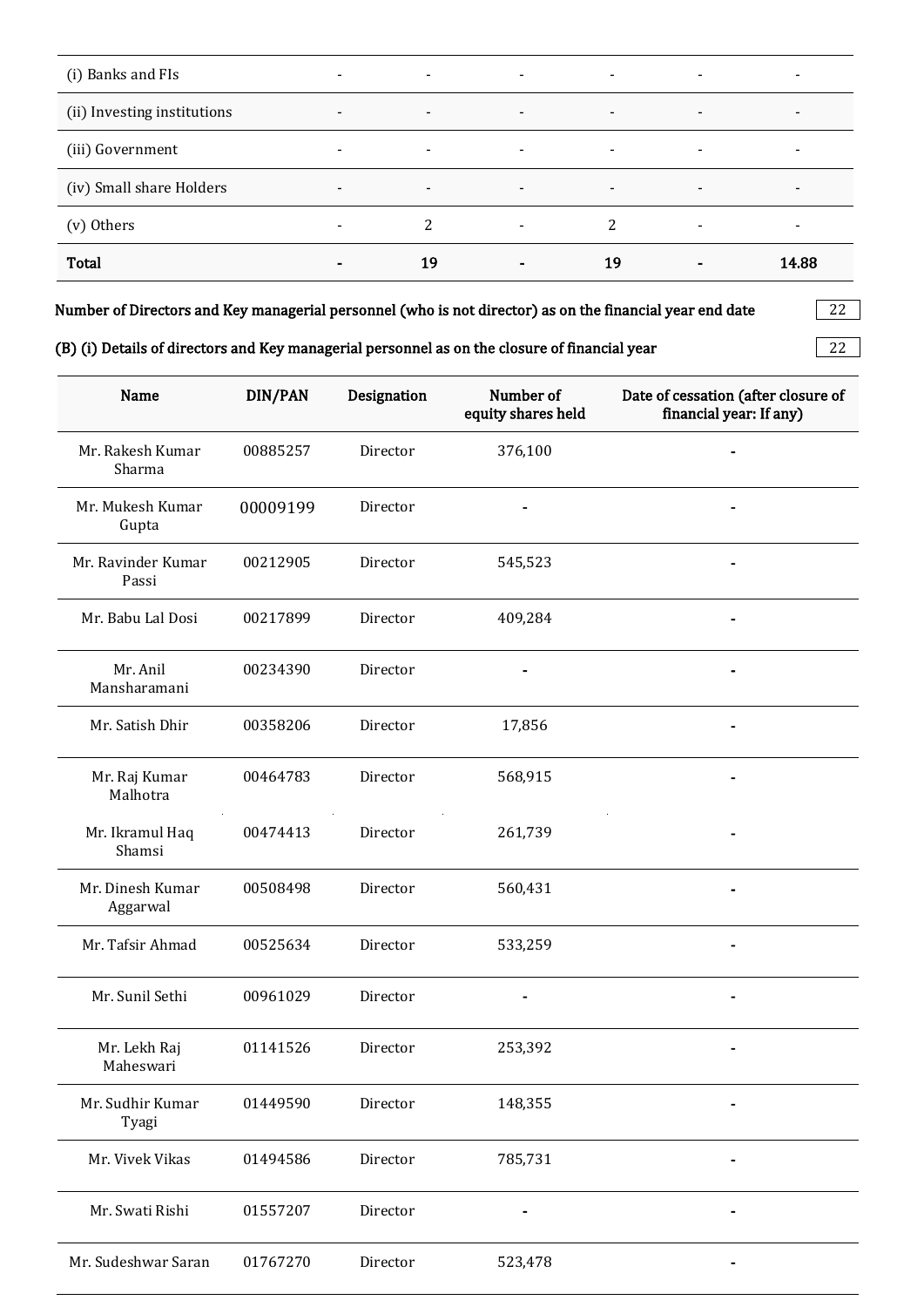| Mr. Satinder Prakash<br>Vadra | 07932959   | Director                      | 521,307 |              |
|-------------------------------|------------|-------------------------------|---------|--------------|
| Mr. Deep Chandra              | 08458487   | Nominee<br>Director           |         |              |
| Mr. Krishna Kumar<br>Gupta    | 08227386   | Nominee<br>Director           |         | May 31, 2021 |
| Ms. Anupam Sharma             | BPGPS4382P | Company<br>Secretary          |         |              |
| Mr. Sachin Kumar<br>Sinha     | AXOPS9144G | Chief<br>Financial<br>Officer |         |              |
| Mr. Sudeep Sarcar             | AUBPS3243G | Chief<br>Executive<br>Officer |         |              |

# (ii) Particulars of change in director(s) and Key managerial personnel during the Year  $\sqrt{3}$

 $\overline{\phantom{a}}$ 

| Name                             | DIN/PAN  | Designation at the<br>beginning / during<br>the financial year | Date of appointment / change<br>in designation/cessation | Nature of change (Appointment/<br>Change in designation/ Cessation) |
|----------------------------------|----------|----------------------------------------------------------------|----------------------------------------------------------|---------------------------------------------------------------------|
| Mr.<br>Ikramul<br>Haq<br>Shamsi  | 00474413 | Director                                                       | September 30,2020                                        | Appointment                                                         |
| Mr. Sunil<br>Sikka               | 00083032 | Director                                                       | September 30,2020                                        | Cessation                                                           |
| Mr.<br>Krishna<br>Kumar<br>Gupta | 08227386 | Director                                                       | May 31, 2021                                             | Cessation                                                           |

### IX. MEETINGS OF MEMBERS/CLASS OF MEMBERS/BOARD/COMMITTEES OF THE BOARD OF DIRECTORS

# A. MEMBERS/CLASS /REQUISITIONED/NCLT/COURT CONVENED MEETING

| Number of meetings held       |                    |                                               |                               |                            |
|-------------------------------|--------------------|-----------------------------------------------|-------------------------------|----------------------------|
| Type of meeting               | Date of<br>meeting | <b>Total Number of</b><br>Members entitled to | Attendance                    |                            |
|                               |                    | attend meeting                                | Number of members<br>Attended | % of total<br>Shareholding |
| <b>Annual General Meeting</b> | 30/09/2020         |                                               | 34                            | 39.83                      |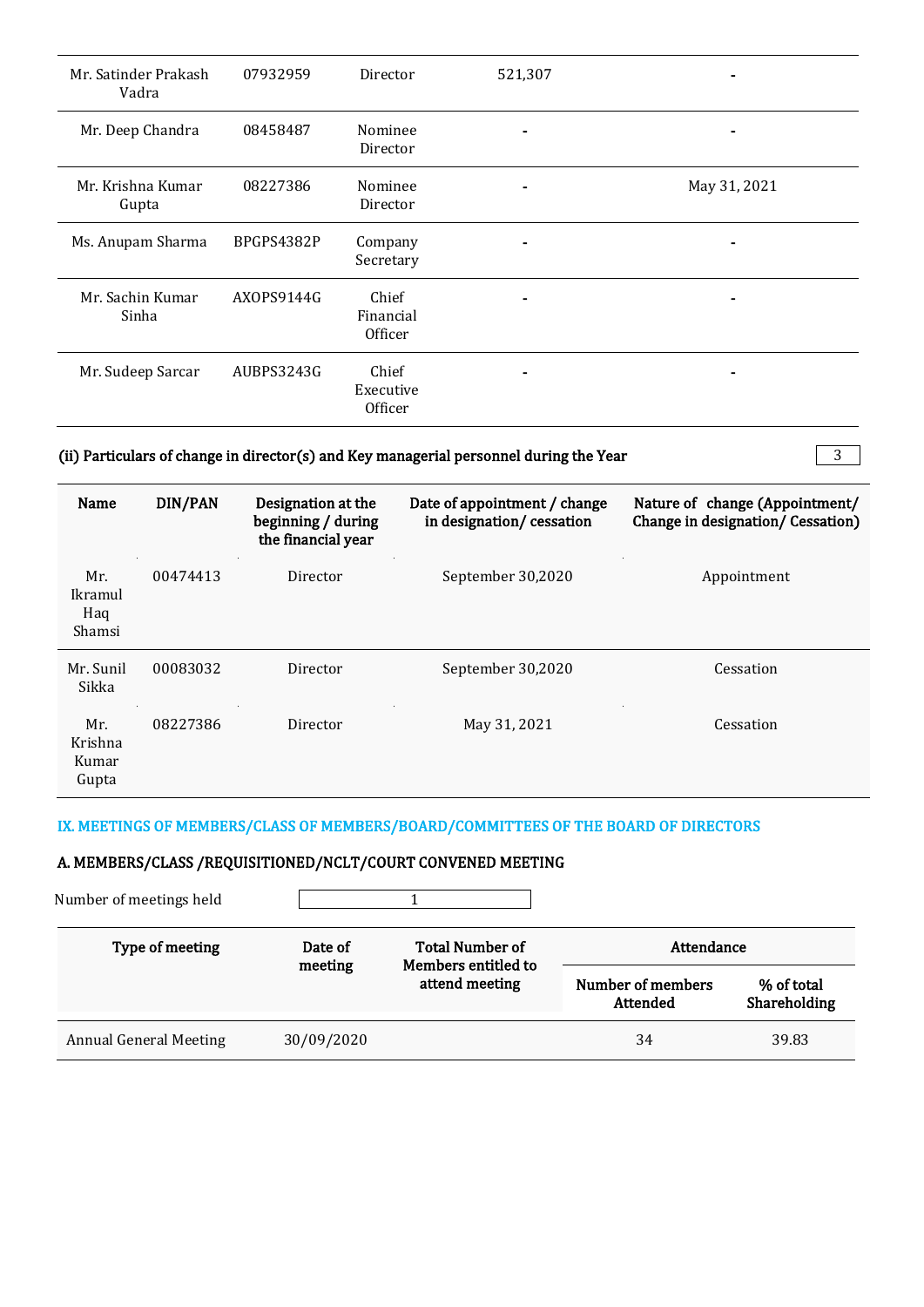# B. BOARD MEETINGS

Number of meetings held 4

| S. No. | Date of meeting      | <b>Total Number of directors</b><br>as on the date of meeting | Attendance                   |                 |  |  |
|--------|----------------------|---------------------------------------------------------------|------------------------------|-----------------|--|--|
|        |                      |                                                               | Number of directors attended | % of attendance |  |  |
|        | April 27, 2020       | 19                                                            | 18                           | 94.74           |  |  |
| 2      | August 31, 2020      | 19                                                            | 16                           | 84.21           |  |  |
| 3      | December 23,<br>2020 | 19                                                            | 17                           | 89.47           |  |  |
| 4      | February 25,<br>2021 | 19                                                            | 15                           | 78.95           |  |  |

# C. COMMITTEE MEETINGS

Number of meetings held 16

| S. No. | <b>Type of Meeting</b>                   | Date of              | <b>Total Number of</b><br>directors as on the date | Attendance                             |                 |  |
|--------|------------------------------------------|----------------------|----------------------------------------------------|----------------------------------------|-----------------|--|
|        |                                          | meeting              | of meeting                                         | <b>Number of directors</b><br>attended | % of attendance |  |
| 1.     | Stakeholder<br>Relationship<br>Committee | August 29,<br>2020   | $\overline{7}$                                     | 6                                      | 85.71           |  |
| 2.     | Stakeholder<br>Relationship<br>Committee | November 25,<br>2020 | 6                                                  | 6                                      | 100             |  |
| 3.     | Stakeholder<br>Relationship<br>Committee | February 5,<br>2021  | 6                                                  | 6                                      | 100             |  |
| 4.     | Stakeholder<br>Relationship<br>Committee | February 24,<br>2021 | 6                                                  | 5                                      | 83.33           |  |
| 5.     | <b>Audit Committee</b>                   | August 29,<br>2020   | $\sqrt{5}$                                         | $\overline{4}$                         | 80              |  |
| 6.     | <b>Audit Committee</b>                   | February 10,<br>2021 | 5                                                  | 5                                      | 100             |  |
| 7.     | <b>CSR</b> Committee                     | August 29,<br>2020   | 12                                                 | 9                                      | 75              |  |
| 8.     | <b>CSR</b> Committee                     | November 25,<br>2020 | 11                                                 | $\boldsymbol{9}$                       | 81.82           |  |
| 9.     | <b>CSR</b> Committee                     | February 5,<br>2021  | 11                                                 | $\overline{7}$                         | 63.63           |  |
| 10.    | <b>CSR</b> Committee                     | March 9, 2021        | 11                                                 | 9                                      | 81.82           |  |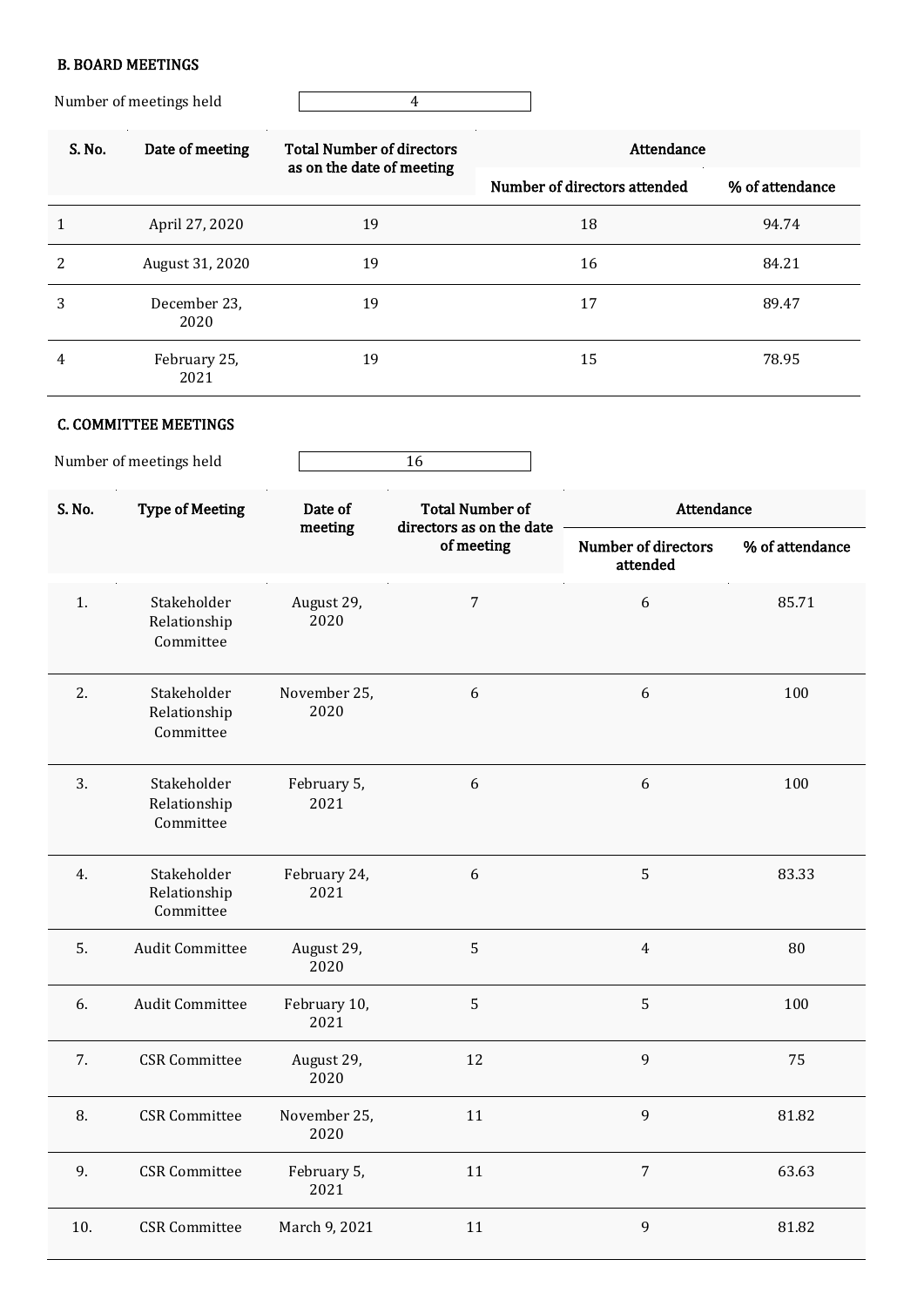| 11. | <b>CSR</b> Committee                        | March 24,<br>2021     | 11 | 9 | 81.82 |
|-----|---------------------------------------------|-----------------------|----|---|-------|
| 12. | Nomination and<br>Remuneration<br>Committee | April 27, 2020        | 5  | 5 | 100   |
| 13. | Nomination and<br>Remuneration<br>Committee | May 12, 2020          | 5  | 5 | 100   |
| 14. | Nomination and<br>Remuneration<br>Committee | August 29,<br>2020    | 5  | 3 | 60    |
| 15. | Nomination and<br>Remuneration<br>Committee | September 18,<br>2020 | 5  | 5 | 100   |
| 16. | Nomination and<br>Remuneration<br>Committee | November 25,<br>2020  | 5  | 5 | 100   |

# D. ATTENDANCE OF DIRECTORS

| S.<br>No.    | Name of the<br><b>Director</b> |                                                                                | <b>Board Meetings</b>                    |                           |                                                                                | <b>Committee Meetings</b>                |                           |                                               |  |
|--------------|--------------------------------|--------------------------------------------------------------------------------|------------------------------------------|---------------------------|--------------------------------------------------------------------------------|------------------------------------------|---------------------------|-----------------------------------------------|--|
|              |                                | Number of<br><b>Meetings</b><br>which<br>director was<br>entitled to<br>attend | <b>Number</b><br>of Meetings<br>attended | $%$ of<br>atten-<br>dance | Number of<br><b>Meetings</b><br>which<br>director was<br>entitled to<br>attend | Number of<br><b>Meetings</b><br>attended | $%$ of<br>atten-<br>dance | attended<br><b>AGM</b> held<br>on<br>(Y/N/NA) |  |
| $\mathbf{1}$ | Mr. Rakesh<br>Kumar            | $\overline{4}$                                                                 | $\overline{4}$                           | 100                       | 16                                                                             | 16                                       | 100                       |                                               |  |
| 2.           | Mr. Anil<br>Mansharama<br>ni   | $\overline{4}$                                                                 | $\overline{4}$                           | 100                       | 16                                                                             | 13                                       | 81.25                     |                                               |  |
| 3.           | Mr. Vivek<br>Vikas             | $\overline{4}$                                                                 | $\overline{4}$                           | 100                       | 5                                                                              | $\overline{4}$                           | 80                        |                                               |  |
| 4.           | Mr. Raj<br>Kumar<br>Malhotra   | $\overline{4}$                                                                 | $\overline{4}$                           | 100                       | 16                                                                             | 12                                       | 75                        |                                               |  |
| 5.           | Mr. Sudhir<br>Tyagi            | $\overline{4}$                                                                 | 3                                        | 75                        | 12                                                                             | $\boldsymbol{6}$                         | 50                        |                                               |  |
| 6.           | Mr. Lekhraj<br>Maheshwari      | $\overline{4}$                                                                 | 3                                        | 75                        | 9                                                                              | 9                                        | 100                       |                                               |  |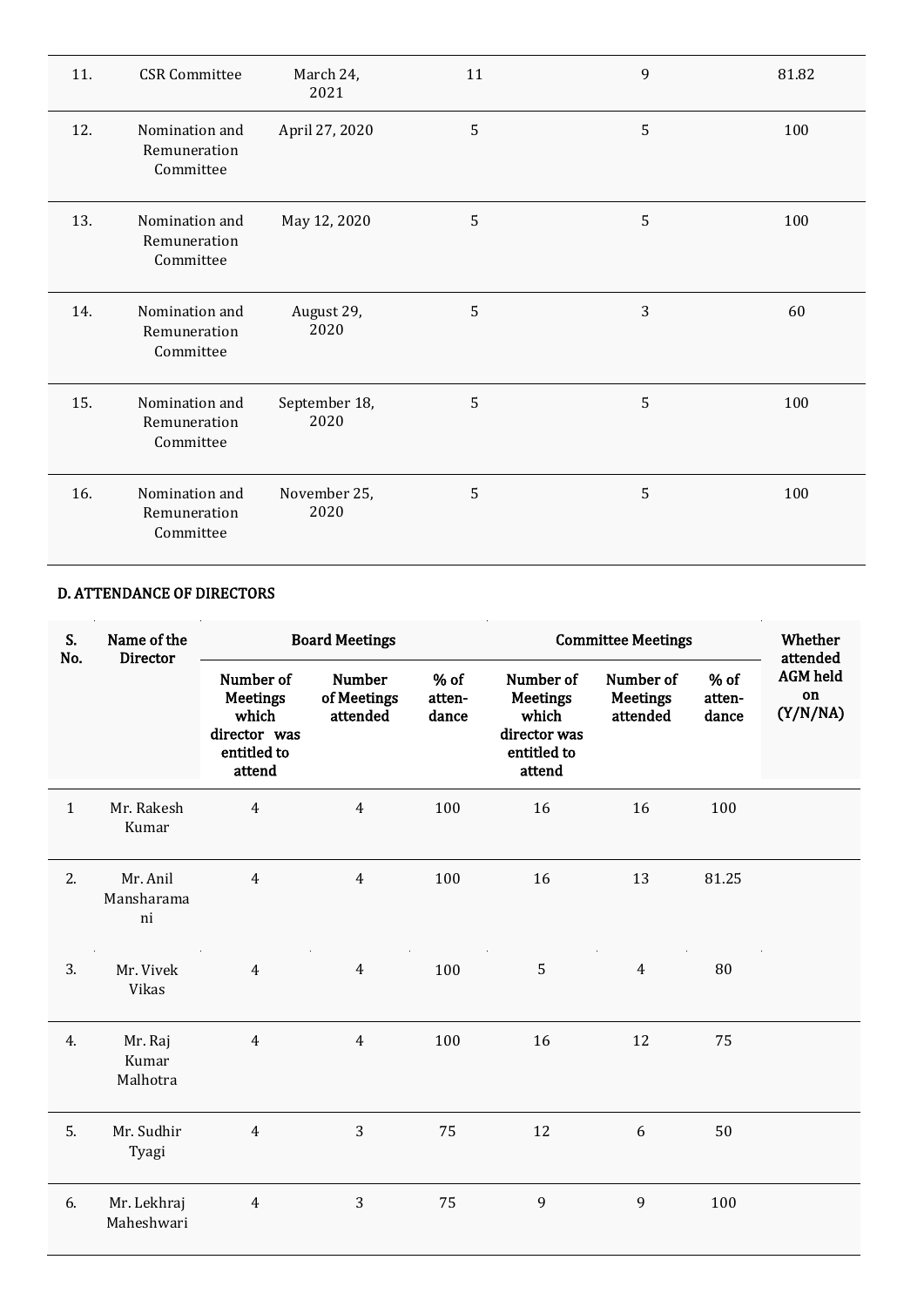| 7.  | Mr. Ravinder<br>Kumar Passi       | $\overline{4}$ | $\overline{4}$ | 100     | 16                           | 14                       | 87.5                         |  |
|-----|-----------------------------------|----------------|----------------|---------|------------------------------|--------------------------|------------------------------|--|
| 8.  | Mr. Babu Lal<br>Dosi              | $\overline{4}$ | $\mathbf{2}$   | $50\,$  |                              |                          | $\qquad \qquad \blacksquare$ |  |
| 9.  | Mr. Satinder<br>Prakash<br>Vadera | $\overline{4}$ | $\overline{4}$ | 100     | 5                            | 5                        | 100                          |  |
| 10. | Mr. Mukesh<br>Kumar<br>Gupta      | $\overline{4}$ | $\overline{4}$ | 100     | $11\,$                       | $\boldsymbol{9}$         | 81.82                        |  |
| 11. | Mr. Sunil<br>Sikka                | $\sqrt{2}$     | $\sqrt{2}$     | 100     | $\mathbf{2}$                 | $\sqrt{2}$               | 100                          |  |
| 12. | Mr. Dinesh<br>Kumar<br>Aggarwal   | $\overline{4}$ | $\overline{4}$ | 100     | $\overline{4}$               | $\overline{4}$           | 100                          |  |
| 13. | Mr. Satish<br>Dhir                | $\overline{4}$ | $\sqrt{2}$     | $50\,$  | $\sqrt{5}$                   | $\overline{4}$           | $80\,$                       |  |
| 14. | Mr. Sunil<br>Sethi                | $\overline{4}$ | $\mathbf{3}$   | 75      | $\overline{\phantom{0}}$     | $\overline{\phantom{0}}$ | $\overline{\phantom{a}}$     |  |
| 15. | Mr.<br>Sudeshwar<br>Saran         | $\overline{4}$ | $\mathbf{3}$   | 75      | $\qquad \qquad \blacksquare$ |                          | $\qquad \qquad \blacksquare$ |  |
| 16. | Ms. Swati<br>Rishi                | $\overline{4}$ | $\overline{4}$ | 100     |                              |                          | $\qquad \qquad \blacksquare$ |  |
| 17. | Mr. Tafsir<br>Ahmad               | $\overline{4}$ | $\overline{4}$ | $100\,$ | 5                            | $\mathbf{3}$             | 60                           |  |
| 18. | Mr. Ikramul<br>Haq Shamsi         | $\overline{c}$ | $\overline{c}$ | $50\,$  |                              |                          |                              |  |
| 19. | Mr. Deep<br>Chandra               | $\overline{4}$ | $\mathbf{3}$   | 75      |                              |                          |                              |  |
| 20. | Mr. Krishna<br>Kumar<br>Gupta     | $\overline{4}$ | $\mathbf{3}$   | 75      | $\blacksquare$               | $\overline{\phantom{a}}$ | $\overline{\phantom{a}}$     |  |

### X. REMUNERATION OF DIRECTORS AND KEY MANAGERIAL PERSONNEL - Nil

A. Number of Managing Director, Whole-time Directors and/or Manager whose remuneration details to be entered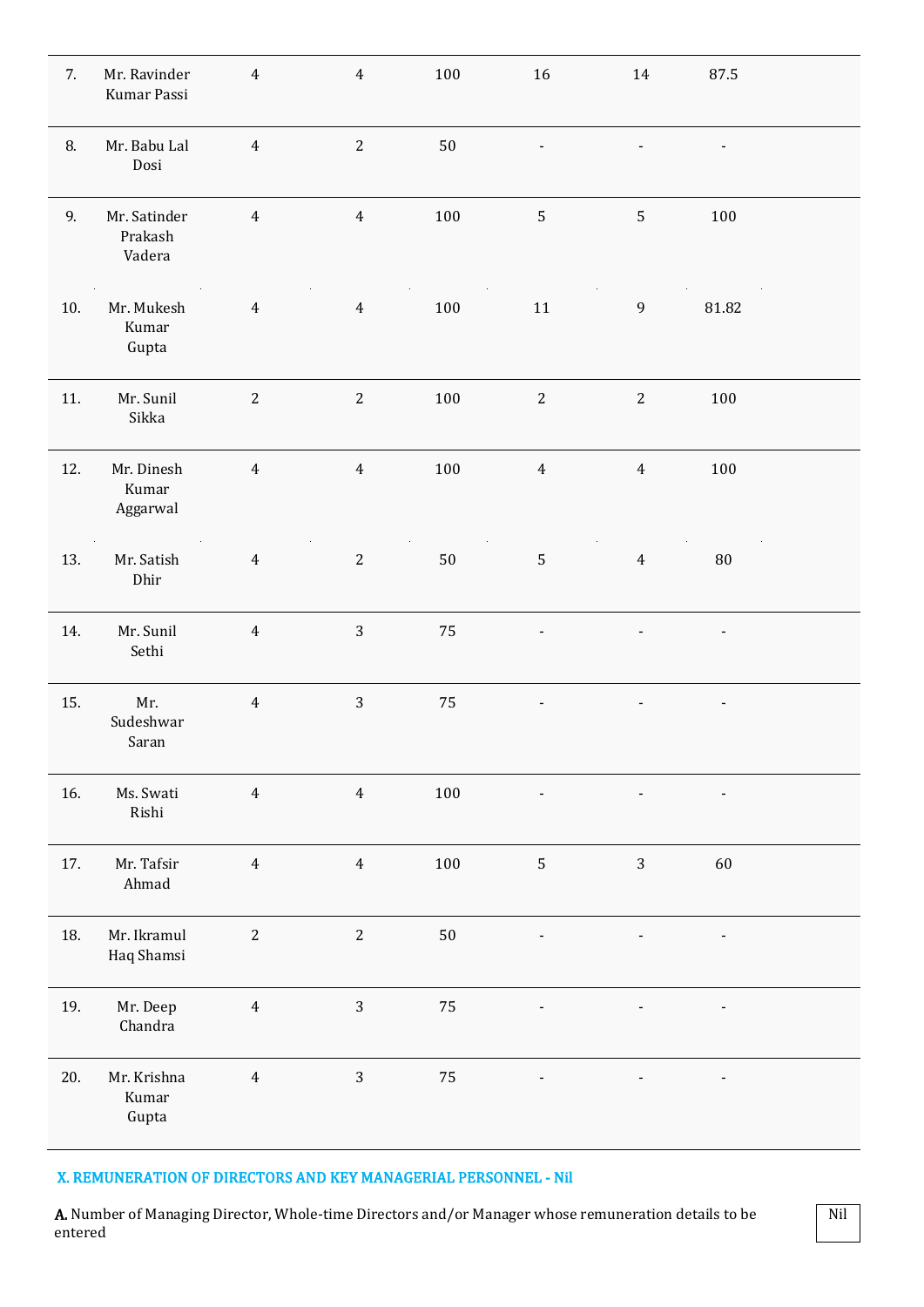| S.<br>No | Name | Designation | Gross salary | Commission | Stock Option/<br>Sweat equity | <b>Others</b> | Total<br>Amount |
|----------|------|-------------|--------------|------------|-------------------------------|---------------|-----------------|
|          |      |             |              | Nil        |                               |               |                 |

Nil

#### **B.** Number of CEO, CFO and Company secretary whose remuneration details to be entered Nil | Nil |

| S. No | Name                         | Designation                   | Gross salary | Commission               | Stock Option/<br>Sweat equity | Others         | <b>Total Amount</b> |
|-------|------------------------------|-------------------------------|--------------|--------------------------|-------------------------------|----------------|---------------------|
| 1.    | Mr. Sudeep<br>Sarcar         | Chief<br>Executive<br>Officer | 4,555,800    | $\overline{\phantom{a}}$ | $\overline{\phantom{a}}$      | $\blacksquare$ | 4,555,800           |
| 2.    | Mr. Sachin<br>Kumar<br>Sinha | Chief<br>Financial<br>Officer | 3,485,620    | $\blacksquare$           | $\overline{\phantom{a}}$      | $\blacksquare$ | 3,485,620           |
| 3.    | Ms.<br>Anupam<br>Sharma      | Company<br>Secretary          | 888,740      | $\overline{\phantom{a}}$ | $\overline{\phantom{a}}$      | $\blacksquare$ | 8,88,740            |
|       | Total                        |                               | 8,930,160    | $\blacksquare$           | $\overline{\phantom{a}}$      | $\blacksquare$ | 8,930,160           |

**C.** Number of other directors whose remuneration details to be entered Nil

| S.<br><b>No</b> | <b>Name</b>                     | Designation                   | Gross salary | Commission | Stock Option/<br>Sweat equity | <b>Others</b> | <b>Total</b><br>Amount |
|-----------------|---------------------------------|-------------------------------|--------------|------------|-------------------------------|---------------|------------------------|
| 1.              | Mr. Raj Kumar<br>Malhotra       | Non-<br>Executive<br>Director | 139,000      |            |                               |               | 139,000                |
| 2.              | Mr. Sudhir<br>Tyagi             | Non-<br>Executive<br>Director | 104,000      |            |                               |               | 104,000                |
| 3.              | Mr. Ravinder<br>Kumar Passi     | Non-<br>Executive<br>Director | 154,000      |            |                               |               | 154,000                |
| 4.              | Mr. Rakesh<br>Kumar<br>Sharma   | Non-<br>Executive<br>Chairman | 154,000      |            |                               |               | 154,000                |
| 5.              | Mr. Dinesh<br>Kumar<br>Aggarwal | Non-<br>Executive<br>Director | 113,000      |            |                               |               | 113,000                |
| 6.              | Mr. Anil<br>Mansharamani        | Non-<br>Executive<br>Director | 154,000      |            |                               |               | 154,000                |
| 7.              | Mr. Mukesh<br>Kumar Gupta       | Non-<br>Executive<br>Director | 123,000      |            |                               |               | 123,000                |
| 8.              | Mr. Babu Lal<br>Dosi            | Non-<br>Executive             | 20,000       |            |                               |               | 20,000                 |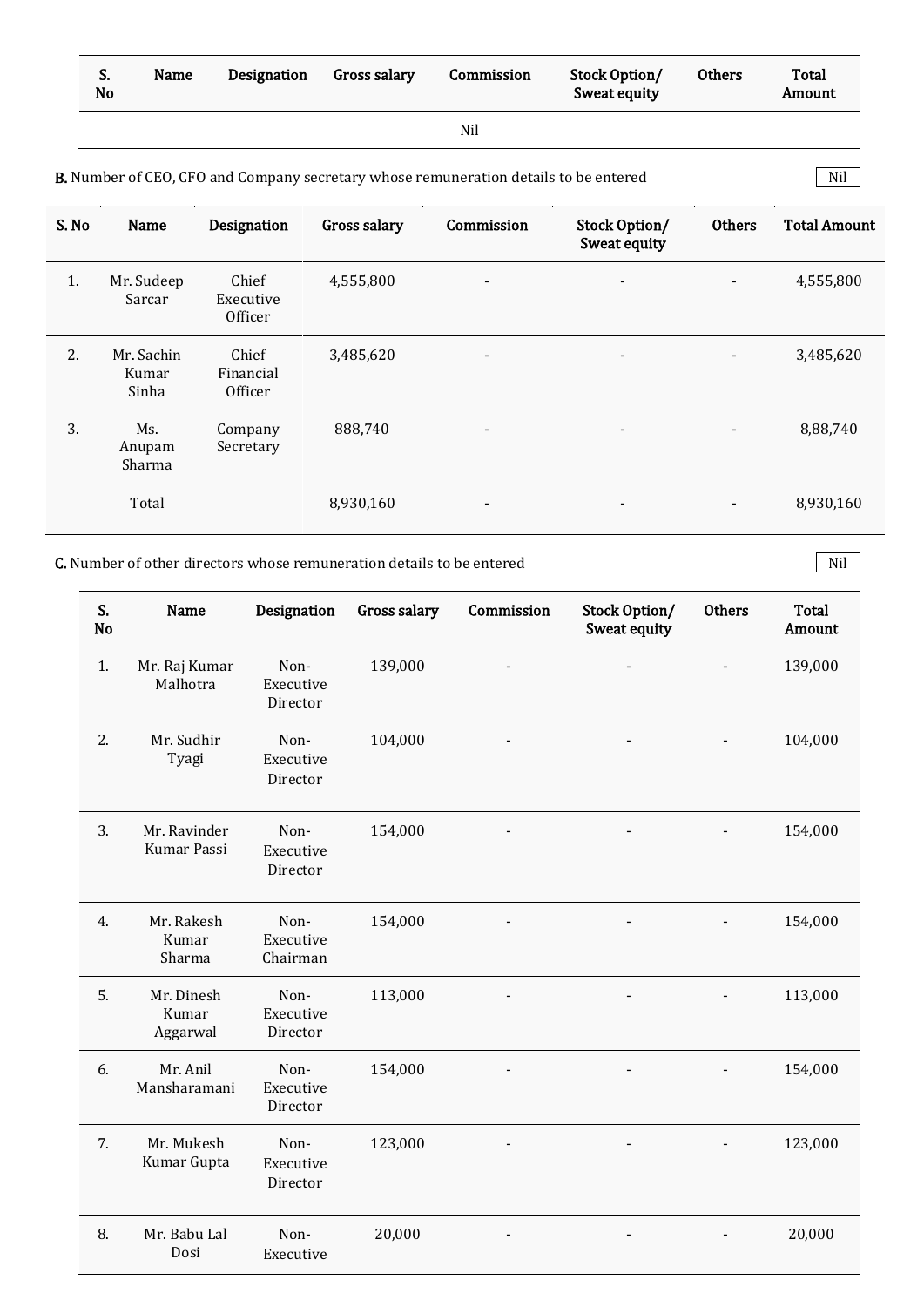|     |                                   | Director                      |         |  |           |
|-----|-----------------------------------|-------------------------------|---------|--|-----------|
| 9.  | Mr. Satish Dhir                   | Non-<br>Executive<br>Director | 60,000  |  | 60,000    |
| 10. | Mr. Sunil Sethi                   | Non-<br>Executive<br>Director | 10,000  |  | 10,000    |
| 11. | Mr. Vivek<br>Vikas                | Non-<br>Executive<br>Director | 108,000 |  | 108,000   |
| 12. | Mr. Sunil Sikka                   | Non-<br>Executive<br>Director | 83,000  |  | 83,000    |
| 13. | Mr. Lekhraj<br>Maheshwari         | Non-<br>Executive<br>Director | 118,000 |  | 118,000   |
| 14. | Mr.<br>Sudeshwar<br>Saran         | Non-<br>Executive<br>Director | 20,000  |  | 20,000    |
| 15. | Mr. Satinder<br>Prakash<br>Vadera | Non-<br>Executive<br>Director | 50,000  |  | 50,000    |
| 16. | Ms. Swati<br>Rishi                | Non-<br>Executive<br>Director | 20,000  |  | 20,000    |
| 17. | Mr. Deep<br>Chandra               | Nominee<br>Director           | 10,000  |  | 10,000    |
| 18. | Mr. Krishna<br>Kumar Gupta        | Nominee<br>Director           | 20,000  |  | 20,000    |
|     | <b>Total</b>                      |                               |         |  | 1,460,000 |

# XI. MATTERS RELATED TO CERTIFICATION OF COMPLIANCES AND DISCLOSURES

| A. *Whether the company has made compliances and disclosures in respect of | O Yes | $O$ No |
|----------------------------------------------------------------------------|-------|--------|
| applicable provisions of the Companies Act, 2013 during the year           |       |        |

B. If No, give the reasons/observations

### XII. PENALTY AND PUNISHMENT – DETAILS THEREOF: NIL

(A) Details of Penalties / Punishment Imposed on Company/Directors /Officers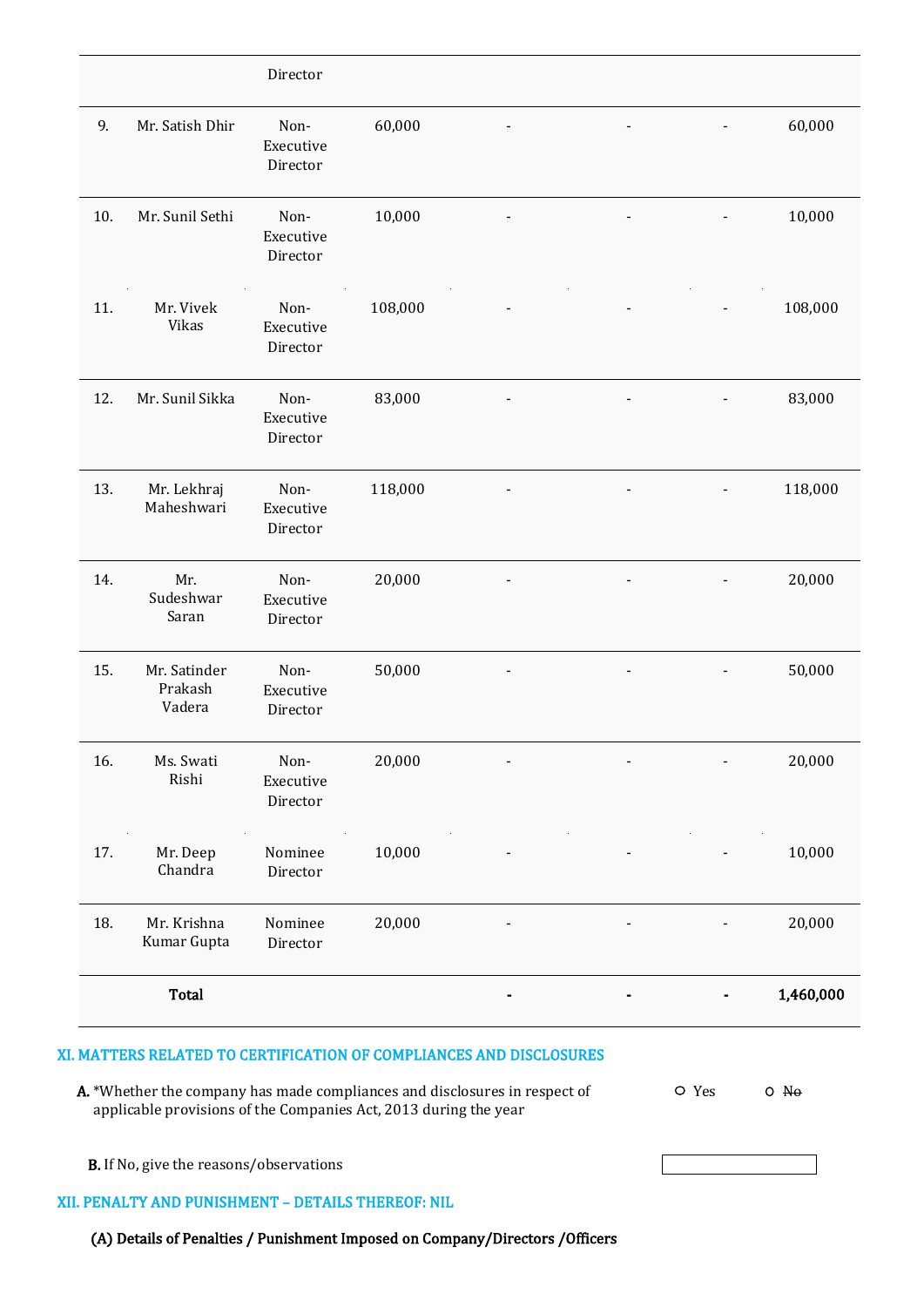| Name of the<br>company/<br>directors/<br>officers | Name of the<br>court/<br>concerned<br>Authority | Date of<br><b>Order</b> | Name of the Act and<br>section under which<br>penalised / punished | Details of<br>penalty/<br>punishment | Details of<br>appeal (if any)<br>including<br>present status |
|---------------------------------------------------|-------------------------------------------------|-------------------------|--------------------------------------------------------------------|--------------------------------------|--------------------------------------------------------------|
|---------------------------------------------------|-------------------------------------------------|-------------------------|--------------------------------------------------------------------|--------------------------------------|--------------------------------------------------------------|

NA

#### (B) Details of Compounding of Offences

| Name of the<br>company/<br>directors/ officers | Name of the<br>court/concerned<br>Authority | Date of<br>Order | Name of the Act<br>and section under<br>which offence<br>committed | Particulars of<br>offence | Amount of<br>compounding<br>(in rupees) |  |
|------------------------------------------------|---------------------------------------------|------------------|--------------------------------------------------------------------|---------------------------|-----------------------------------------|--|
| NA                                             |                                             |                  |                                                                    |                           |                                         |  |

### XIII. WHETHER COMPLETE LIST OF SHAREHOLDERS, DEBENTURE HOLDERS HAS BEEN ENCLOSED AS AN ATTACHMENT: YES

(In case of 'No", submit the details separately through the method specified in instruction kit)

### XIV. COMPLIANCE OF SUB-SECTION (2) OF SECTION 92, IN CASE OF LISTED COMPANIES

In case of a listed company or a company having paid up share capital of Ten Crore rupees or more or turnover of Fifty Crore rupees or more, details of company secretary in whole time practice certifying the annual return in Form MGT-8

| Name:                           |           |        |
|---------------------------------|-----------|--------|
| Whether associate or fellow     | Associate | Fellow |
| Certificate of practice number: |           |        |

#### I/We certify that:

- a) The return states the facts, as they stood on the date of the closure of the financial year aforesaid correctly and adequately.
- b) Unless otherwise expressly stated to the contrary elsewhere in this return, the Company has complied with applicable provisions of the Act during the financial year.

### # MGT-8 will be provide by Practicing Company Secretary after Annual General Meeting at the time of filing e-Form MGT-7 with Ministry of Corporate Affairs.

#### DECLARATION

I am authorised by the Board of Directors of the company \_\_\_\_\_\_\_ vide resolution no. dated \_\_\_\_\_\_\_\_\_\_\_\_ to sign this form and declare that all the requirements of the Companies Act, 2013 and the rules made there under in respect of the subject matter of this form and matters incidental thereto have been complied with. I further declare that:

- 1. Whatever is stated in this form and in the attachments thereto is true, correct and complete and no information material to the subject matter of this form has been suppressed or concealed and is as per the original records maintained by the company.
- 2. All the required attachments have been completely and legibly attached to this form.

#### Note: Attention is also drawn to the provisions of section 447, sections 448 and 449 of the Companies, Act, 2013 which provide for punishment for fraud, punishment for false statement and punishment for false evidence respectively.

#### To be digitally signed by

Director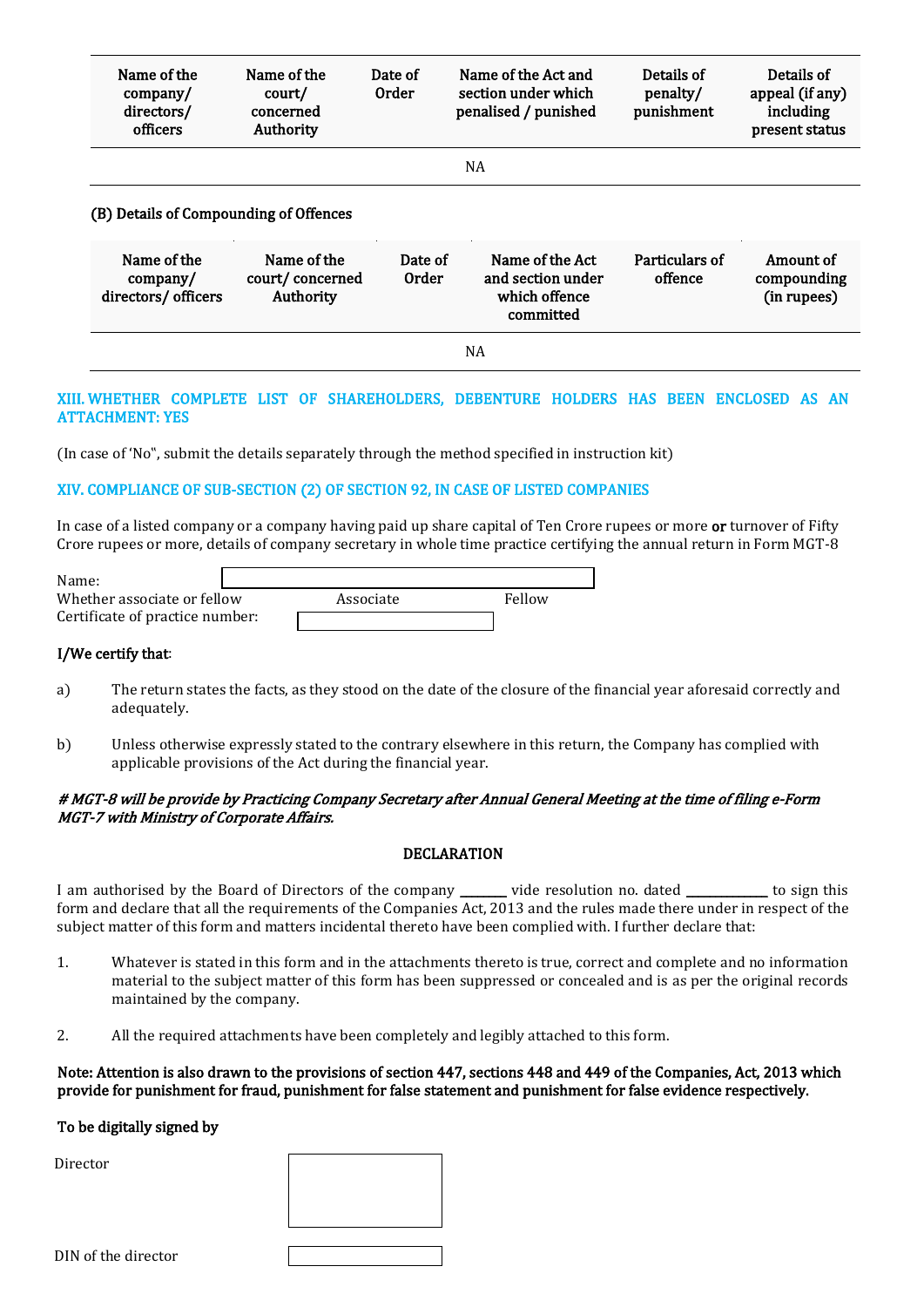### To be digitally signed by

Company Secretary Company secretary in practice



Membership number **Certificate of practice number** Certificate of practice number

Attachments:

List of Shares Transfer List of shareholders Optional Attachment(s) if any.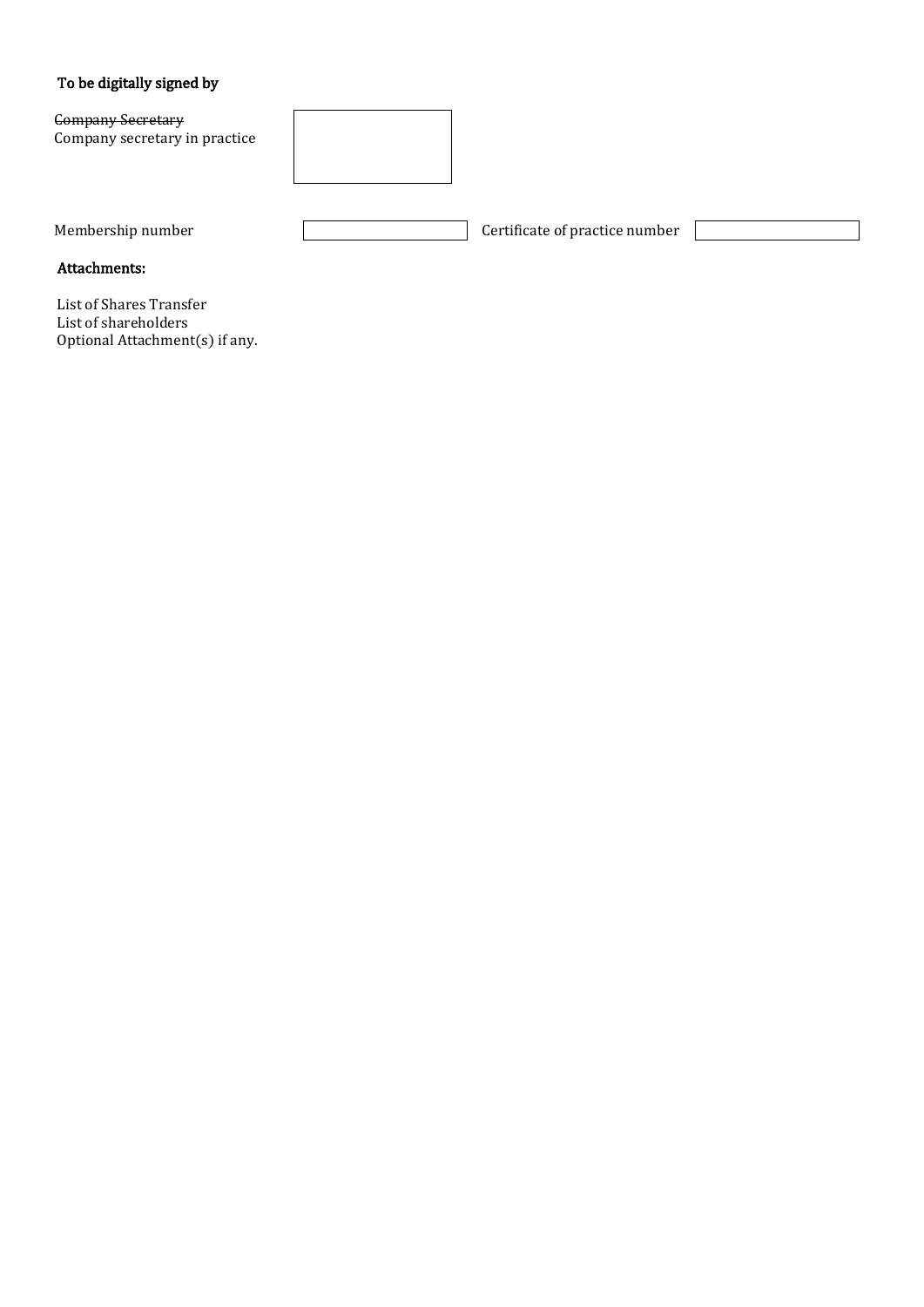# INDIA EXPOSITION MART LIMITED

# DETAILS OF SHARE TRANSFER FROM 01.04.2020 TO 31.03.2021

| S. No | Date of         | <b>Transferor</b>                                 |                  |               | No. of Amount | <b>Transferee</b>                      |                  |
|-------|-----------------|---------------------------------------------------|------------------|---------------|---------------|----------------------------------------|------------------|
|       | registration of |                                                   |                  | <b>Shares</b> | per           |                                        |                  |
|       | transfer        |                                                   |                  | <b>Transf</b> | share         |                                        |                  |
|       |                 | Name                                              | <b>Client ID</b> | erred         | (in Rs.)      | <b>Name</b>                            | <b>Client ID</b> |
| 1.    | 22/05/2020      | Anil Kumar Tyagi                                  | 27011191         | 75000         | Rs. 10        | Atul Saluja HUF                        | 10399898         |
|       |                 |                                                   |                  |               |               |                                        |                  |
|       |                 | B 127 TO1 City Ramganga                           |                  |               |               | C-143, Greater                         |                  |
|       |                 | Vihar, Phase 2 Moradabad,                         |                  |               |               | Kailash-1, Delhi,                      |                  |
|       |                 | Uttar Pradesh 244001                              |                  |               |               | 110049                                 |                  |
| 2.    | 26/06/2020      | Esh Sharma                                        | 26437989 25000   |               | Rs. 10        | Atul Saluja HUF                        | 10399898         |
|       |                 | 33 Ambica Vihar, Paschim                          |                  |               |               | C-143, Greater                         |                  |
|       |                 | Vihar, Sunder Vihar, West                         |                  |               |               | Kailash-1, Delhi,                      |                  |
|       |                 | Delhi 110087                                      |                  |               |               | 110049                                 |                  |
| 3.    | 18/12/2020      | Overseas Carpets Limited   10480667               |                  | 35000         | Rs. 10        | Mil Vehicles &                         | 61042058         |
|       |                 |                                                   |                  |               |               | Technologies                           |                  |
|       |                 | 85 Bharat Nagar, New<br>Friends Colony, New Delhi |                  |               |               | Private Limited                        |                  |
|       |                 | 110065                                            |                  |               |               | DPT-820 8th                            |                  |
|       |                 |                                                   |                  |               |               | Floor, DLF Prime                       |                  |
|       |                 |                                                   |                  |               |               | <b>Towers F-79-80</b>                  |                  |
|       |                 |                                                   |                  |               |               | Okhla, Industrial                      |                  |
|       |                 |                                                   |                  |               |               | Area Phase-1, New                      |                  |
|       |                 |                                                   |                  |               |               | Delhi 110020                           |                  |
| 4.    | 31/12/2020      | Overseas Carpets Limited                          | 10480667 35000   |               | Rs. 10        | Mil Vehicles &<br>Technologies         | 61042058         |
|       |                 | 85 Bharat Nagar, New                              |                  |               |               | Private Limited                        |                  |
|       |                 | Friends Colony, New Delhi                         |                  |               |               |                                        |                  |
|       |                 | 110065                                            |                  |               |               | DPT-820 8th                            |                  |
|       |                 |                                                   |                  |               |               | Floor, DLF Prime                       |                  |
|       |                 |                                                   |                  |               |               | <b>Towers F-79-80</b>                  |                  |
|       |                 |                                                   |                  |               |               | Okhla, Industrial<br>Area Phase-1, New |                  |
|       |                 |                                                   |                  |               |               | Delhi 110020                           |                  |
| 5.    | 26/03/2021      | Overseas Carpets Limited                          | 10480667         | 25000         | Rs. 10        | Mil Vehicles &                         | 61042058         |
|       |                 |                                                   |                  |               |               | Technologies                           |                  |
|       |                 | 85 Bharat Nagar, New                              |                  |               |               | Private Limited                        |                  |
|       |                 | Friends Colony, New Delhi                         |                  |               |               |                                        |                  |
|       |                 | 110065                                            |                  |               |               | DPT-820 8th                            |                  |
|       |                 |                                                   |                  |               |               | Floor, DLF Prime<br>Towers F-79-80     |                  |
|       |                 |                                                   |                  |               |               | Okhla, Industrial                      |                  |
|       |                 |                                                   |                  |               |               | Area Phase-1, New                      |                  |
|       |                 |                                                   |                  |               |               | Delhi 110020                           |                  |
| 6.    | 18/09/2020      | Overseas Carpets Limited   10480667   20000       |                  |               | <b>Rs. 10</b> | Mil Vehicles &                         | 61042058         |
|       |                 |                                                   |                  |               |               | Technologies                           |                  |
|       |                 | 85 Bharat Nagar, New<br>Friends Colony, New Delhi |                  |               |               | Private Limited                        |                  |
|       |                 | 110065                                            |                  |               |               | DPT-820 8th                            |                  |
|       |                 |                                                   |                  |               |               | Floor, DLF Prime                       |                  |
|       |                 |                                                   |                  |               |               | Towers F-79-80                         |                  |
|       |                 |                                                   |                  |               |               | Okhla, Industrial                      |                  |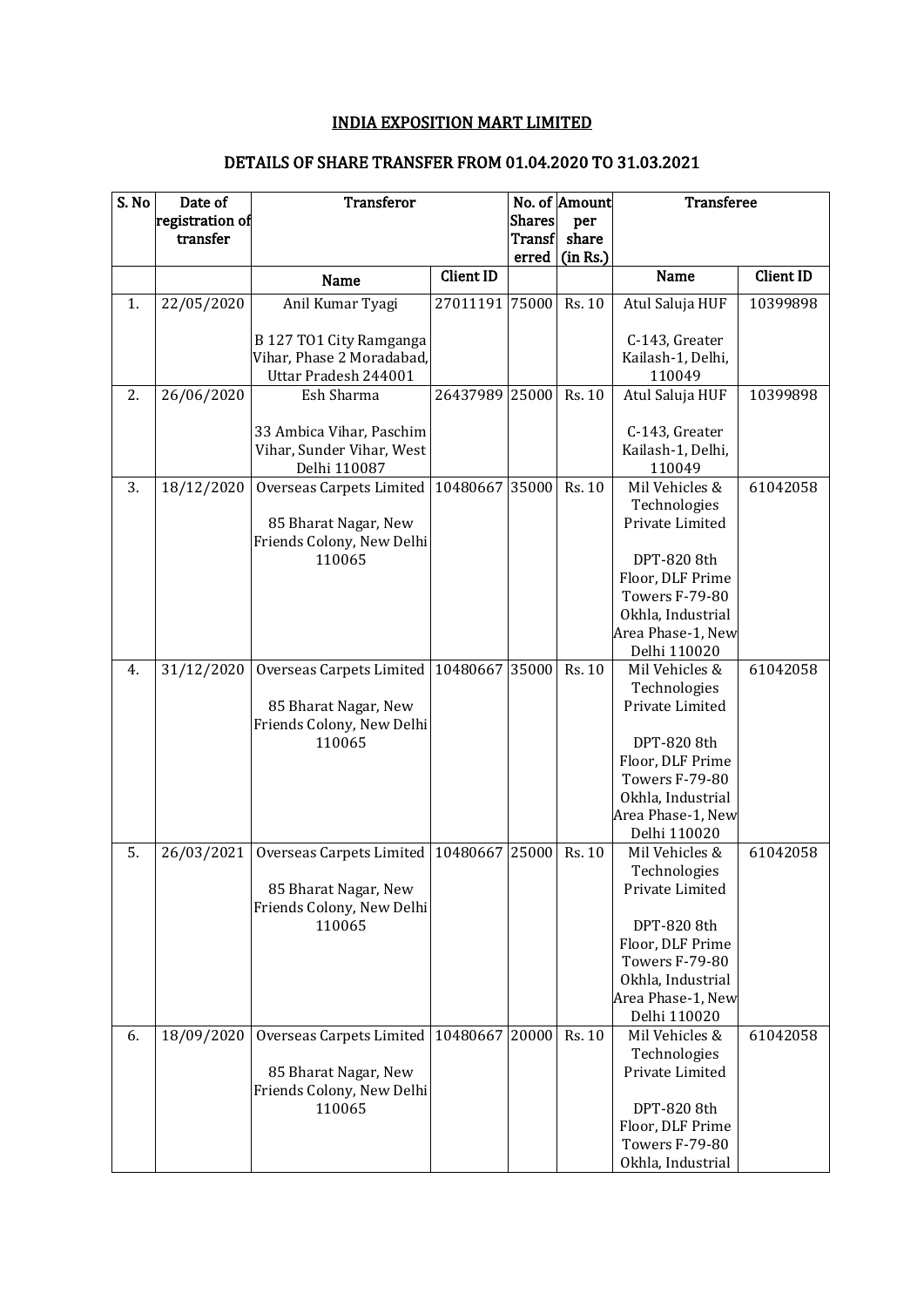|     |            |                                             |                            |       |        | Area Phase-1, New     |                      |
|-----|------------|---------------------------------------------|----------------------------|-------|--------|-----------------------|----------------------|
|     |            |                                             |                            |       |        | Delhi 110020          |                      |
| 7.  | 20/11/2020 | Overseas Carpets Limited   10480667   15000 |                            |       | Rs. 10 | Mil Vehicles &        | 61042058             |
|     |            |                                             |                            |       |        | Technologies          |                      |
|     |            | 85 Bharat Nagar, New                        |                            |       |        | Private Limited       |                      |
|     |            | Friends Colony, New Delhi                   |                            |       |        |                       |                      |
|     |            | 110065                                      |                            |       |        | DPT-820 8th           |                      |
|     |            |                                             |                            |       |        | Floor, DLF Prime      |                      |
|     |            |                                             |                            |       |        | Towers F-79-80        |                      |
|     |            |                                             |                            |       |        | Okhla, Industrial     |                      |
|     |            |                                             |                            |       |        | Area Phase-1, New     |                      |
|     |            |                                             |                            |       |        | Delhi 110020          |                      |
| 8.  | 19/02/2021 | Overseas Carpets Limited   10480667   15000 |                            |       | Rs. 10 | Mil Vehicles &        | 61042058             |
|     |            |                                             |                            |       |        | Technologies          |                      |
|     |            | 85 Bharat Nagar, New                        |                            |       |        | Private Limited       |                      |
|     |            | Friends Colony, New Delhi                   |                            |       |        |                       |                      |
|     |            | 110065                                      |                            |       |        | DPT-820 8th           |                      |
|     |            |                                             |                            |       |        | Floor, DLF Prime      |                      |
|     |            |                                             |                            |       |        | <b>Towers F-79-80</b> |                      |
|     |            |                                             |                            |       |        | Okhla, Industrial     |                      |
|     |            |                                             |                            |       |        | Area Phase-1, New     |                      |
|     |            |                                             |                            |       |        | Delhi 110020          |                      |
| 9.  | 15/05/2020 | Overseas Carpets Limited   10480667   25000 |                            |       | Rs. 10 | Aditya Tyagi          | 1204920006<br>541337 |
|     |            | 85 Bharat Nagar, New                        |                            |       |        | B 137 T D I City      |                      |
|     |            | Friends Colony, New Delhi                   |                            |       |        | Ramganga Vihar,       |                      |
|     |            | 110065                                      |                            |       |        | Phase 2               |                      |
|     |            |                                             |                            |       |        | Moradabad, Uttar      |                      |
|     |            |                                             |                            |       |        | Pradesh 244001        |                      |
| 10. | 15/05/2020 | Overseas Carpets Limited 10480667           |                            | 75000 | Rs. 10 | Anil Kumar Tyagi      | 27011191             |
|     |            |                                             |                            |       |        |                       |                      |
|     |            | 85 Bharat Nagar, New                        |                            |       |        | <b>B127 TO1 City</b>  |                      |
|     |            | Friends Colony, New Delhi                   |                            |       |        | Ramganga Vihar,       |                      |
|     |            | 110065                                      |                            |       |        | Phase 2               |                      |
|     |            |                                             |                            |       |        | Moradabad, Uttar      |                      |
|     |            |                                             |                            |       |        | Pradesh 244001        |                      |
| 11. | 30/10/2020 | R K Arts Private Ltd                        | 0074754                    | 514   | Rs. 10 | Ravinder Kumar        | 20889380             |
|     |            |                                             |                            |       |        | Passi with            |                      |
|     |            | E-11 Panchsheel Park,                       |                            |       |        | Meenakshi Passi       |                      |
|     |            | New Delhi 110017                            |                            |       |        |                       |                      |
|     |            |                                             |                            |       |        | E 11, Panchseel       |                      |
|     |            |                                             |                            |       |        | Park, Chirag Delhi,   |                      |
|     |            |                                             |                            |       |        | South Delhi           |                      |
|     |            |                                             |                            |       |        | 110017                |                      |
| 12. | 19/03/2021 | Palak Vadhera                               | 12049800<br>00278951       | 18686 | Rs. 10 | Esh Sharma            | 26437989             |
|     |            | Z - 11, Mansarovar Colony,                  |                            |       |        | 33 Ambica Vihar,      |                      |
|     |            | Delhi Road, Moradabad                       |                            |       |        | Paschim Vihar,        |                      |
|     |            | 244001                                      |                            |       |        | Sunder Vihar,         |                      |
|     |            |                                             |                            |       |        | West Delhi            |                      |
|     |            |                                             |                            |       |        | 110087                |                      |
| 13. | 19/03/2021 | Rajan Puri                                  | 13020800 12130<br>00533081 | 7     | Rs. 10 | Esh Sharma            | 26437989             |
|     |            | W - 126A, Greater Kailash,                  |                            |       |        | 33 Ambica Vihar,      |                      |
|     |            | Part - 1, New Delhi                         |                            |       |        | Paschim Vihar,        |                      |
|     |            | 110048                                      |                            |       |        | Sunder Vihar,         |                      |
|     |            |                                             |                            |       |        | West Delhi            |                      |
|     |            |                                             |                            |       |        | 110087                |                      |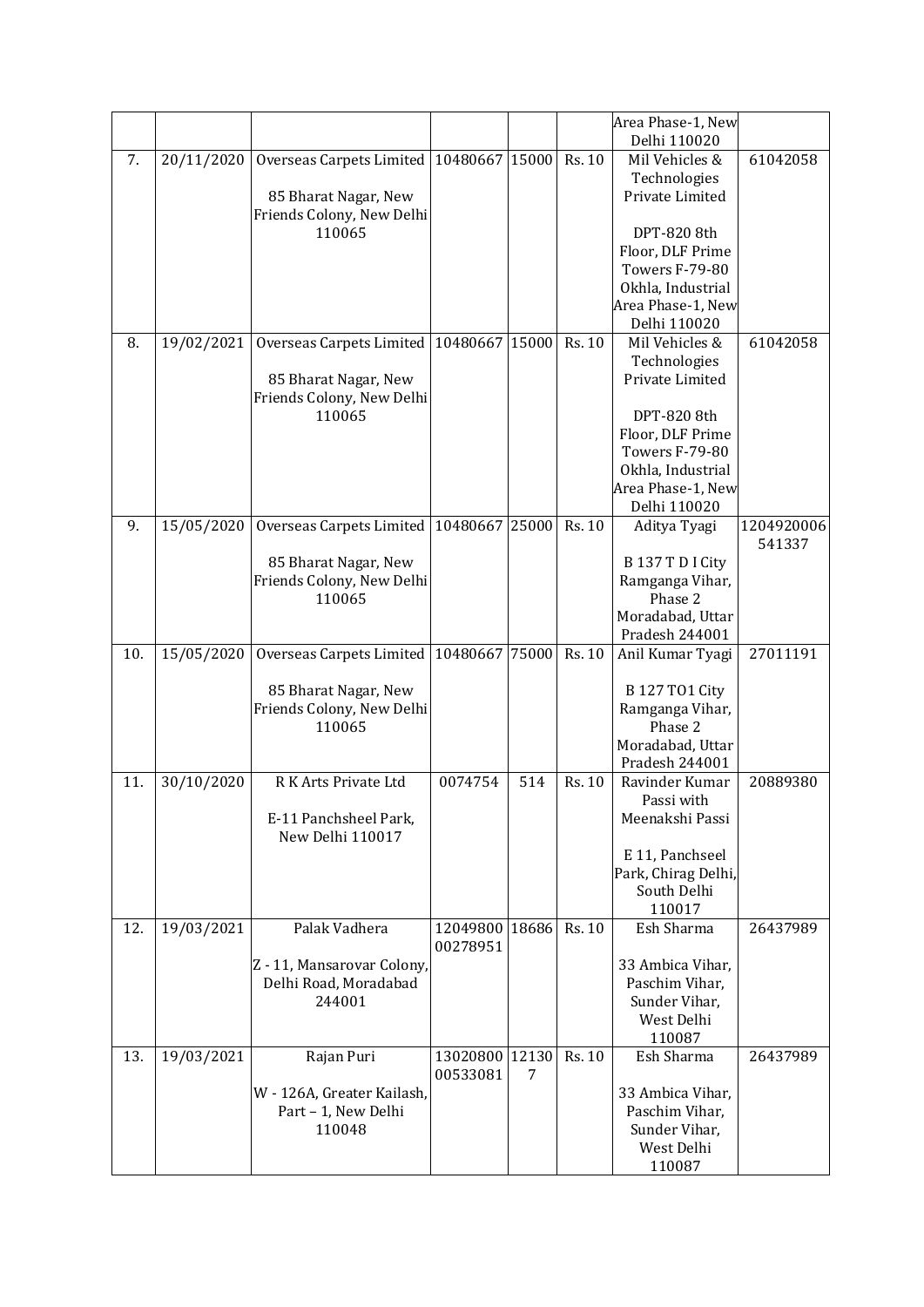| 14. | 5/03/2021  | Rakesh Kumar Sharma                                 | 12023000 10000<br>01239879 | $\Omega$ | Rs. 10 | Abha Hari                            | 10111347             |
|-----|------------|-----------------------------------------------------|----------------------------|----------|--------|--------------------------------------|----------------------|
|     |            | House No 33 Ambica                                  |                            |          |        | B-189, Sector -44,                   |                      |
|     |            | Vihar, Ambica Vihar Near<br>Paschim Vihar, Sunder   |                            |          |        | Noida, Up 201301                     |                      |
|     |            | Vihar, New Delhi 110087                             |                            |          |        |                                      |                      |
| 15. | 30/10/2020 | Meenakshi Passi with                                | 80145710 74957             |          | Rs. 10 | Ravinder Kumar                       | 20889380             |
|     |            | Ravinder Kumar Passi                                |                            |          |        | Passi with                           |                      |
|     |            | E 11, Panchseel Park,                               |                            |          |        | Meenakshi Passi                      |                      |
|     |            | Chirag Delhi, South Delhi                           |                            |          |        | E 11, Panchseel                      |                      |
|     |            | 110017                                              |                            |          |        | Park, Chirag Delhi,                  |                      |
|     |            |                                                     |                            |          |        | South Delhi<br>110017                |                      |
| 16. | 26/02/2021 | Sadhna Vadhera                                      | 12049800                   | 9343     | Rs. 10 | Prashat Passi                        | 20919569             |
|     |            |                                                     | 00279286                   |          |        |                                      |                      |
|     |            | Z - 11, Mansarovar Colony,<br>Delhi Road, Moradabad |                            |          |        | House No E 11,<br>Panchsheel Park,   |                      |
|     |            |                                                     |                            |          |        | Malviya Nagar                        |                      |
|     |            |                                                     |                            |          |        | Hauz Khas South                      |                      |
| 17. | 26/02/2021 | Arvind Vadhera                                      | 12049800 18688             |          | Rs. 10 | Delhi 110017<br>Prashat Passi        | 20919569             |
|     |            |                                                     | 00047302                   |          |        |                                      |                      |
|     |            | Z - 11, Mansarovar Colony,                          |                            |          |        | House No E 11,                       |                      |
|     |            | Delhi Road, Moradabad                               |                            |          |        | Panchsheel Park,<br>Malviya Nagar    |                      |
|     |            |                                                     |                            |          |        | Hauz Khas South                      |                      |
|     |            |                                                     |                            |          |        | Delhi 110017                         |                      |
| 18. | 19/03/2021 | Rakesh Kumar Sharma                                 | 12023000<br>01239879       | 25000    | Rs. 10 | Rajesh Kumar Jain                    | 42758816             |
|     |            | House No 33 Ambica                                  |                            |          |        | 268 Sant Nagar SF,                   |                      |
|     |            | Vihar, Ambica Vihar Near<br>Paschim Vihar, Sunder   |                            |          |        | East of Kailash,<br>New Delhi 110065 |                      |
|     |            | Vihar, New Delhi 110087                             |                            |          |        |                                      |                      |
| 19. | 30/06/2020 | Rohit Ralhan                                        | 10082994                   | 9314     | Rs. 10 | Pankaj Garg                          | 10586999             |
|     |            | 25/15, Punjabi Bagh Extn.,                          |                            |          |        | 85, Bharat Nagar,                    |                      |
|     |            | New Delhi 110026                                    |                            |          |        | New Friends                          |                      |
|     |            |                                                     |                            |          |        | Colony, New Delhi<br>110065          |                      |
| 20. | 30/06/2020 | Sadhana Ralhan                                      | 10098010                   | 9314     | Rs. 10 | Pankaj Garg                          | 10586999             |
|     |            | 25/15, Punjabi Bagh Extn.,                          |                            |          |        | 85, Bharat Nagar,                    |                      |
|     |            | New Delhi 110026                                    |                            |          |        | New Friends                          |                      |
|     |            |                                                     |                            |          |        | Colony, New Delhi<br>110065          |                      |
| 21. | 30/10/2020 | Mukesh Kumar Gupta                                  | 12023000 10000             |          | Rs. 10 | Hari Prakash                         | 1201700000           |
|     |            | 171, Sitram Apartment,                              | 01240601                   |          |        | Dadoo                                | 155298               |
|     |            | 102, I P Extn., Near                                |                            |          |        | Kishan Ghat Road,                    |                      |
|     |            | National Victor Public                              |                            |          |        | Karala, Khurja U.P.<br>203131        |                      |
|     |            | School, Shakarpur Bara,<br>East Delhi               |                            |          |        |                                      |                      |
|     |            | 110092                                              |                            |          |        |                                      |                      |
| 22. | 13/11/2020 | Mukesh Kumar Gupta                                  | 12023000 15000<br>01240601 |          | Rs. 10 | Hari Prakash<br>Dadoo                | 1201700000<br>155298 |
|     |            | 171, Sitram Apartment,                              |                            |          |        |                                      |                      |
|     |            | 102, I P Extn., Near<br>National Victor Public      |                            |          |        |                                      |                      |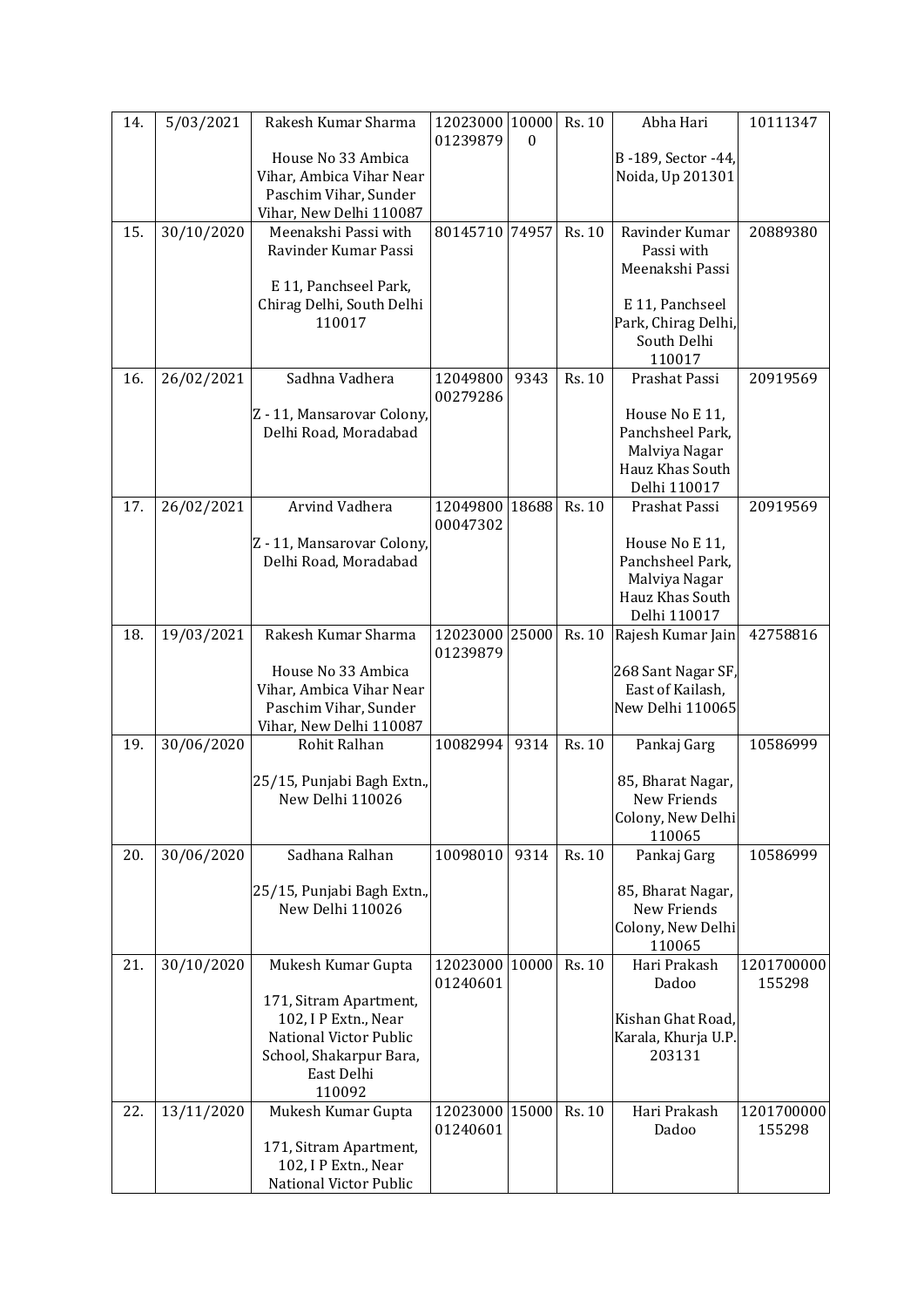|     |            | School, Shakarpur Bara,<br>East Delhi                                               |                      |      |        | Kishan Ghat Road,<br>Karala, Khurja U.P.                                                                            |          |
|-----|------------|-------------------------------------------------------------------------------------|----------------------|------|--------|---------------------------------------------------------------------------------------------------------------------|----------|
| 23. | 19/06/2020 | 110092<br>Abde Elahi Shamsi                                                         | 12070400<br>00024828 | 9343 | Rs. 10 | 203131<br>Wasf Elahi                                                                                                | 61484694 |
|     |            | Faiz Ganj, Elahi Garden,<br>Moradabad Uttar Pradesh<br>244001                       |                      |      |        | Faiz Ganj 7<br>Moradabad, Near<br>Masjid,<br>Moradabad<br>244001                                                    |          |
| 24. | 07/08/2020 | Aruna Jain<br>B 498, New Friends<br>Colony, New Delhi 110065                        | 10477149             | 3142 | Rs. 10 | Raj Kumar Jain<br>B 498, New<br>Friends Colony,<br>New Delhi 110065                                                 | 10487162 |
| 25. | 19/03/2021 | Nafisa Sayed<br>51, First Floor, Model<br>Town Northex, Nea Delhi<br>110009         | 26466104             | 1028 | Rs. 10 | Naushaba Sayed<br>51, First Floor<br>Near DAV<br>Schoolnorthex<br>Model Town Dr.<br>Muhkerjee Nagar<br>Delhi 110009 | 26460173 |
| 26. | 29/01/2021 | Ratilal Thakordas<br>Kinkhabwala<br>4/523, Mapara Sheri,<br>Begumpura, Surat 395003 | 10042937             | 538  | Rs. 10 | Sanmukhlal Ratilal 1204150001<br>Kinkhabwala                                                                        | 610351   |
| 27. | 12/06/2020 | Upanshu Agarwal<br>C/O Digvijay Exports,<br>Delhi Road, Majhol,<br>Moradabad 244001 | 12049200<br>01487625 | 514  | Rs. 10 | Upanshu Agarwal<br>with Parul<br>Agarwal<br>3/C/438 Budhi<br>Whar, Delhi Road,<br>Moradabad<br>244001               | 13451712 |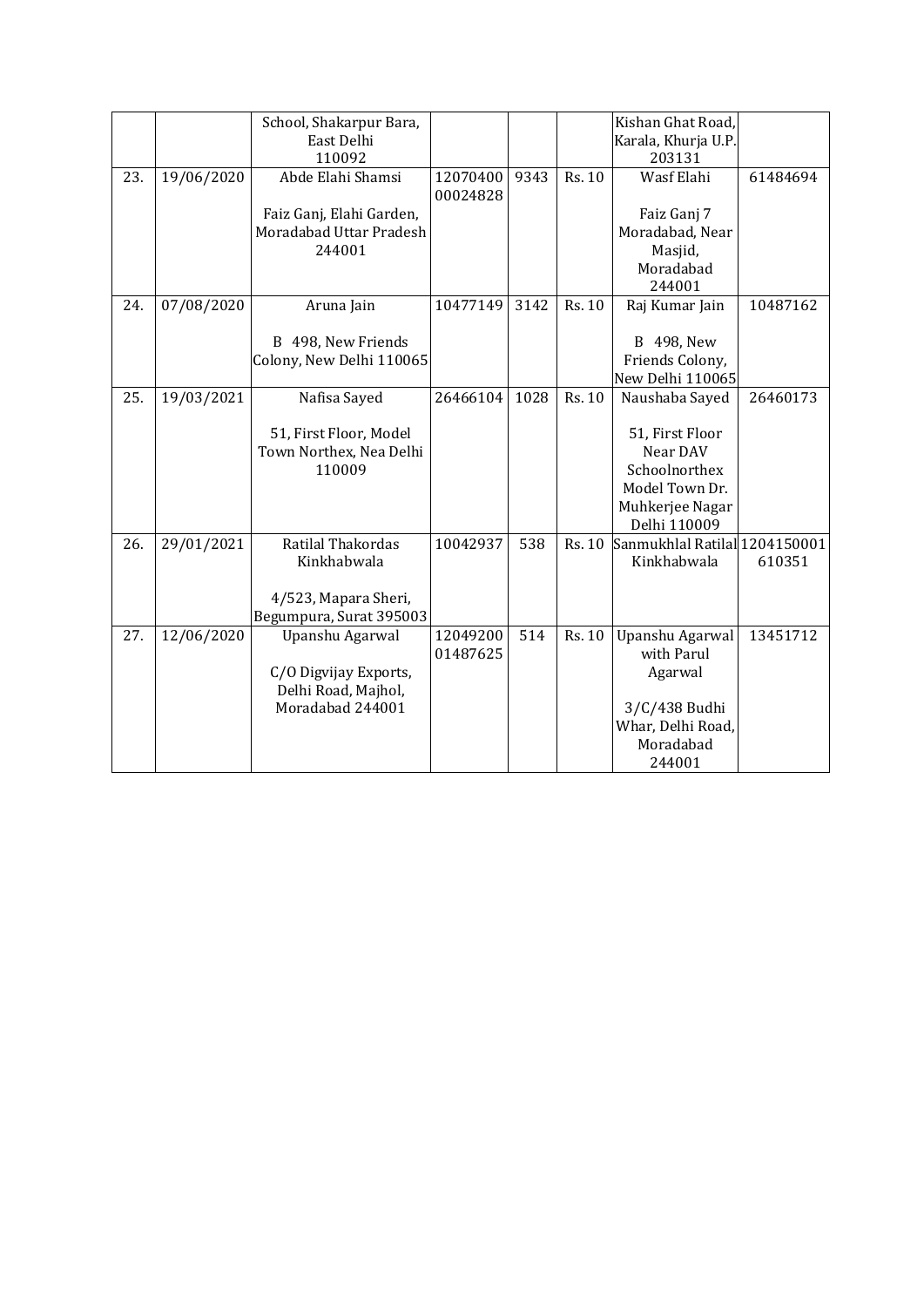|                 | <b>INDIA EXPOSITION MART LIMITED</b> |                                                                |                                                          |                                  |                      |                                      |                                            |  |  |
|-----------------|--------------------------------------|----------------------------------------------------------------|----------------------------------------------------------|----------------------------------|----------------------|--------------------------------------|--------------------------------------------|--|--|
|                 |                                      |                                                                | LIST OF SHAREHOLDERS AS ON MARCH 31, 2021                |                                  |                      |                                      |                                            |  |  |
| S. NO.          | <b>DPID</b>                          | <b>HOLDER'S</b><br><b>FOLIO</b><br>NUMBER/<br><b>CLIENT ID</b> | <b>NAME (FIRST HOLDER)</b>                               | <b>SECOND HOLDER</b>             | <b>THIRD HOLDER</b>  | <b>TOTAL NO.</b><br><b>OF SHARES</b> | <b>CLASS</b><br><b>OF</b><br><b>SHARES</b> |  |  |
| $\mathbf{1}$    |                                      | IEM0000001                                                     | MR. ASHOK BOOB                                           |                                  |                      | 13087                                | <b>EQUITY</b>                              |  |  |
| $\overline{2}$  |                                      | IEM0000002                                                     | MR. OM PRAKASH PRAHLADKA                                 |                                  |                      | 13033                                | <b>EQUITY</b>                              |  |  |
| 3               |                                      | IEM0000004                                                     | MR. SUDHIR KUMAR TYAGI                                   |                                  |                      | 88355                                | <b>EQUITY</b>                              |  |  |
| $\overline{4}$  |                                      | <b>IEM0000008</b>                                              | <b>GREATER NOIDA INDUSTRIAL</b><br>DEVELOPMENT AUTHORITY |                                  |                      | 800521                               | <b>EQUITY</b>                              |  |  |
| 5               |                                      | IEM0000012                                                     | MR. AJAI GUPTA                                           | MR RAGHAV C GUPTA                |                      | 519222                               | <b>EQUITY</b>                              |  |  |
| 6               |                                      | IEM0000014                                                     | MR. ASHISH RANIWALA                                      |                                  |                      | 76457                                | <b>EQUITY</b>                              |  |  |
| $\overline{7}$  |                                      | IEM0000016                                                     | MR. DILEEP BAID                                          |                                  |                      | 260653                               | <b>EQUITY</b>                              |  |  |
| 8               |                                      | IEM0000022                                                     | MR. K L KATYAL                                           | RITESH KATYAL                    | RAHUL KATYAL         | 260653                               | <b>EQUITY</b>                              |  |  |
| 9               |                                      | IEM0000030                                                     | MR. P SUBRAMANIAN                                        | MEERA SUBRAMANIAN                | INDRANI SUBRAMANIAN  | 108523                               | <b>EQUITY</b>                              |  |  |
| 10              |                                      | IEM0000031                                                     | MR. RAHUL VADERA                                         | SATINDER VADERA                  |                      | 521307                               | <b>EQUITY</b>                              |  |  |
| 11              |                                      | IEM0000033                                                     | MR. RAVISH KHANNA                                        | <b>RITU KHANNA</b>               | <b>DIVYA KHANNA</b>  | 11739                                | <b>EQUITY</b>                              |  |  |
| 12              |                                      | IEM0000040                                                     | MR. SUBHASH KAWATRA                                      |                                  |                      | 523431                               | <b>EQUITY</b>                              |  |  |
| 13              |                                      | IEM0000042                                                     | MR. VIKAS KUMAR AGARWAL                                  |                                  |                      | 785217                               | <b>EQUITY</b>                              |  |  |
| 14              |                                      | IEM0000048                                                     | MR. ROHIT VOHRA                                          | PREETI VOHRA                     |                      | 10426                                | <b>EQUITY</b>                              |  |  |
| $\overline{15}$ |                                      | IEM0000049                                                     | MR. ARVIND KUMAR GUPTA                                   | <b>VIKRAM GUPTA</b>              |                      | 250000                               | <b>EQUITY</b>                              |  |  |
| $\overline{16}$ |                                      | IEM0000051                                                     | MR. RAKESH KUMAR GUPTA                                   | PANKAJ GUPTA                     |                      | 250000                               | <b>EQUITY</b>                              |  |  |
| 17              |                                      | IEM0000060                                                     | MR. BABU LAL DOSI                                        | MANGI LAL DOSHI                  |                      | 260653                               | <b>EQUITY</b>                              |  |  |
| $\overline{18}$ |                                      | IEM0000063                                                     | MR. MANPREET SINGH BEDI                                  |                                  |                      | 30000                                | <b>EQUITY</b>                              |  |  |
| $\overline{19}$ |                                      | IEM0000064                                                     | MR. SATBINDER SINGH BEDI                                 |                                  |                      | 20000                                | <b>EQUITY</b>                              |  |  |
| 20              |                                      | IEM0000070                                                     | SURINDER PAUL KHOSLA                                     | <b>GAGAN KHOSLA</b>              | MEENAKSHI KHOSLA     | 11653                                | <b>EQUITY</b>                              |  |  |
| $\overline{21}$ |                                      | IEM0000071                                                     | MR. HAJI IFTIKAR ALI                                     | MATLOOB HUSSAIN                  |                      | 500000                               | <b>EQUITY</b>                              |  |  |
| 22              |                                      | IEM0000072                                                     | MR. RAGHAV CHANDRA GUPTA                                 | <b>AJAY GUPTA</b>                |                      | 521307                               | <b>EQUITY</b>                              |  |  |
| 23              |                                      | <b>IEM0000080</b>                                              | SHARAD KUMAR BANSAL                                      | <b>MAHESH CHANDRA</b><br>AGARWAL | <b>PUNEET BANSAL</b> | 10653                                | <b>EQUITY</b>                              |  |  |
| 24              |                                      | IEM0000089                                                     | MR. AJAY PODDAR                                          |                                  |                      | 41879                                | <b>EQUITY</b>                              |  |  |
| $\overline{25}$ |                                      | IEM0000090                                                     | MR. ATUL PODDAR                                          |                                  |                      | 41879                                | <b>EQUITY</b>                              |  |  |
| 26              |                                      | IEM0000091                                                     | MR. ANIL PODDAR                                          |                                  |                      | 41879                                | <b>EQUITY</b>                              |  |  |
| 27              |                                      | IEM0000092                                                     | MR. RITESH KATYAL                                        |                                  |                      | 260653                               | <b>EQUITY</b>                              |  |  |
| 28              |                                      | IEM0000093                                                     | MR. RAHUL KATYAL                                         |                                  |                      | 260653                               | <b>EQUITY</b>                              |  |  |
| 29              |                                      | IEM0000095                                                     | M/S MARVEL FRAGRANCES P LTD.                             |                                  |                      | 364915                               | <b>EQUITY</b>                              |  |  |
| 30              |                                      | IEM0000097                                                     | MR. ATUL JAIN                                            |                                  |                      | 50000                                | <b>EQUITY</b>                              |  |  |
| $\overline{31}$ |                                      | IEM0000098                                                     | MR. SHARAD JAIN                                          |                                  |                      | 260653                               | <b>EQUITY</b>                              |  |  |
| 32              |                                      | IEM0000100                                                     | MR. ASHISH JAIN                                          |                                  |                      | 100000                               | <b>EQUITY</b>                              |  |  |
| $\overline{33}$ |                                      | IEM0000103                                                     | MR. SATYA PAL                                            |                                  |                      | 1000                                 | <b>EQUITY</b>                              |  |  |
| $\overline{34}$ |                                      | IEM0000104                                                     | MR. MOHD. IQBAL SHAMSI                                   |                                  |                      | 1047                                 | <b>EQUITY</b>                              |  |  |
| $\overline{35}$ |                                      | IEM0000106                                                     | ANUP GOYAL                                               |                                  |                      | 2514                                 | <b>EQUITY</b>                              |  |  |
| 36              |                                      | IEM0000107                                                     | PARESH AGARWAL                                           | <b>NISHA SARAN</b>               | NIDHI AGARWAL        | 514                                  | EQUITY                                     |  |  |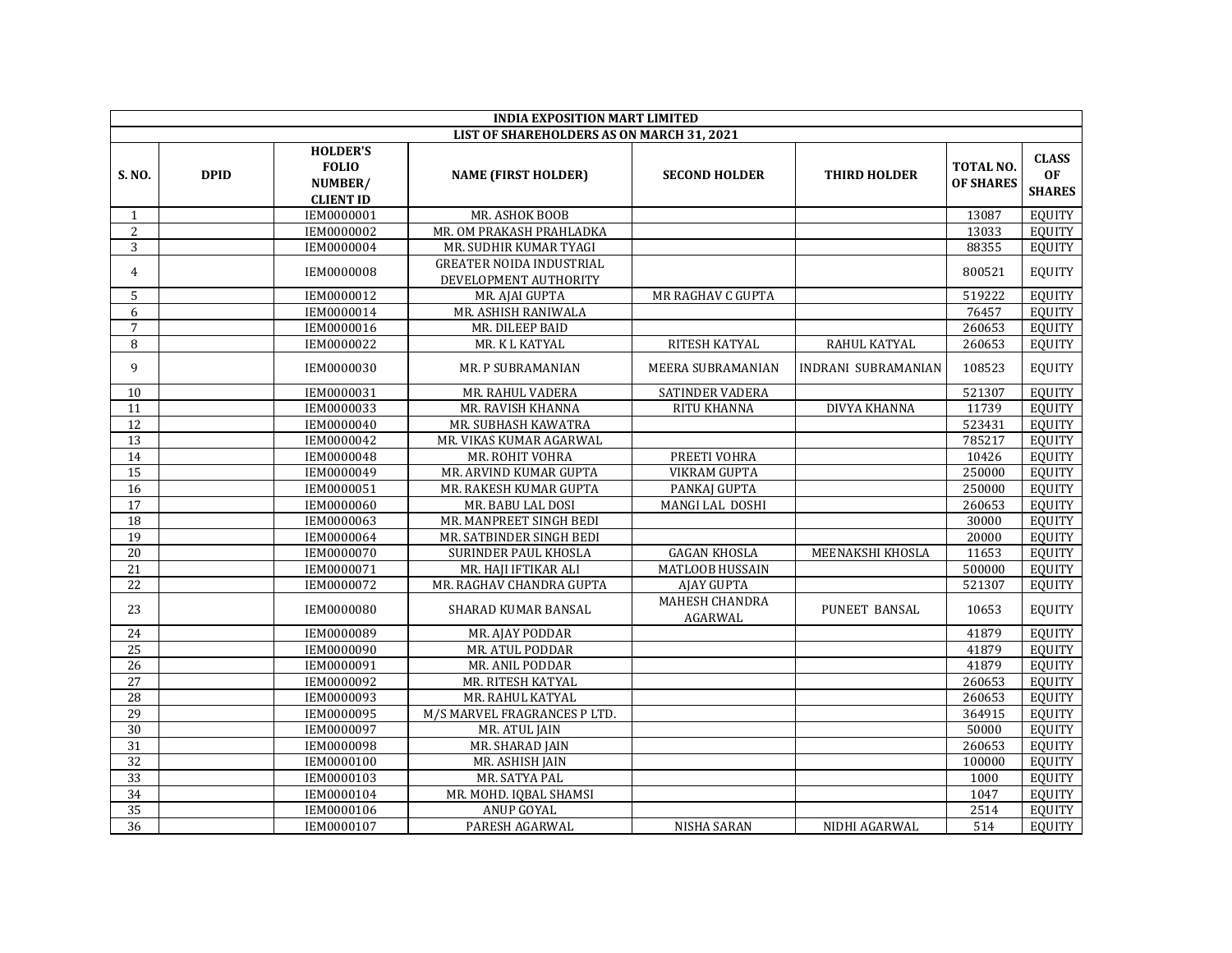| 37              | IEM0000109 | VINOD KUMAR MALHOTRA     |                       | 514              | <b>EQUITY</b> |
|-----------------|------------|--------------------------|-----------------------|------------------|---------------|
| 38              | IEM0000111 | RAM PRAKASH SINGHAL      |                       | 1586             | <b>EOUITY</b> |
| 39              | IEM0000115 | <b>VINOD KUMAR JAIN</b>  |                       | 1514             | <b>EQUITY</b> |
| 40              | IEM0000117 | <b>SEEMA JAIN</b>        |                       | 514              | EQUITY        |
| 41              | IEM0000118 | S. K. JAIN               |                       | 514              | <b>EQUITY</b> |
| 42              | IEM0000119 | <b>SANJAY JAIN</b>       |                       | 2114             | <b>EQUITY</b> |
| 43              | IEM0000120 | ATUL KUMAR SHOREWALA     |                       | 514              | <b>EQUITY</b> |
| 44              | IEM0000121 | <b>SHAMIM AKHTAR</b>     |                       | 1500             | <b>EQUITY</b> |
| 45              | IEM0000126 | UMA SHANKAR ALMAL        |                       | 514              | <b>EQUITY</b> |
| 46              | IEM0000129 | SORABH AGARWAL           |                       | 514              | <b>EQUITY</b> |
| 47              | IEM0000130 | YUNUS KAMAL              | <b>ABDUL KHALIQUE</b> | 2500             | <b>EQUITY</b> |
| 48              | IEM0000131 | KAMRAN KHALIQUE          | SALMAN KHALIQUE       | 1500             | <b>EQUITY</b> |
| 49              | IEM0000132 | DEVI DUTT SHARMA         |                       | 1542             | <b>EQUITY</b> |
| 50              | IEM0000134 | TANVEER FAIZAN           |                       | 1076             | <b>EQUITY</b> |
| 51              | IEM0000135 | PAWAN KANSAL             |                       | 5514             | <b>EQUITY</b> |
| 52              | IEM0000136 | VASU DEV PAHWA           |                       | 536              | EQUITY        |
| 53              | IEM0000137 | <b>JITENDER PAHWA</b>    |                       | 514              | <b>EQUITY</b> |
| 54              | IEM0000139 | <b>UMESH AGARWAL</b>     |                       | 2000             | <b>EQUITY</b> |
| 55              | IEM0000142 | <b>DINESH GAMBHIR</b>    |                       | 640              | <b>EQUITY</b> |
| 56              | IEM0000143 | <b>VARUN GAMBHIR</b>     |                       | 640              | <b>EQUITY</b> |
| 57              | IEM0000147 | <b>SHARAD JAIN</b>       |                       | 4514             | <b>EQUITY</b> |
| 58              | IEM0000150 | OM PRAKASH MIYAN BAZAZ   |                       | 514              | <b>EQUITY</b> |
| 59              | IEM0000151 | RIKKU MIYANBAJAJ         |                       | 514              | <b>EQUITY</b> |
| 60              | IEM0000152 | <b>VISHAL SONI</b>       |                       | 1514             | <b>EQUITY</b> |
| 61              | IEM0000153 | <b>SMT. MADHU JAIN</b>   |                       | 2514             | <b>EQUITY</b> |
| 62              | IEM0000154 | SANJAY KUMAR DHELIA      |                       | 1586             | <b>EQUITY</b> |
| 63              | IEM0000155 | <b>NAVEEN KAPUR</b>      | <b>VIVEK JOLLY</b>    | 514              | <b>EQUITY</b> |
| 64              | IEM0000156 | SHANTA AGARWAL           |                       | 1514             | EQUITY        |
| 65              | IEM0000157 | <b>SUNIL SHARMA</b>      |                       | 514              | <b>EQUITY</b> |
| 66              | IEM0000158 | <b>SUNIL SHARMA</b>      |                       | 514              | <b>EQUITY</b> |
| 67              | IEM0000159 | <b>ANKIT AGARWAL</b>     |                       | 514              | <b>EQUITY</b> |
| 68              | IEM0000160 | <b>VINOD KUMAR JAIN</b>  |                       | 514              | <b>EQUITY</b> |
| 69              | IEM0000161 | <b>SUNAINA ANAND</b>     |                       | 1608             | <b>EQUITY</b> |
| 70              | IEM0000162 | <b>NEENA JAIN</b>        |                       | 514              | <b>EQUITY</b> |
| $\overline{71}$ | IEM0000165 | <b>BALJIT SINGH</b>      |                       | $\overline{514}$ | <b>EQUITY</b> |
| 72              | IEM0000166 | <b>RAMESH KHATRI</b>     |                       | 1586             | <b>EQUITY</b> |
| 73              | IEM0000167 | HIRANAND KHATRI          |                       | 1586             | <b>EQUITY</b> |
| 74              | IEM0000168 | SHADI LAL DHALL          |                       | 514              | <b>EQUITY</b> |
| 75              | IEM0000169 | <b>BHASKAR SHARMA</b>    |                       | 514              | <b>EQUITY</b> |
| 76              | IEM0000170 | <b>ATUL GUPTA</b>        |                       | 536              | EQUITY        |
| 77              | IEM0000172 | <b>VIPIN DUA</b>         |                       | 1514             | EQUITY        |
| 78              | IEM0000174 | <b>GIRISH SHARMA</b>     |                       | 514              | <b>EQUITY</b> |
| 79              | IEM0000175 | SUBHASH CHAND            |                       | 9343             | EQUITY        |
| 80              | IEM0000176 | <b>JYOTI CHAKROVORTY</b> |                       | 538              | EQUITY        |
| 81              | IEM0000177 | PRADEEP SACHDEVA         |                       | 1514             | EQUITY        |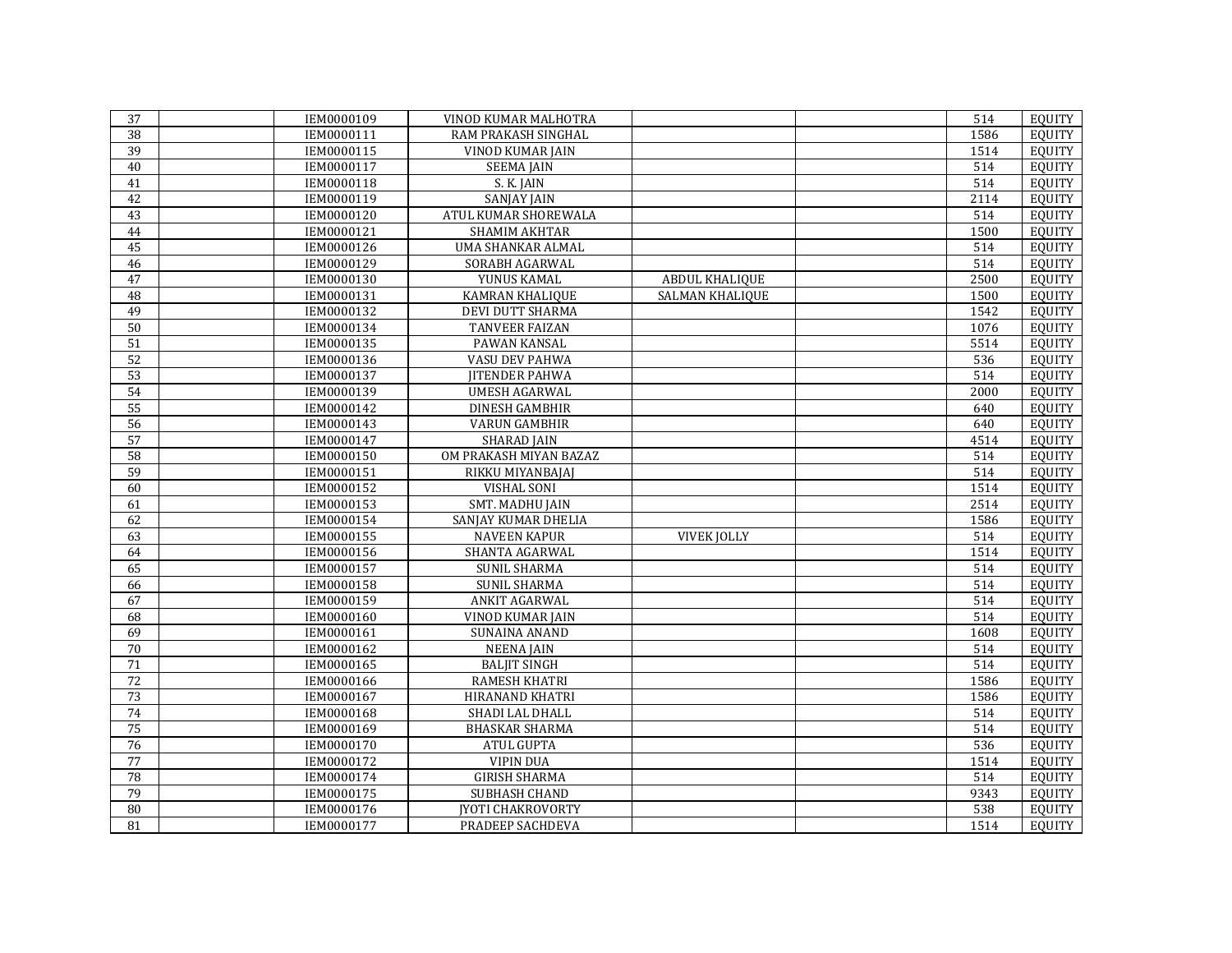| 82              | IEM0000178 | SUBODH PUGALIA               |                                         |                                       | 514  | EQUITY        |
|-----------------|------------|------------------------------|-----------------------------------------|---------------------------------------|------|---------------|
| 83              | IEM0000179 | <b>AVNESH SHARMA</b>         |                                         |                                       | 514  | <b>EQUITY</b> |
| 84              | IEM0000180 | CHANDRA SEKHAR JAJODIA       |                                         |                                       | 514  | <b>EQUITY</b> |
| 85              | IEM0000182 | RAMESH C. SHARMA             |                                         |                                       | 514  | <b>EQUITY</b> |
| $\overline{86}$ | IEM0000184 | <b>USHA CHAWLA</b>           |                                         |                                       | 536  | <b>EQUITY</b> |
| 87              | IEM0000186 | <b>JAVED IQBAL</b>           |                                         |                                       | 1061 | <b>EQUITY</b> |
| $\overline{88}$ | IEM0000188 | KRISHAN KUMAR VISHNOI        |                                         |                                       | 2514 | <b>EQUITY</b> |
| 89              | IEM0000189 | <b>VIBHA PURI</b>            |                                         |                                       | 514  | <b>EQUITY</b> |
| 90              | IEM0000191 | ZULEQAR ALAM                 |                                         |                                       | 514  | <b>EQUITY</b> |
| 91              | IEM0000192 | RAHUL VADERA                 |                                         |                                       | 9741 | <b>EQUITY</b> |
| 92              | IEM0000193 | <b>ZAHEER AHMED</b>          |                                         |                                       | 514  | <b>EQUITY</b> |
| $\overline{93}$ | IEM0000195 | SUBHASH KAWATRA              |                                         |                                       | 9781 | <b>EQUITY</b> |
| 94              | IEM0000196 | M. L. SHARMA                 |                                         |                                       | 714  | <b>EQUITY</b> |
| 95              | IEM0000197 | <b>BHARAT SINGH RATHORE</b>  |                                         |                                       | 5773 | <b>EQUITY</b> |
| 96              | IEM0000200 | SANTOSH RATHORE              |                                         |                                       | 5773 | <b>EQUITY</b> |
| 97              | IEM0000201 | RISHI TULSYAN                | <b>BRAJESH KUMAR</b><br><b>GUTGUTIA</b> | <b>UTTAM KUMAR</b><br><b>GUTGUTIA</b> | 9343 | <b>EQUITY</b> |
| 98              | IEM0000202 | G. J. SANJEEV KUMAR          |                                         |                                       | 514  | <b>EQUITY</b> |
| 99              | IEM0000203 | G. S. JANARTHANAN            |                                         |                                       | 514  | <b>EQUITY</b> |
| 100             | IEM0000204 | MOHAMMAD ASLAM               |                                         |                                       | 514  | <b>EQUITY</b> |
| 101             | IEM0000206 | <b>GULSHAN KUMAR</b>         |                                         |                                       | 2514 | <b>EQUITY</b> |
| 102             | IEM0000207 | <b>RAMAN KUMAR</b>           |                                         |                                       | 2514 | <b>EQUITY</b> |
| 103             | IEM0000209 | RAVINDRA MIGLANI             |                                         |                                       | 514  | <b>EQUITY</b> |
| 104             | IEM0000212 | SHALABH AHUJA                |                                         |                                       | 1014 | <b>EQUITY</b> |
| 105             | IEM0000213 | ANWAR AHMAD                  |                                         |                                       | 1014 | <b>EQUITY</b> |
| 106             | IEM0000215 | <b>USHA AGARWAL</b>          |                                         |                                       | 1014 | <b>EQUITY</b> |
| 107             | IEM0000219 | <b>DILIP KUMAR SADH</b>      |                                         |                                       | 514  | <b>EQUITY</b> |
| 108             | IEM0000220 | <b>ANWAR NAIM</b>            |                                         |                                       | 5514 | <b>EQUITY</b> |
| 109             | IEM0000221 | VINOD KUMAR MIGLANI          |                                         |                                       | 514  | <b>EQUITY</b> |
| 110             | IEM0000225 | RAM PRAKASH MIYAN BAZAZ      |                                         |                                       | 514  | <b>EQUITY</b> |
| 111             | IEM0000227 | ANURUDH AGARWAL              |                                         |                                       | 1579 | <b>EQUITY</b> |
| 112             | IEM0000228 | SUNITA SINGHANIA             |                                         |                                       | 1514 | <b>EQUITY</b> |
| 113             | IEM0000229 | RAKESH SINGHANIA             |                                         |                                       | 1514 | <b>EQUITY</b> |
| 114             | IEM0000230 | T.V. VENU GOPAL              |                                         |                                       | 514  | <b>EQUITY</b> |
| 115             | IEM0000231 | ARVIND VARSHNEY              |                                         |                                       | 514  | <b>EQUITY</b> |
| 116             | IEM0000232 | <b>ATUL GUPTA</b>            |                                         |                                       | 514  | <b>EQUITY</b> |
| 117             | IEM0000234 | MANBIR SINGH OBERAI          |                                         |                                       | 514  | <b>EQUITY</b> |
| 118             | IEM0000235 | RAJIV BAJORIA                |                                         |                                       | 514  | <b>EQUITY</b> |
| 119             | IEM0000236 | RAJEEV KUMAR AGARWAL         | KAVITA AGARWAL                          |                                       | 514  | <b>EQUITY</b> |
| 120             | IEM0000237 | <b>GANPAT LAL MEHTA</b>      |                                         |                                       | 5514 | <b>EQUITY</b> |
| 121             | IEM0000238 | <b>SANJAY JAIN</b>           |                                         |                                       | 1014 | <b>EQUITY</b> |
| 122             | IEM0000239 | <b>ASHOK GOYAL</b>           |                                         |                                       | 1514 | <b>EQUITY</b> |
| $\frac{123}{2}$ | IEM0000240 | <b>AMARJIT SINGH SACHDEV</b> | PRABHMEHAR SINGH                        |                                       | 514  | <b>EQUITY</b> |
| 124             | IEM0000241 | SUNIL AGARWAL                |                                         |                                       | 65   | <b>EQUITY</b> |
| $\frac{125}{2}$ | IEM0000242 | <b>SUNIL AGARWAL</b>         |                                         |                                       | 65   | EQUITY        |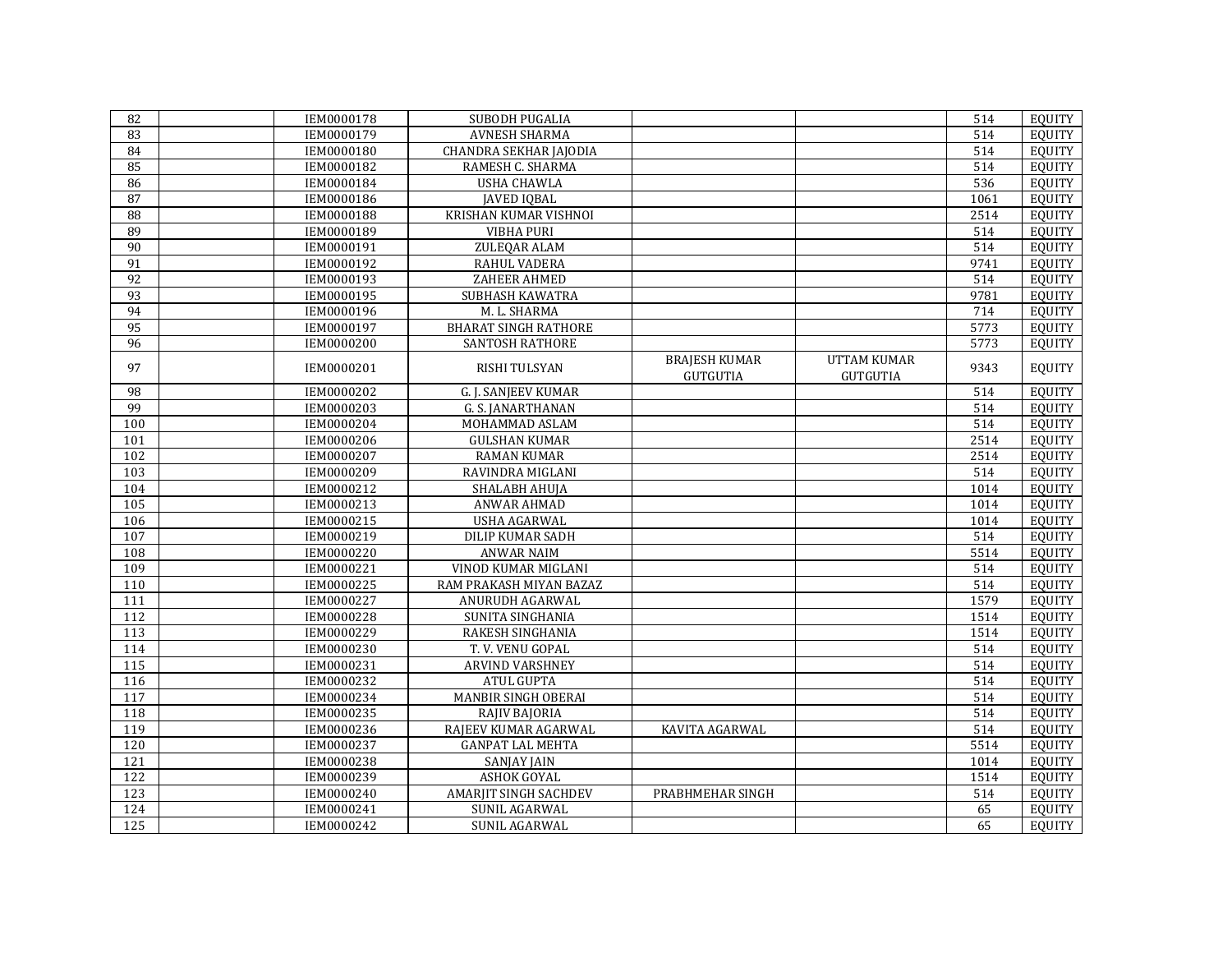| 126 | IEM0000243 | RAJENDRA MEHTA           |                        | 1514 | EQUITY        |
|-----|------------|--------------------------|------------------------|------|---------------|
| 127 | IEM0000244 | <b>DAVINDER KWATRA</b>   |                        | 9741 | <b>EOUITY</b> |
| 128 | IEM0000245 | <b>SAPNA KWATRA</b>      |                        | 5773 | EQUITY        |
| 129 | IEM0000248 | <b>NALIN SACHDEV</b>     |                        | 9781 | <b>EQUITY</b> |
| 130 | IEM0000249 | <b>NALIN SACHDEV</b>     |                        | 9343 | <b>EQUITY</b> |
| 131 | IEM0000250 | <b>SEEMA SHAH</b>        |                        | 1014 | <b>EQUITY</b> |
| 132 | IEM0000251 | <b>AMIT SINGHAL</b>      |                        | 9343 | <b>EQUITY</b> |
| 133 | IEM0000252 | SUNIL KUMAR SINGHAL      |                        | 9343 | <b>EQUITY</b> |
| 134 | IEM0000253 | HARJEET SINGH BHUTANI    |                        | 514  | <b>EQUITY</b> |
| 135 | IEM0000254 | <b>ARUN PAREKH</b>       |                        | 514  | <b>EQUITY</b> |
| 136 | IEM0000255 | BRIJ MOHAN LAL MAHAJAN   |                        | 1014 | <b>EQUITY</b> |
| 137 | IEM0000256 | <b>BHAGWAN KHATRI</b>    |                        | 514  | <b>EQUITY</b> |
| 138 | IEM0000258 | <b>AJAY GUPTA</b>        |                        | 9741 | <b>EQUITY</b> |
| 139 | IEM0000260 | SHANTI PRAKASH SHARMA    |                        | 1057 | <b>EQUITY</b> |
| 140 | IEM0000261 | JAY KUMAR MAHESHWARI     |                        | 5514 | <b>EQUITY</b> |
| 141 | IEM0000262 | MANMOHAN MAHAJAN         |                        | 1061 | EQUITY        |
| 142 | IEM0000263 | MOHIT SINGHAL            |                        | 514  | <b>EQUITY</b> |
| 143 | IEM0000264 | PROMILA MAHAJAN          |                        | 1061 | <b>EQUITY</b> |
| 144 | IEM0000265 | SHAIK LAL AHMAD          |                        | 514  | <b>EQUITY</b> |
| 145 | IEM0000268 | RAJIV SIROHI             |                        | 9781 | <b>EQUITY</b> |
| 146 | IEM0000269 | <b>LAIQ AHMAD</b>        |                        | 514  | <b>EQUITY</b> |
| 147 | IEM0000270 | RADHA KRISHNAN NAIR      |                        | 514  | <b>EQUITY</b> |
| 148 | IEM0000271 | T. R. KATHURIA           |                        | 1514 | <b>EOUITY</b> |
| 149 | IEM0000272 | <b>GLOFAB PVT. LTD.</b>  |                        | 1514 | <b>EQUITY</b> |
| 150 | IEM0000273 | ABHISHEK FATEHPURIYA     |                        | 514  | <b>EQUITY</b> |
| 151 | IEM0000274 | <b>SUMER CHAND JAIN</b>  |                        | 5514 | <b>EQUITY</b> |
| 152 | IEM0000275 | P. KAPOOR                |                        | 1514 | <b>EQUITY</b> |
| 153 | IEM0000276 | SANJAY CHOPRA            | SUNIL KHOKHA           | 514  | <b>EQUITY</b> |
| 154 | IEM0000277 | SANJAY CHOPRA            | <b>SUNIL KHOKHA</b>    | 514  | <b>EQUITY</b> |
| 155 | IEM0000278 | N. P. SELVAKUMAR         |                        | 514  | <b>EQUITY</b> |
| 156 | IEM0000279 | <b>BALWINDER KAUR</b>    |                        | 514  | <b>EQUITY</b> |
| 157 | IEM0000280 | <b>UMAKANT GUPTA</b>     |                        | 538  | <b>EQUITY</b> |
| 158 | IEM0000281 | OM PRAKASH JAIN          |                        | 1057 | <b>EQUITY</b> |
| 159 | IEM0000282 | K. RAJA MOHAMED          |                        | 514  | <b>EQUITY</b> |
| 160 | IEM0000283 | <b>GOBIND GURBANI</b>    |                        | 5773 | EQUITY        |
| 161 | IEM0000284 | RAM KRISHAN AGARWAL      |                        | 514  | <b>EQUITY</b> |
| 162 | IEM0000287 | <b>RAJ KUMAR</b>         |                        | 514  | <b>EQUITY</b> |
| 163 | IEM0000288 | RAMAN K. CHANANA         | SANGEETA CHANANA       | 514  | <b>EQUITY</b> |
| 164 | IEM0000289 | INMARK EXPORTS PVT. LTD. |                        | 1028 | <b>EQUITY</b> |
| 165 | IEM0000290 | VINITA AGNIHOTRI         |                        | 514  | <b>EQUITY</b> |
| 166 | IEM0000292 | RAVI KHEMKA              |                        | 514  | <b>EOUITY</b> |
| 167 | IEM0000294 | PAT RAM BISHNOI          |                        | 2514 | <b>EQUITY</b> |
| 168 | IEM0000296 | <b>MAHINDRA PASHINE</b>  |                        | 514  | EQUITY        |
| 169 | IEM0000297 | SHIV KR. JAJODIA         |                        | 514  | <b>EOUITY</b> |
| 170 | IEM0000298 | <b>JACOB NEROTH</b>      | <b>ROSE MARY JACOB</b> | 538  | <b>EQUITY</b> |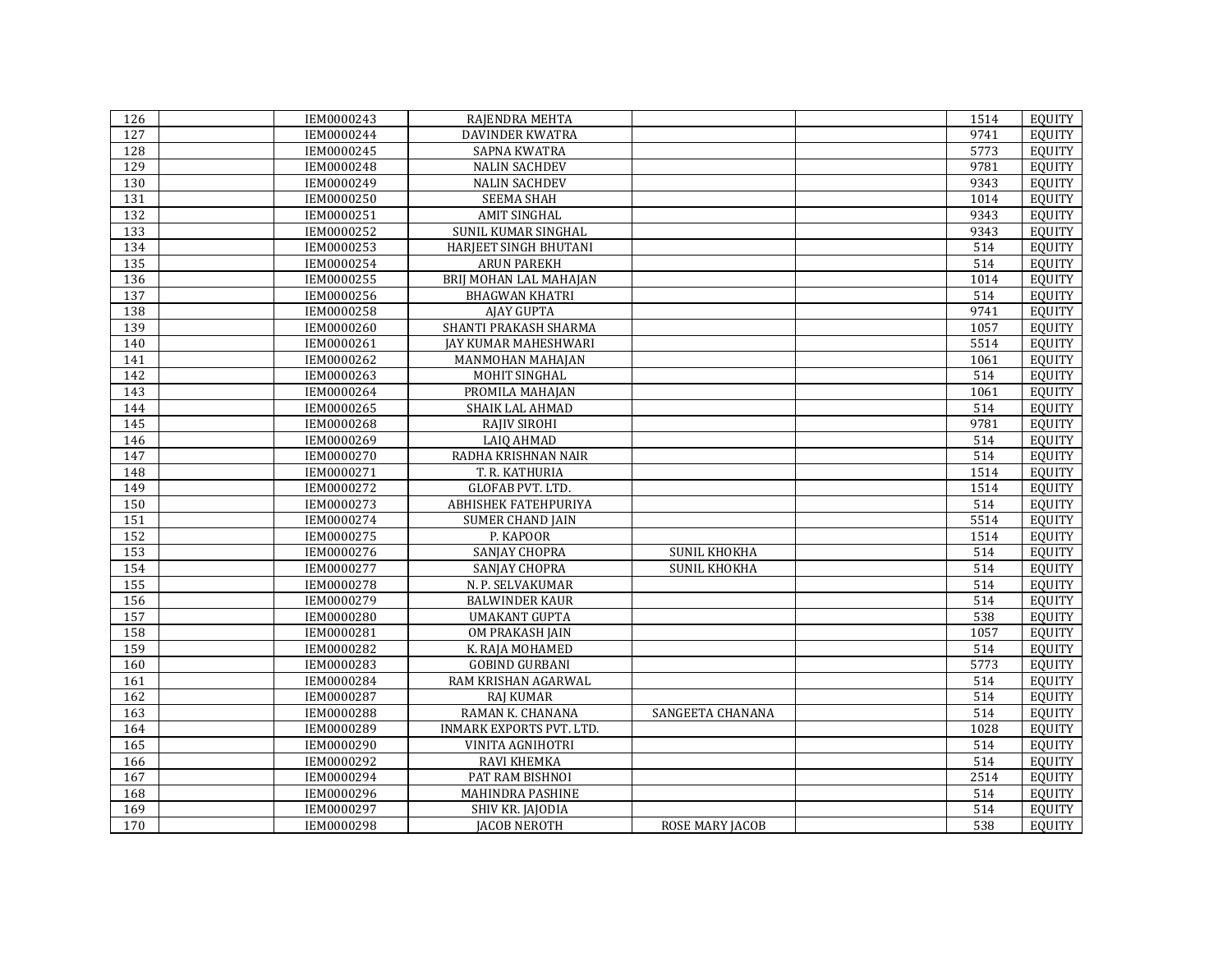| 171             | IEM0000299 | <b>VIKESH VEER JAIN</b>         |                     | 9343 | <b>EQUITY</b> |
|-----------------|------------|---------------------------------|---------------------|------|---------------|
| 172             | IEM0000300 | <b>DESH DEEPAK SADH</b>         |                     | 5514 | <b>EOUITY</b> |
| 173             | IEM0000301 | K. KATHIRVEL                    |                     | 514  | <b>EQUITY</b> |
| 174             | IEM0000303 | HARESH H. MELWANI               |                     | 514  | EQUITY        |
| $\frac{175}{2}$ | IEM0000304 | SUNITA AGGARWAL                 |                     | 538  | <b>EOUITY</b> |
| 176             | IEM0000305 | SIDHARTH KUMAR                  |                     | 1028 | <b>EQUITY</b> |
| 177             | IEM0000306 | <b>DEEP CHAND</b>               | <b>BHAGWAN DEVI</b> | 1028 | <b>EQUITY</b> |
| 178             | IEM0000314 | PAWAN B. SHAH                   |                     | 1014 | <b>EQUITY</b> |
| 179             | IEM0000315 | DEEPAK B. SHAH                  |                     | 1014 | <b>EQUITY</b> |
| 180             | IEM0000316 | KAIZAD F. TODYWALLA             |                     | 514  | <b>EQUITY</b> |
| 181             | IEM0000317 | FAROKH S. TODYWALLA             |                     | 514  | <b>EQUITY</b> |
| 182             | IEM0000318 | SANDEEP SINGHVI                 |                     | 1514 | <b>EQUITY</b> |
| 183             | IEM0000319 | <b>RENU JAIN</b>                |                     | 514  | <b>EQUITY</b> |
| 184             | IEM0000322 | <b>CHAYAN BHASIN</b>            |                     | 514  | <b>EQUITY</b> |
| 185             | IEM0000323 | NAWAB ALI                       |                     | 514  | <b>EQUITY</b> |
| 186             | IEM0000324 | <b>ADITYA CHOPRA</b>            |                     | 538  | EQUITY        |
| 187             | IEM0000327 | <b>TARLOK SINGH SAWHNEY</b>     |                     | 1061 | <b>EQUITY</b> |
| 188             | IEM0000328 | MOHD. IQBAL SHAMSI              |                     | 9781 | <b>EQUITY</b> |
| 189             | IEM0000329 | MOHD. ATHAR SHAMSI              |                     | 9781 | <b>EQUITY</b> |
| 190             | IEM0000330 | MOHD. IQBAL SHAMSI              |                     | 9781 | <b>EQUITY</b> |
| 191             | IEM0000331 | MOHD. ASAD SHAMSI               |                     | 9781 | <b>EQUITY</b> |
| 192             | IEM0000332 | MOHD. ASAD SHAMSI               |                     | 9781 | <b>EQUITY</b> |
| 193             | IEM0000333 | MOHD. IQBAL SHAMSI              |                     | 9781 | <b>EOUITY</b> |
| 194             | IEM0000336 | KIREET SINGHAL                  |                     | 514  | <b>EQUITY</b> |
| 195             | IEM0000337 | <b>GOVERDHAN PRASAD SINGHAL</b> |                     | 514  | <b>EQUITY</b> |
| 196             | IEM0000338 | <b>GOVERDHAN PRASAD SINGHAL</b> |                     | 2514 | <b>EQUITY</b> |
| 197             | IEM0000339 | NARENDER KUMAR GUPTA            |                     | 1615 | <b>EQUITY</b> |
| 198             | IEM0000341 | <b>SHALINI VARSHNEY</b>         |                     | 2514 | <b>EQUITY</b> |
| 199             | IEM0000342 | RAVI KANT LADDHA                | SANDEEP MUNDRA      | 1000 | <b>EQUITY</b> |
| 200             | IEM0000343 | <b>SUKAM MISHRA</b>             |                     | 514  | <b>EQUITY</b> |
| 201             | IEM0000347 | PREM NATH DHAWAN                |                     | 514  | <b>EQUITY</b> |
| 202             | IEM0000348 | KAMALA DHAWAN                   |                     | 514  | <b>EQUITY</b> |
| 203             | IEM0000349 | SNIGDHEDU KUMAR SHOW            |                     | 514  | <b>EQUITY</b> |
| 204             | IEM0000350 | ANAND ACHTANI                   |                     | 4187 | <b>EQUITY</b> |
| 205             | IEM0000352 | AJIT K. JAIN                    | <b>SUNILA JAIN</b>  | 514  | <b>EQUITY</b> |
| 206             | IEM0000353 | <b>VINAY KAPOOR</b>             |                     | 514  | <b>EQUITY</b> |
| 207             | IEM0000354 | <b>VAKIL AHMAD</b>              |                     | 514  | <b>EQUITY</b> |
| 208             | IEM0000356 | <b>AMIT MEHRA</b>               |                     | 2000 | <b>EQUITY</b> |
| 209             | IEM0000357 | JASWANT RAJ JAIN                |                     | 9343 | <b>EQUITY</b> |
| 210             | IEM0000358 | ANUJ NAGEWALA                   |                     | 2514 | <b>EQUITY</b> |
| 211             | IEM0000366 | ABHISHEK SAMDARIA               |                     | 5749 | <b>EQUITY</b> |
| 212             | IEM0000369 | PRATIMA RAJPAL                  |                     | 514  | <b>EQUITY</b> |
| 213             | IEM0000370 | <b>ROBY FRANCIS</b>             |                     | 514  | EQUITY        |
| 214             | IEM0000371 | SHADI LAL DHALL                 |                     | 514  | <b>EOUITY</b> |
| 215             | IEM0000372 | RAINISH AGARWAL                 |                     | 2514 | <b>EQUITY</b> |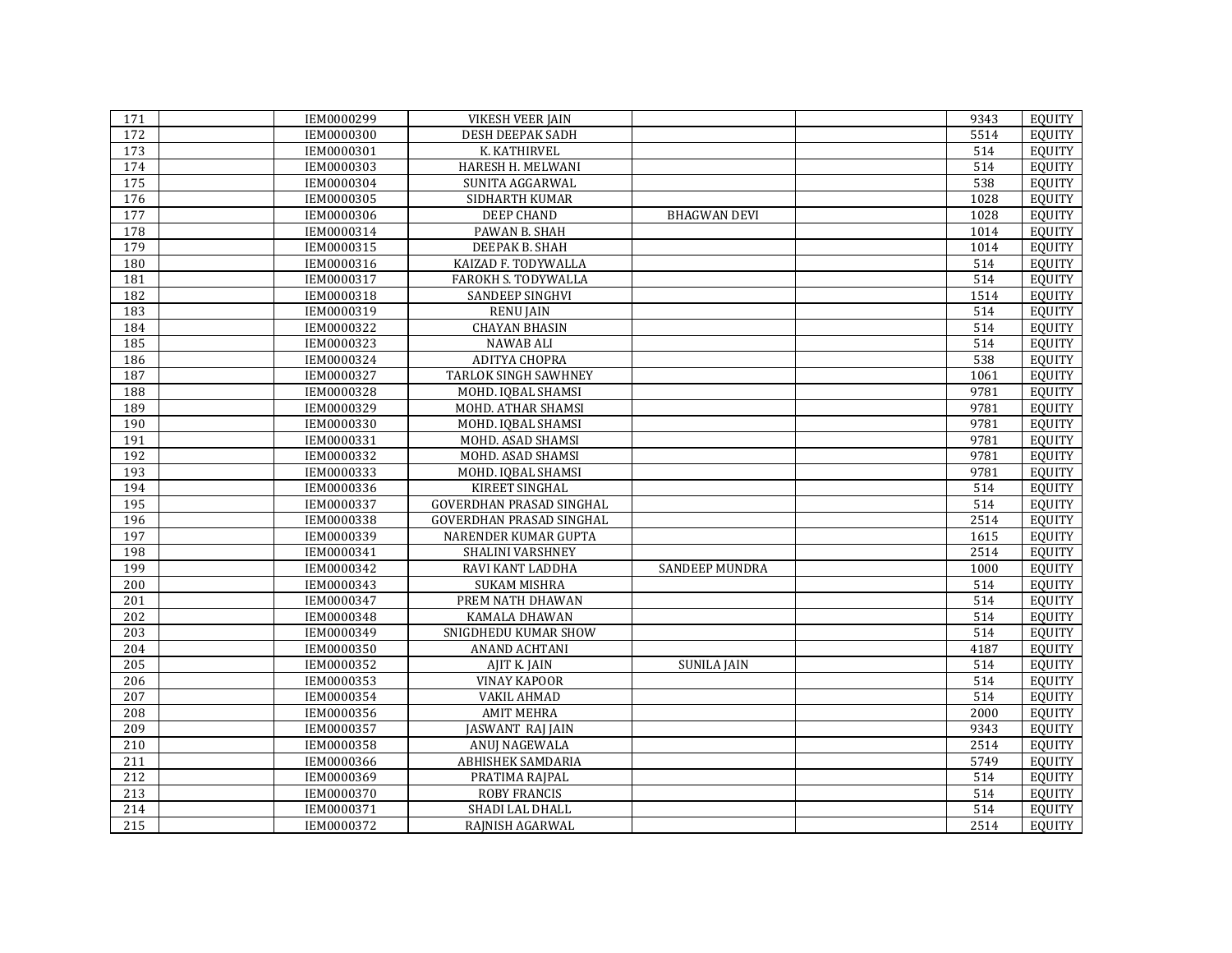| 216              | IEM0000374 | PANKAJ NARAIN                    |                                                  | 514              | EQUITY        |
|------------------|------------|----------------------------------|--------------------------------------------------|------------------|---------------|
| 217              | IEM0000375 | <b>SAPNA GUPTA</b>               |                                                  | 514              | EQUITY        |
| 218              | IEM0000376 | SUSHIL KHAITAN                   |                                                  | 514              | EQUITY        |
| 219              | IEM0000377 | PRADEEP NAHATA                   |                                                  | 600              | EQUITY        |
| 220              | IEM0000378 | <b>ABDUL LATIF</b>               |                                                  | 1014             | <b>EQUITY</b> |
| 221              | IEM0000381 | MOHD. YAMIN                      |                                                  | 536              | <b>EQUITY</b> |
| 222              | IEM0000382 | RADHA AKAR                       |                                                  | 3514             | <b>EQUITY</b> |
| 223              | IEM0000383 | <b>ANIL KOTHARI</b>              |                                                  | 514              | <b>EQUITY</b> |
| 224              | IEM0000384 | KASHMIRA KOTHARI                 |                                                  | 514              | <b>EQUITY</b> |
| 225              | IEM0000385 | J. L. N. RADHAKRISHNAN           |                                                  | 1586             | <b>EQUITY</b> |
| $\overline{226}$ | IEM0000386 | <b>DEEPAKJAIN</b>                |                                                  | 5514             | <b>EQUITY</b> |
| 227              | IEM0000387 | <b>KUSHAL KUMAR</b>              |                                                  | 1014             | <b>EQUITY</b> |
| 228              | IEM0000389 | RAMESH CHANDRA                   |                                                  | 514              | <b>EQUITY</b> |
| 229              | IEM0000390 | <b>HIRDESH SURI</b>              |                                                  | 514              | <b>EQUITY</b> |
| 230              | IEM0000391 | AJAY KUMAR GANERIWAL             |                                                  | $\overline{514}$ | <b>EQUITY</b> |
| 231              | IEM0000392 | <b>BHARAT DINESH</b>             |                                                  | 1542             | <b>EQUITY</b> |
| 232              | IEM0000393 | EKTA WADHWA                      |                                                  | 1014             | <b>EQUITY</b> |
| 233              | IEM0000394 | SURENDRA SINGH CHELAWAT          |                                                  | 536              | <b>EQUITY</b> |
| 234              | IEM0000395 | C. RAMACHANDRAN                  |                                                  | 514              | <b>EQUITY</b> |
| 235              | IEM0000396 | <b>AKBAR QAYYAM</b>              |                                                  | 1542             | <b>EQUITY</b> |
| 236              | IEM0000397 | C. L. GUPTA EXPORTS LTD.         |                                                  | 9741             | <b>EQUITY</b> |
| 237              | IEM0000398 | SHILPI AGARWAL                   |                                                  | 514              | <b>EQUITY</b> |
| 238              | IEM0000399 | <b>FARZANA RANJAN</b>            |                                                  | 514              | <b>EQUITY</b> |
| 239              | IEM0000400 | MAHESH KAUSHIK                   |                                                  | 538              | <b>EQUITY</b> |
| 240              | IEM0000401 | SHAMA MALHOTRA                   |                                                  | 3514             | <b>EQUITY</b> |
| 241              | IEM0000402 | TILAK RAJ MALHOTRA               | DEEPAK MALHOTRA                                  | 3514             | <b>EQUITY</b> |
| 242              | IEM0000403 | ANIL KUMAR BANSAL                |                                                  | 514              | <b>EQUITY</b> |
| 243              | IEM0000404 | ZAPP INDIA LTD.                  |                                                  | 514              | <b>EQUITY</b> |
| 244              | IEM0000405 | SOMA BLOCKPRINTS PVT. LTD.       |                                                  | 9343             | <b>EQUITY</b> |
| 245              | IEM0000406 | <b>MANOJ KUMAR MALPANI</b>       |                                                  | 514              | <b>EQUITY</b> |
| 246              | IEM0000411 | <b>IQBAL AHMED SHAMSI</b>        |                                                  | 514              | <b>EQUITY</b> |
| 247              | IEM0000412 | <b>FARRUKH IQBAL</b>             |                                                  | 514              | <b>EQUITY</b> |
| 248              | IEM0000413 | ORIGINAL ART GALLERIES PVT. LTD. |                                                  | 2514             | <b>EQUITY</b> |
| 249              | IEM0000414 | RAMA CRAFTS PVT. LTD.            |                                                  | 514              | <b>EQUITY</b> |
| 250              | IEM0000415 | <b>SAMUEL MASIH</b>              |                                                  | 9343             | EQUITY        |
| 251              | IEM0000420 | DHANESH HARIANI                  |                                                  | 1514             | <b>EQUITY</b> |
| 252              | IEM0000424 | <b>GURPREET SINGH ANAND</b>      |                                                  | 514              | <b>EQUITY</b> |
| 253              | IEM0000425 | <b>GURMEET ANAND</b>             |                                                  | 514              | <b>EQUITY</b> |
| 254              | IEM0000428 | <b>ASHOK KUMAR</b>               |                                                  | 514              | <b>EQUITY</b> |
| 255              | IEM0000430 | SHAM SHAD ALI                    |                                                  | 1076             | <b>EQUITY</b> |
| 256              | IEM0000432 | <b>MANISH PUROHIT</b>            | <b>HANSRAJ BAHETI &amp;</b><br>RAJESHWARI BAHETI | 1514             | <b>EQUITY</b> |
| 257              | IEM0000433 | <b>HANS RAJ BAHETI</b>           |                                                  | 1514             | <b>EQUITY</b> |
| 258              | IEM0000434 | <b>HARMEET SINGH</b>             |                                                  | 4514             | <b>EQUITY</b> |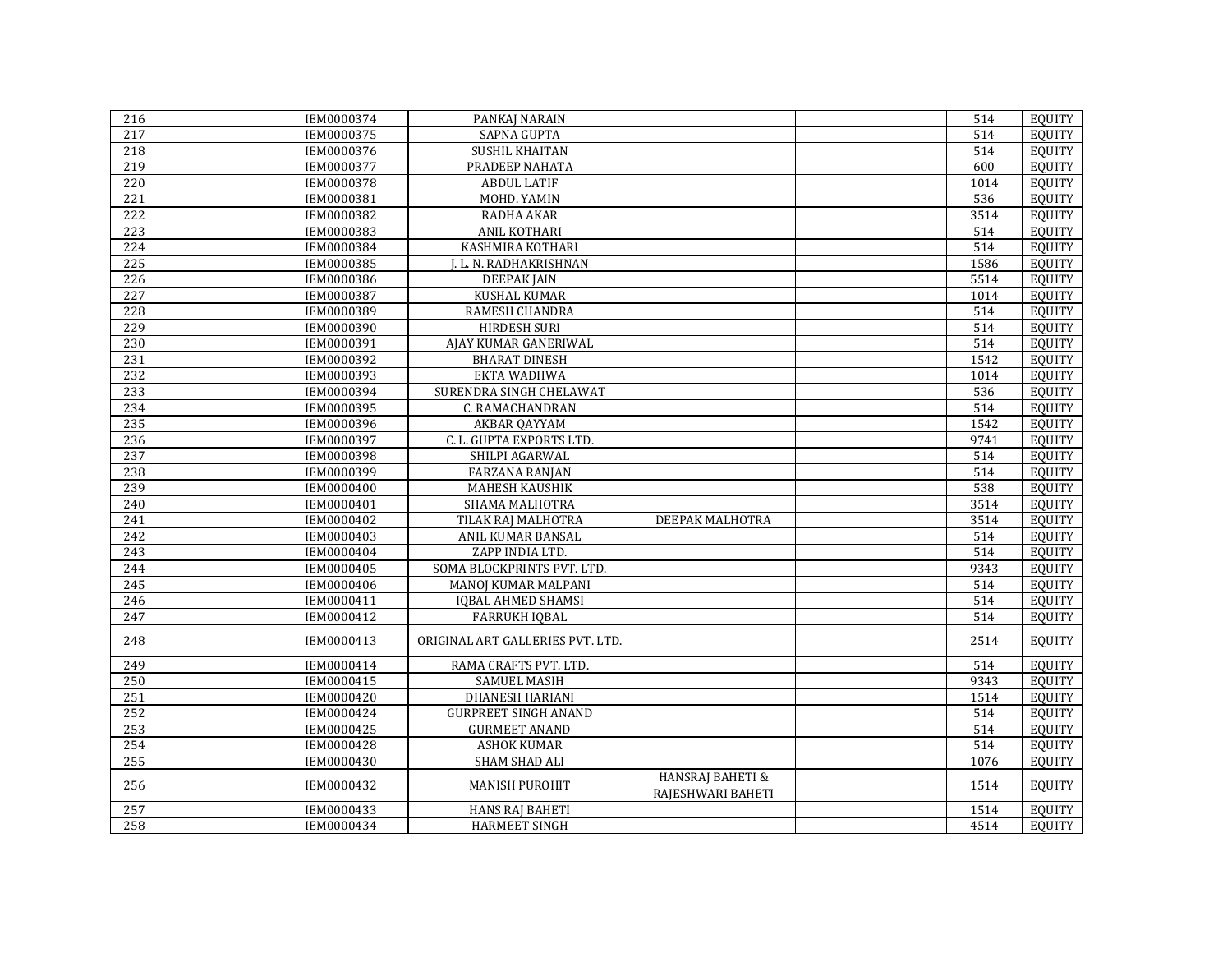| 259 | IEM0000435        | <b>GORDHAN LAL BANJARA</b>  |                      |                                                 | 514  | <b>EQUITY</b> |
|-----|-------------------|-----------------------------|----------------------|-------------------------------------------------|------|---------------|
| 260 | IEM0000436        | S. K. TYAGI                 |                      |                                                 | 2514 | <b>EOUITY</b> |
| 261 | IEM0000437        | <b>VINAY SHARMA</b>         | <b>GAURAV SHARMA</b> |                                                 | 9343 | <b>EQUITY</b> |
| 262 | IEM0000438        | EASTERN SILK IND. LTD.      |                      |                                                 | 2570 | <b>EQUITY</b> |
| 263 | IEM0000439        | ATUL AGARWAL                |                      |                                                 | 1514 | <b>EQUITY</b> |
| 264 | IEM0000440        | ANIL KUMAR GOYAL            |                      |                                                 | 1542 | <b>EQUITY</b> |
| 265 | IEM0000441        | <b>ANJALI OHRI</b>          |                      |                                                 | 9343 | <b>EQUITY</b> |
| 266 | IEM0000442        | SNEHLATA SHARMA             |                      |                                                 | 514  | <b>EQUITY</b> |
| 267 | IEM0000443        | VISHAL GUPTA                |                      |                                                 | 514  | <b>EQUITY</b> |
| 268 | IEM0000449        | SHAHNAWAZ KHAN              |                      |                                                 | 514  | <b>EQUITY</b> |
| 269 | IEM0000454        | LMJ INTERNATIONAL LIMITED   |                      |                                                 | 9343 | <b>EQUITY</b> |
| 270 | IEM0000455        | MUBASHIR SHAW               | MIFTAH SHAW          |                                                 | 9343 | <b>EQUITY</b> |
| 271 | IEM0000457        | <b>RAVI MENON</b>           |                      |                                                 | 514  | <b>EQUITY</b> |
| 272 | IEM0000458        | NISHCHAL MITTAL             |                      |                                                 | 514  | <b>EQUITY</b> |
| 273 | IEM0000460        | <b>GULAM NABI BHAT</b>      |                      |                                                 | 514  | <b>EQUITY</b> |
| 274 | IEM0000461        | <b>GOPAL MAHESHWARI</b>     |                      |                                                 | 3679 | <b>EQUITY</b> |
| 275 | IEM0000462        | <b>JAI KUMAR MAHESHWARI</b> |                      |                                                 | 3679 | <b>EQUITY</b> |
| 276 | IEM0000463        | <b>VIKAS JAIN</b>           | <b>KUMAR CHARAN</b>  |                                                 | 2514 | <b>EQUITY</b> |
| 277 | IEM0000465        | M. M. EXIMS PVT. LTD.       |                      |                                                 | 514  | <b>EQUITY</b> |
| 278 | IEM0000466        | VIJAY KUMAR BAJAJ           | ASHOK KUMAR BAJAJ,   | <b>VIPUL BAJAJ &amp; VINEET</b><br><b>BAJAJ</b> | 1579 | <b>EQUITY</b> |
| 279 | IEM0000467        | SHANTI LAL SETHIA           |                      |                                                 | 514  | <b>EQUITY</b> |
| 280 | IEM0000469        | PUNITA CHATURVEDI           |                      |                                                 | 514  | <b>EQUITY</b> |
| 281 | IEM0000470        | DILBAGH SINGH SACHDEVA      |                      |                                                 | 9344 | <b>EQUITY</b> |
| 282 | IEM0000472        | RAMA SHANKER VERMA          |                      |                                                 | 514  | <b>EQUITY</b> |
| 283 | IEM0000473        | MUKESH AGARWAL              |                      |                                                 | 514  | <b>EQUITY</b> |
| 284 | IEM0000474        | KALA NIRYAT PVT. LTD.       |                      |                                                 | 1028 | <b>EQUITY</b> |
| 285 | IEM0000475        | ANIL R. JAIN                |                      |                                                 | 9343 | <b>EQUITY</b> |
| 286 | IEM0000476        | <b>ANKIT JAIN</b>           |                      |                                                 | 1014 | <b>EQUITY</b> |
| 287 | IEM0000477        | S. K. GOEL                  |                      |                                                 | 514  | <b>EQUITY</b> |
| 288 | IEM0000478        | <b>KRISHNA GOEL</b>         |                      |                                                 | 514  | <b>EQUITY</b> |
| 289 | IEM0000479        | PRAMOD VIJAY                |                      |                                                 | 514  | <b>EQUITY</b> |
| 290 | IEM0000480        | PALM FIBRE(INDIA) PVT. LTD. |                      |                                                 | 514  | <b>EQUITY</b> |
| 291 | IEM0000481        | RAJENDRA GUPTA              | <b>RAJEEV GUPTA</b>  | <b>ANJANA GUPTA</b>                             | 1542 | <b>EQUITY</b> |
| 292 | IEM0000482        | RAJENDRA GUPTA              | <b>RAJEEV GUPTA</b>  |                                                 | 1542 | <b>EQUITY</b> |
| 293 | IEM0000484        | MUNISH VACHER               |                      |                                                 | 514  | <b>EQUITY</b> |
| 294 | IEM0000487        | <b>JAINENDRA SINGH</b>      |                      |                                                 | 1028 | <b>EQUITY</b> |
| 295 | <b>IEM0000488</b> | <b>RAVINDER SADH</b>        |                      |                                                 | 514  | <b>EQUITY</b> |
| 296 | IEM0000489        | <b>VINOD PUROHIT</b>        |                      |                                                 | 5514 | <b>EQUITY</b> |
| 297 | IEM0000490        | KIRTI VINOD PUROHIT         |                      |                                                 | 5514 | <b>EQUITY</b> |
| 298 | IEM0000491        | MAHENOSHI EXPORTS PVT. LTD. |                      |                                                 | 514  | <b>EQUITY</b> |
| 299 | IEM0000494        | RAJEEV KHANNA               |                      |                                                 | 514  | <b>EQUITY</b> |
| 300 | IEM0000496        | <b>BABITA PRADHAN</b>       |                      |                                                 | 2514 | <b>EQUITY</b> |
| 301 | IEM0000498        | <b>JASMEET SINGH</b>        |                      |                                                 | 514  | <b>EQUITY</b> |
| 302 | IEM0000500        | <b>JAYANT MALHOTRA</b>      |                      |                                                 | 514  | <b>EQUITY</b> |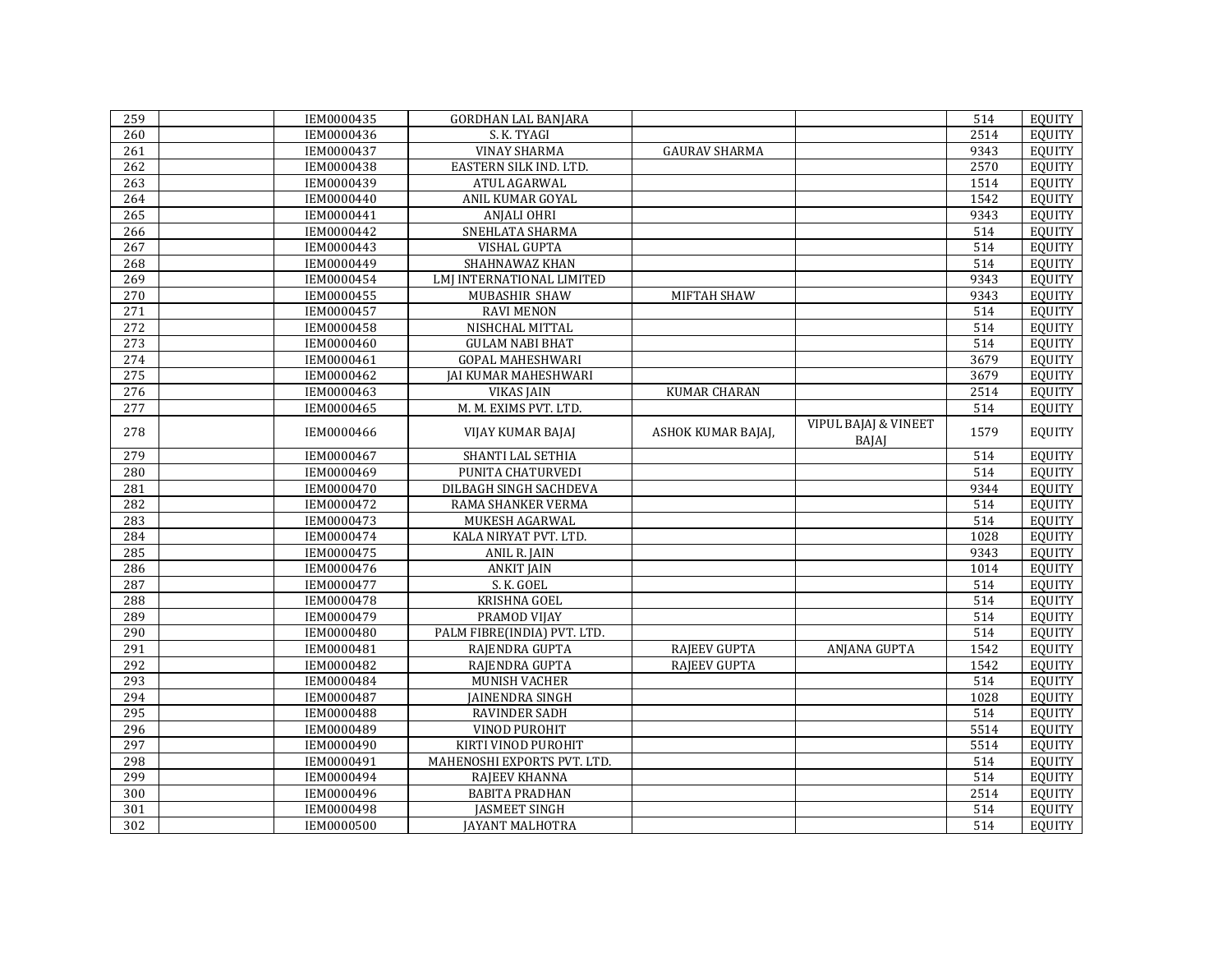| 303        | IEM0000501<br>IEM0000502 | VINITA AGARWAL                 |                    | 514<br>538       | EQUITY<br><b>EOUITY</b> |
|------------|--------------------------|--------------------------------|--------------------|------------------|-------------------------|
| 304<br>305 | IEM0000504               | MOHD NAYYAR ANSARI             |                    | 514              | <b>EOUITY</b>           |
|            |                          | DALJEET SINGH DHINGRA          |                    | 9343             |                         |
| 306        | IEM0000505               | S. K. CHHABRA                  |                    |                  | <b>EQUITY</b>           |
| 307        | IEM0000507               | PRAVEEN CHHABRA                |                    | 9741             | <b>EOUITY</b>           |
| 308        | <b>IEM0000508</b>        | <b>ARUN GAMBHIR</b>            |                    | 1514             | <b>EQUITY</b>           |
| 309        | IEM0000510               | KAILASH RAJ TATIYA             |                    | 538              | <b>EQUITY</b>           |
| 310        | IEM0000511               | <b>VANITA MALIK</b>            |                    | 514              | <b>EQUITY</b>           |
| 311        | IEM0000512               | PRAVEEN KUMAR SACHDEV          |                    | 4725             | <b>EQUITY</b>           |
| 312        | IEM0000513               | LALIT PRAKASH AGARWAL          |                    | 3514             | <b>EQUITY</b>           |
| 313        | IEM0000514               | <b>SUMAN LATA</b>              |                    | 8356             | <b>EQUITY</b>           |
| 314        | IEM0000515               | <b>BHUPENDER KUMAR SINGH</b>   |                    | 8356             | EQUITY                  |
| 315        | IEM0000518               | KISHORE KUMAR BHANSALI         |                    | 538              | <b>EQUITY</b>           |
| 316        | IEM0000519               | <b>KAMOD TATIYA</b>            |                    | 538              | <b>EQUITY</b>           |
| 317        | IEM0000520               | PHOENIX OVERSEAS PVT. LTD.     |                    | 514              | EQUITY                  |
| 318        | IEM0000521               | RASHMI BHANSALI                |                    | $\overline{538}$ | EQUITY                  |
| 319        | IEM0000522               | VINOD KUMAR KATYAL             |                    | 514              | <b>EQUITY</b>           |
| 320        | IEM0000523               | <b>AMBER MALVIA</b>            |                    | 514              | <b>EQUITY</b>           |
| 321        | IEM0000524               | DURGESH KUMAR VIJAIVARGIA      |                    | $\overline{514}$ | EQUITY                  |
| 322        | IEM0000525               | <b>SUNIL KUMAR GUPTA</b>       |                    | 1028             | <b>EQUITY</b>           |
| 323        | IEM0000526               | AKHILESH GUPTA                 |                    | 1028             | <b>EQUITY</b>           |
| 324        | IEM0000527               | RAM PAUL KHOSLA                |                    | 3486             | EQUITY                  |
| 325        | <b>IEM0000528</b>        | MAPLE EXPORTS PVT, LTD.        |                    | 9343             | <b>EOUITY</b>           |
| 326        | IEM0000530               | <b>RAJEEV GUPTA</b>            |                    | 1076             | <b>EQUITY</b>           |
| 327        | IEM0000532               | <b>LAL SINGH BHATI</b>         |                    | 514              | <b>EOUITY</b>           |
| 328        | IEM0000533               | PAVIK LIFESTYLE (P) LTD.       |                    | 514              | <b>EQUITY</b>           |
| 329        | IEM0000534               | H. K. VIVEK OVERSEAS PVT. LTD. |                    | 514              | EQUITY                  |
| 330        | IEM0000535               | RAJA RAM KANDOI                |                    | 514              | <b>EQUITY</b>           |
| 331        | IEM0000536               | D. T. CERAMICS PVT. LTD.       |                    | 9741             | <b>EQUITY</b>           |
| 332        | IEM0000537               | DILEEP CERAMICS PVT. LTD.      |                    | 9741             | <b>EQUITY</b>           |
| 333        | IEM0000538               | <b>DILEEP BAID HUF</b>         |                    | 9741             | <b>EQUITY</b>           |
| 334        | IEM0000539               | <b>DILEEP BAID</b>             |                    | 9741             | <b>EQUITY</b>           |
| 335        | IEM0000540               | <b>JASWANT SINGH SENGAR</b>    | <b>ANUPAM JAIN</b> | 514              | <b>EQUITY</b>           |
| 336        | IEM0000541               | MOHD. AUSAF                    |                    | 514              | EQUITY                  |
| 337        | IEM0000542               | MOHAMMAD TARIQ                 |                    | 514              | <b>EQUITY</b>           |
| 338        | IEM0000543               | DEEPAK DADU                    |                    | $\overline{514}$ | EQUITY                  |
| 339        | IEM0000544               | P. KUMARESAN                   |                    | 514              | <b>EQUITY</b>           |
| 340        | IEM0000545               | <b>RAJEEV AKAR</b>             |                    | 3514             | <b>EQUITY</b>           |
| 341        | IEM0000546               | SHEKHAR BURMAN                 |                    | 514              | <b>EQUITY</b>           |
| 342        | IEM0000547               | <b>BANARAS BEADS LTD.</b>      |                    | 9343             | <b>EQUITY</b>           |
| 343        | IEM0000548               | <b>SANGEETA JAIN</b>           |                    | 1542             | EQUITY                  |
| 344        | IEM0000551               | RAM PAUL KHOSLA                |                    | 3486             | EQUITY                  |
| 345        | IEM0000552               | <b>GAGAN KHOSLA</b>            |                    | 3486             | EQUITY                  |
| 346        | IEM0000553               | T. V. SRINIVASA MURTHY         |                    | 514              | <b>EOUITY</b>           |
| 347        | IEM0000554               | AKBAR CORPORATION LTD.         |                    | 1542             | EQUITY                  |
|            |                          |                                |                    |                  |                         |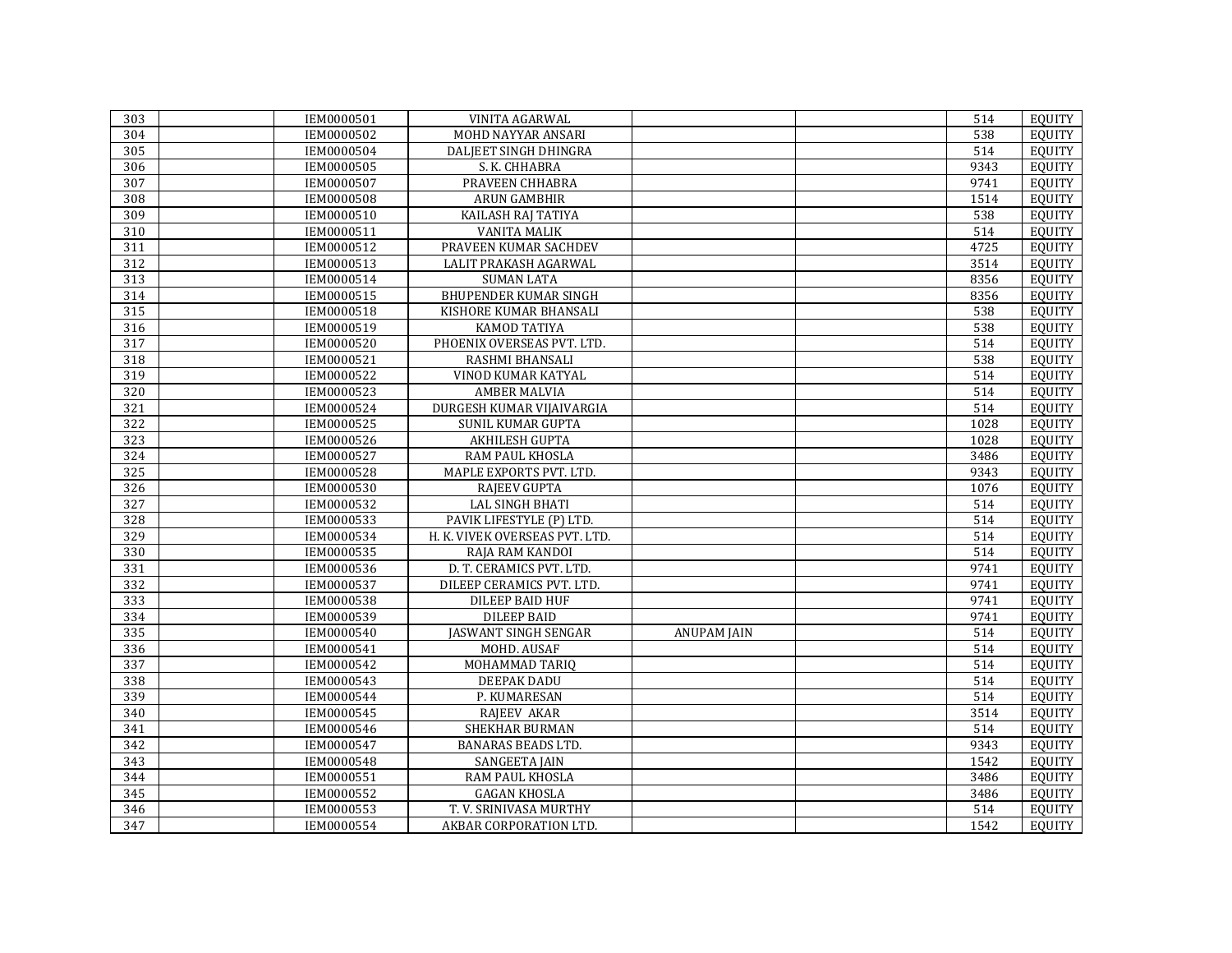| 348              | IEM0000555        | P. SUBRAMANIAN                    |                      |                           | 9741 | <b>EQUITY</b> |
|------------------|-------------------|-----------------------------------|----------------------|---------------------------|------|---------------|
| 349              | IEM0000556        | SANTOSH KUMAR OIHA                |                      |                           | 514  | <b>EOUITY</b> |
| 350              | IEM0000557        | <b>ARVIND JAIN</b>                |                      |                           | 2570 | <b>EQUITY</b> |
| 351              | IEM0000559        | RAMLAL KARTA                      |                      |                           | 514  | <b>EQUITY</b> |
| 352              | IEM0000560        | JAUNTY OVERSEAS PVT. LTD.         |                      |                           | 1555 | <b>EQUITY</b> |
| 353              | IEM0000561        | <b>DANISH ZAFAR</b>               |                      |                           | 9781 | <b>EQUITY</b> |
| 354              | IEM0000562        | <b>DANISH ZAFAR</b>               |                      |                           | 9781 | <b>EQUITY</b> |
| 355              | IEM0000563        | <b>DANISH ZAFAR</b>               |                      |                           | 9781 | <b>EOUITY</b> |
| 356              | IEM0000564        | PANKAJ GOEL                       |                      |                           | 1542 | <b>EQUITY</b> |
| 357              | IEM0000567        | <b>NAVEEN GUPTA</b>               | <b>PRAVEEN GUPTA</b> |                           | 2514 | <b>EQUITY</b> |
| 358              | IEM0000568        | <b>ABUL HASAN</b>                 |                      |                           | 1014 | <b>EQUITY</b> |
| 359              | IEM0000569        | SRIBIR OVERSEAS LTD.              |                      |                           | 514  | <b>EQUITY</b> |
| 360              | IEM0000570        | <b>ASHOK BOOB</b>                 |                      |                           | 536  | <b>EQUITY</b> |
| 361              | IEM0000571        | <b>SHAHZEB HUSAIN</b>             |                      |                           | 514  | <b>EQUITY</b> |
| 362              | IEM0000572        | <b>ABHINAV RANA</b>               |                      |                           | 1014 | <b>EQUITY</b> |
| 363              | IEM0000573        | PARAG BANSAL                      | SURABHI KANODIA      | SHALINI KANODIA           | 514  | <b>EQUITY</b> |
| 364              | IEM0000574        | SANGITA MARWAH                    |                      |                           | 514  | <b>EQUITY</b> |
| 365              | IEM0000575        | <b>ANANT JAIN</b>                 |                      |                           | 536  | <b>EQUITY</b> |
| 366              | IEM0000576        | <b>DINESH KUMAR JAIN</b>          |                      |                           | 536  | <b>EQUITY</b> |
| 367              | IEM0000577        | REGENCY CREATION LTD.             |                      |                           | 5654 | <b>EQUITY</b> |
| 368              | <b>IEM0000578</b> | <b>MADAN LAL</b>                  | PRAKASH KIRAN DHIRAJ | <b>SURYA KIRAN DHIRAJ</b> | 1514 | <b>EQUITY</b> |
| 369              | IEM0000579        | SHAH KASHIF HUSAIN                |                      |                           | 514  | <b>EQUITY</b> |
| 370              | IEM0000580        | RAHUL AGARWAL                     |                      |                           | 538  | <b>EQUITY</b> |
| 371              | IEM0000581        | BHARAT KUMAR AGGARWAL             |                      |                           | 538  | <b>EQUITY</b> |
| 372              | IEM0000582        | <b>DINESH JAIN</b>                |                      |                           | 514  | <b>EQUITY</b> |
| 373              | IEM0000585        | <b>GOODWILL IMPEX LTD</b>         |                      |                           | 1014 | <b>EQUITY</b> |
| 374              | IEM0000586        | RETRO CRAFTS PVT. LTD.            |                      |                           | 1000 | <b>EQUITY</b> |
| 375              | IEM0000587        | RUSTIC HANDICRAFTS PVT. LTD.      |                      |                           | 1000 | <b>EQUITY</b> |
| 376              | IEM0000588        | <b>VIJAY SHEEL</b>                |                      |                           | 514  | <b>EQUITY</b> |
| $\overline{377}$ | IEM0000589        | <b>VIJAY SHEEL</b>                |                      |                           | 514  | <b>EQUITY</b> |
| 378              | IEM0000590        | RIZWAN AHMAD KHAN                 |                      |                           | 514  | <b>EQUITY</b> |
| 379              | IEM0000591        | <b>BANARAS BEADS EXPORTS LTD.</b> |                      |                           | 9343 | <b>EQUITY</b> |
| 380              | IEM0000592        | PARVEEN RIZWAN                    |                      |                           | 514  | <b>EQUITY</b> |
| 381              | IEM0000593        | DEPIKA AGARWAL                    |                      |                           | 2514 | <b>EQUITY</b> |
| 382              | IEM0000594        | INDIA INTERNATIONAL EXPORTERS     |                      |                           | 514  | <b>EQUITY</b> |
|                  |                   | (MBD) (P) LTD.                    |                      |                           |      |               |
| 383              | IEM0000595        | MOHD. AJMAL                       |                      |                           | 514  | <b>EQUITY</b> |
| 384              | IEM0000596        | ANJUMAL AJMAL                     |                      |                           | 514  | <b>EOUITY</b> |
| 385              | IEM0000598        | SANDEEP CHOPRA                    |                      |                           | 536  | <b>EQUITY</b> |
| 386              | IEM0000599        | RAJ KUMAR CHOPRA                  |                      |                           | 1057 | <b>EQUITY</b> |
| 387              | IEM0000602        | <b>JYOTSNA SHAH</b>               |                      |                           | 1014 | <b>EQUITY</b> |
| 388              | IEM0000604        | SULAKSHANA NAG                    |                      |                           | 1586 | <b>EQUITY</b> |
| 389              | IEM0000606        | NITIN GANDHI                      |                      |                           | 1514 | <b>EQUITY</b> |
| 390              | IEM0000607        | <b>ATUL PODDAR</b>                |                      |                           | 538  | <b>EOUITY</b> |
| 391              | IEM0000608        | <b>ATUL PODDAR</b>                |                      |                           | 538  | <b>EQUITY</b> |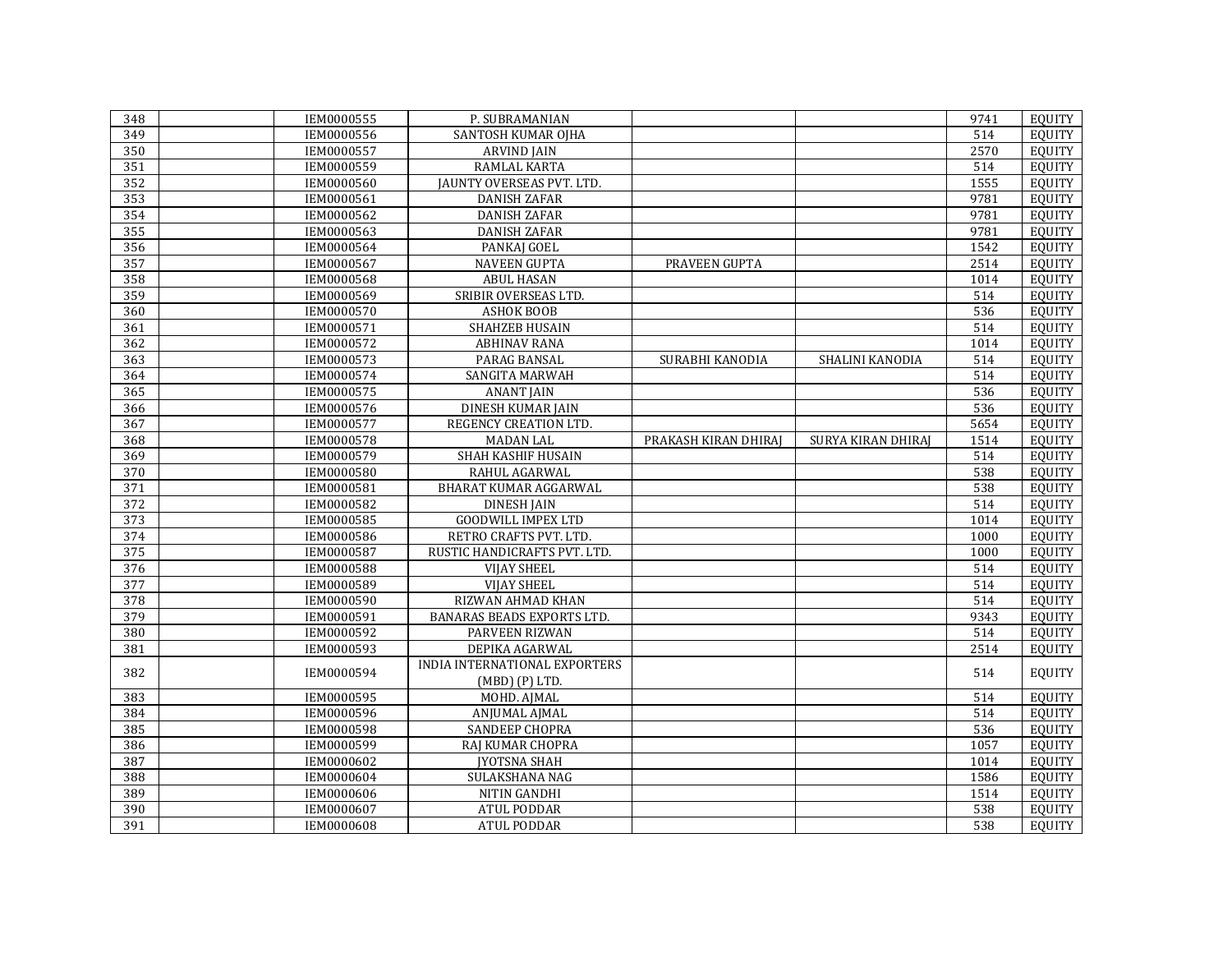| 392 | IEM0000609 | HARDEEP SINGH SETHI                      |                                         |                                                | 1514 | EQUITY        |
|-----|------------|------------------------------------------|-----------------------------------------|------------------------------------------------|------|---------------|
| 393 | IEM0000610 | <b>BINEET SETHI</b>                      |                                         |                                                | 1514 | <b>EOUITY</b> |
| 394 | IEM0000611 | PRAVEEN KUMAR SACHDEV                    |                                         |                                                | 4725 | <b>EOUITY</b> |
| 395 | IEM0000612 | KTC NIRYAT CO (P) LTD.                   |                                         |                                                | 1586 | <b>EQUITY</b> |
| 396 | IEM0000614 | <b>VIMALA GOEL</b>                       |                                         |                                                | 1000 | <b>EOUITY</b> |
| 397 | IEM0000616 | <b>SUBER RAMPURAWALA</b>                 |                                         |                                                | 9781 | <b>EQUITY</b> |
| 398 | IEM0000617 | <b>SUMIT VERMA</b>                       |                                         |                                                | 514  | <b>EQUITY</b> |
| 399 | IEM0000619 | AKHILESH CHANDRA                         | K KUMAR, AKSHAT<br><b>CHANDRA &amp;</b> | RADHIKA CHANDRA                                | 1542 | <b>EQUITY</b> |
| 400 | IEM0000620 | AKHILESH CHANDRA                         | VIMLA BAJORIA                           |                                                | 1542 | <b>EQUITY</b> |
| 401 | IEM0000621 | AKSHAT CHANDRA                           | SUCHITRA CHANDRA                        |                                                | 1542 | <b>EQUITY</b> |
| 402 | IEM0000622 | AKHILESH CHANDRA                         | SUCHITRA CHANDRA,                       | <b>AKSHAT CHANDRA &amp;</b><br>RADHIKA CHANDRA | 1542 | <b>EQUITY</b> |
| 403 | IEM0000623 | SUBER RAMPURAWALA                        |                                         |                                                | 538  | <b>EQUITY</b> |
| 404 | IEM0000624 | PRAHLAD SINGH RATHORE                    |                                         |                                                | 1514 | EQUITY        |
| 405 | IEM0000625 | AARTI SILVERWARE PVT LTD                 |                                         |                                                | 2514 | <b>EOUITY</b> |
| 406 | IEM0000626 | SIDDARTH GUPTA                           |                                         |                                                | 514  | <b>EQUITY</b> |
| 407 | IEM0000627 | GIRDHARI LAL CHOPRA(AGENTS) PVT.<br>LTD. |                                         |                                                | 5919 | <b>EQUITY</b> |
| 408 | IEM0000628 | <b>KRISHAN LAL DHALL</b>                 |                                         |                                                | 514  | <b>EQUITY</b> |
| 409 | IEM0000629 | <b>BHIMSEN VARMA</b>                     |                                         |                                                | 9343 | <b>EQUITY</b> |
| 410 | IEM0000630 | <b>NEERAJ GUPTA</b>                      |                                         |                                                | 1514 | <b>EOUITY</b> |
| 411 | IEM0000631 | SHAKUNTALA KOTHIWAL                      |                                         |                                                | 9343 | <b>EOUITY</b> |
| 412 | IEM0000632 | MADHULIKA KOTHIWAL                       |                                         |                                                | 514  | <b>EQUITY</b> |
| 413 | IEM0000633 | <b>NAVEEN MATHUR</b>                     |                                         |                                                | 514  | <b>EQUITY</b> |
| 414 | IEM0000634 | AHMED AKBERALI SUNDRANI                  |                                         |                                                | 514  | <b>EQUITY</b> |
| 415 | IEM0000635 | RISHI TULSYAN                            | <b>BRAJESH KUMAR</b><br>GUTGUTIA.       | <b>UTTAM KUMAR</b><br><b>GUTGUTIA</b>          | 514  | <b>EQUITY</b> |
| 416 | IEM0000636 | SHAHENAZ AHMED SUNDRANI                  |                                         |                                                | 514  | <b>EQUITY</b> |
| 417 | IEM0000641 | MOHD. SAJID                              |                                         |                                                | 514  | <b>EQUITY</b> |
| 418 | IEM0000642 | DILEEP INDUSTRIES PVT. LTD.              |                                         |                                                | 9741 | <b>EQUITY</b> |
| 419 | IEM0000643 | PRABODH KUMAR SADH                       | <b>SUBHASH CHANDRA</b>                  |                                                | 514  | <b>EQUITY</b> |
| 420 | IEM0000644 | RAMILA KUMARI SADH                       |                                         |                                                | 514  | <b>EQUITY</b> |
| 421 | IEM0000645 | KUMUD PRABHA AGARWAL                     |                                         |                                                | 514  | <b>EOUITY</b> |
| 422 | IEM0000646 | RAJESH V. JARIWALA                       | <b>BHAWNA R JARIWALA</b>                |                                                | 514  | <b>EQUITY</b> |
| 423 | IEM0000647 | ANIL LOHIYA                              |                                         |                                                | 514  | <b>EQUITY</b> |
| 424 | IEM0000648 | <b>ARVIND KUMAR SHARMA</b>               |                                         |                                                | 5514 | <b>EQUITY</b> |
| 425 | IEM0000649 | HARISH AGARWAL                           |                                         |                                                | 514  | EQUITY        |
| 426 | IEM0000650 | <b>KARAN SINGH YADAV</b>                 |                                         |                                                | 9343 | <b>EQUITY</b> |
| 427 | IEM0000651 | RAJESH YADAV                             |                                         |                                                | 9343 | <b>EQUITY</b> |
| 428 | IEM0000652 | SHYAMA LODHA                             |                                         |                                                | 1514 | <b>EOUITY</b> |
| 429 | IEM0000653 | ANIL KUMAR LODHA                         |                                         |                                                | 1514 | <b>EQUITY</b> |
| 430 | IEM0000654 | ANIL KUMAR LODHA                         |                                         |                                                | 1514 | EQUITY        |
| 431 | IEM0000655 | ANIL KUMAR LODHA                         |                                         |                                                | 1514 | <b>EOUITY</b> |
| 432 | IEM0000657 | <b>SURESH V CHITALIA</b>                 |                                         |                                                | 514  | EQUITY        |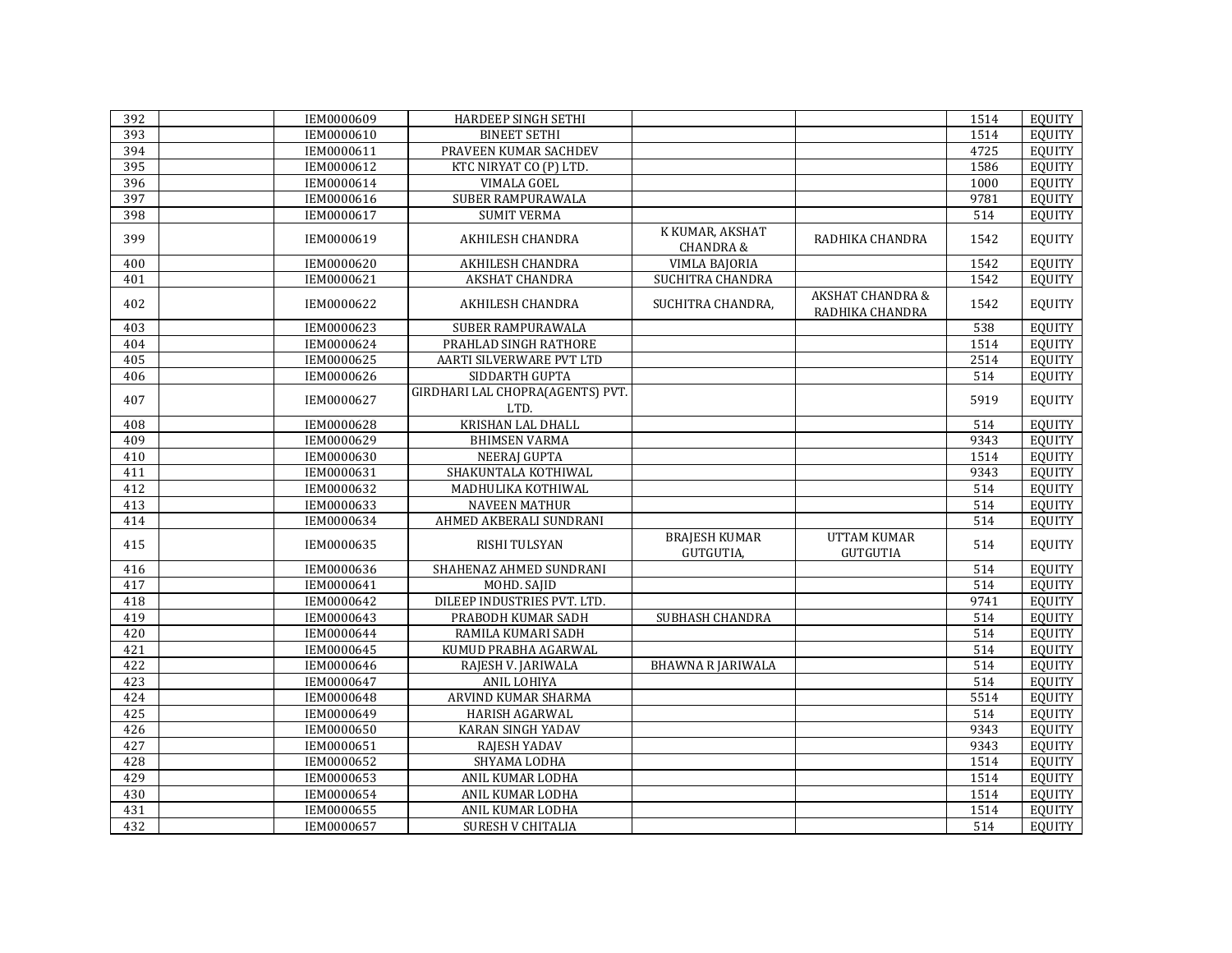| 433 | IEM0000659 | SURENDER GANDHI                        |                                 |                      | 514  | EQUITY        |
|-----|------------|----------------------------------------|---------------------------------|----------------------|------|---------------|
| 434 | IEM0000660 | RAVISH KHANNA                          |                                 |                      | 24   | EQUITY        |
| 435 | IEM0000662 | SUDHA BHANDARI                         |                                 |                      | 1028 | EQUITY        |
| 436 | IEM0000663 | <b>SANJAY KAPOOR</b>                   | <b>RAJIV BEHL</b>               |                      | 514  | EQUITY        |
| 437 | IEM0000664 | M. TARIQ SHAMSI                        |                                 |                      | 9343 | <b>EQUITY</b> |
| 438 | IEM0000665 | AMIT NANDAN AGARWAL                    | <b>MANISH NANDAN</b><br>AGARWAL |                      | 538  | <b>EQUITY</b> |
| 439 | IEM0000666 | SABITA KUMARI                          |                                 |                      | 514  | <b>EQUITY</b> |
| 440 | IEM0000669 | <b>JAYSREE NAIR</b>                    |                                 |                      | 514  | <b>EQUITY</b> |
| 441 | IEM0000670 | ANURAG HIMATSINGKA                     |                                 |                      | 536  | <b>EQUITY</b> |
| 442 | IEM0000674 | <b>ANKUR GANDHI</b>                    |                                 |                      | 514  | <b>EQUITY</b> |
| 443 | IEM0000675 | SNEH LATA GANDHI                       |                                 |                      | 514  | <b>EQUITY</b> |
| 444 | IEM0000676 | RITIKA CHADHA                          |                                 |                      | 9781 | <b>EQUITY</b> |
| 445 | IEM0000677 | BHARAT EXIM N HANDICRAFTS PVT.<br>LTD. |                                 |                      | 1542 | <b>EQUITY</b> |
| 446 | IEM0000678 | PREM MUNJIAL                           | <b>SURENDER MUNJIAL &amp;</b>   | <b>SAKET MUNJIAL</b> | 9343 | <b>EQUITY</b> |
| 447 | IEM0000680 | HIRA LALL & SONS (I) ANUPAM P. LTD.    |                                 |                      | 514  | <b>EQUITY</b> |
| 448 | IEM0000681 | SAVA INTERNATIONAL PVT. LTD.           |                                 |                      | 1542 | <b>EQUITY</b> |
| 449 | IEM0000682 | RASINBHAI J KHARADI                    |                                 |                      | 514  | <b>EQUITY</b> |
| 450 | IEM0000685 | SHANKARLAL RATHI                       |                                 |                      | 5514 | <b>EQUITY</b> |
| 451 | IEM0000686 | DEVENDAR KUMAR BANSAL                  |                                 |                      | 514  | <b>EQUITY</b> |
| 452 | IEM0000687 | <b>AMIT GUPTA</b>                      |                                 |                      | 9781 | <b>EQUITY</b> |
| 453 | IEM0000688 | AJIT GUPTA                             |                                 |                      | 9781 | <b>EQUITY</b> |
| 454 | IEM0000689 | <b>MANJU GUPTA</b>                     |                                 |                      | 538  | <b>EQUITY</b> |
| 455 | IEM0000692 | AM TEXPRESSIONS PVT. LTD.              |                                 |                      | 914  | <b>EQUITY</b> |
| 456 | IEM0000693 | R. SELVARAJ                            |                                 |                      | 514  | <b>EQUITY</b> |
| 457 | IEM0000694 | SHRIKRISHNA KHETAN                     |                                 |                      | 514  | <b>EQUITY</b> |
| 458 | IEM0000695 | C. GEORGE                              |                                 |                      | 764  | <b>EQUITY</b> |
| 459 | IEM0000696 | <b>ASHOK KUMAR JAIN</b>                |                                 |                      | 2691 | <b>EQUITY</b> |
| 460 | IEM0000697 | <b>ABHISHEK JAIN</b>                   |                                 |                      | 2691 | <b>EQUITY</b> |
| 461 | IEM0000698 | <b>VINAYAK KHANNA</b>                  |                                 |                      | 514  | <b>EQUITY</b> |
| 462 | IEM0000699 | MANISHA AGGARWAL                       |                                 |                      | 1057 | <b>EQUITY</b> |
| 463 | IEM0000701 | <b>VIJAY TALUJA</b>                    |                                 |                      | 514  | <b>EQUITY</b> |
| 464 | IEM0000702 | SATBINDER SINGH BEDI                   | MANPREET SINGH BEDI             |                      | 514  | <b>EQUITY</b> |
| 465 | IEM0000703 | AJAYA BHAWALPURIA                      |                                 |                      | 9343 | <b>EQUITY</b> |
| 466 | IEM0000704 | AJAYA BHAWALPURIA                      |                                 |                      | 9343 | <b>EQUITY</b> |
| 467 | IEM0000705 | NIRMAL BHANDARI                        |                                 |                      | 24   | <b>EQUITY</b> |
| 468 | IEM0000707 | DHOOT SANGEMERMER PVT LTD              |                                 |                      | 514  | <b>EQUITY</b> |
| 469 | IEM0000708 | SHIRISH AGARWAL                        |                                 |                      | 514  | <b>EQUITY</b> |
| 470 | IEM0000709 | <b>SUNIL ANAND</b>                     |                                 |                      | 514  | <b>EQUITY</b> |
| 471 | IEM0000710 | ARUN KUMAR BEGANI                      |                                 |                      | 514  | <b>EQUITY</b> |
| 472 | IEM0000711 | <b>BHAWANA BEGANI</b>                  |                                 |                      | 514  | <b>EQUITY</b> |
| 473 | IEM0000712 | <b>ARUN KUMAR</b>                      |                                 |                      | 514  | EQUITY        |
| 474 | IEM0000713 | NIRMAL BHANDARI                        |                                 |                      | 24   | EQUITY        |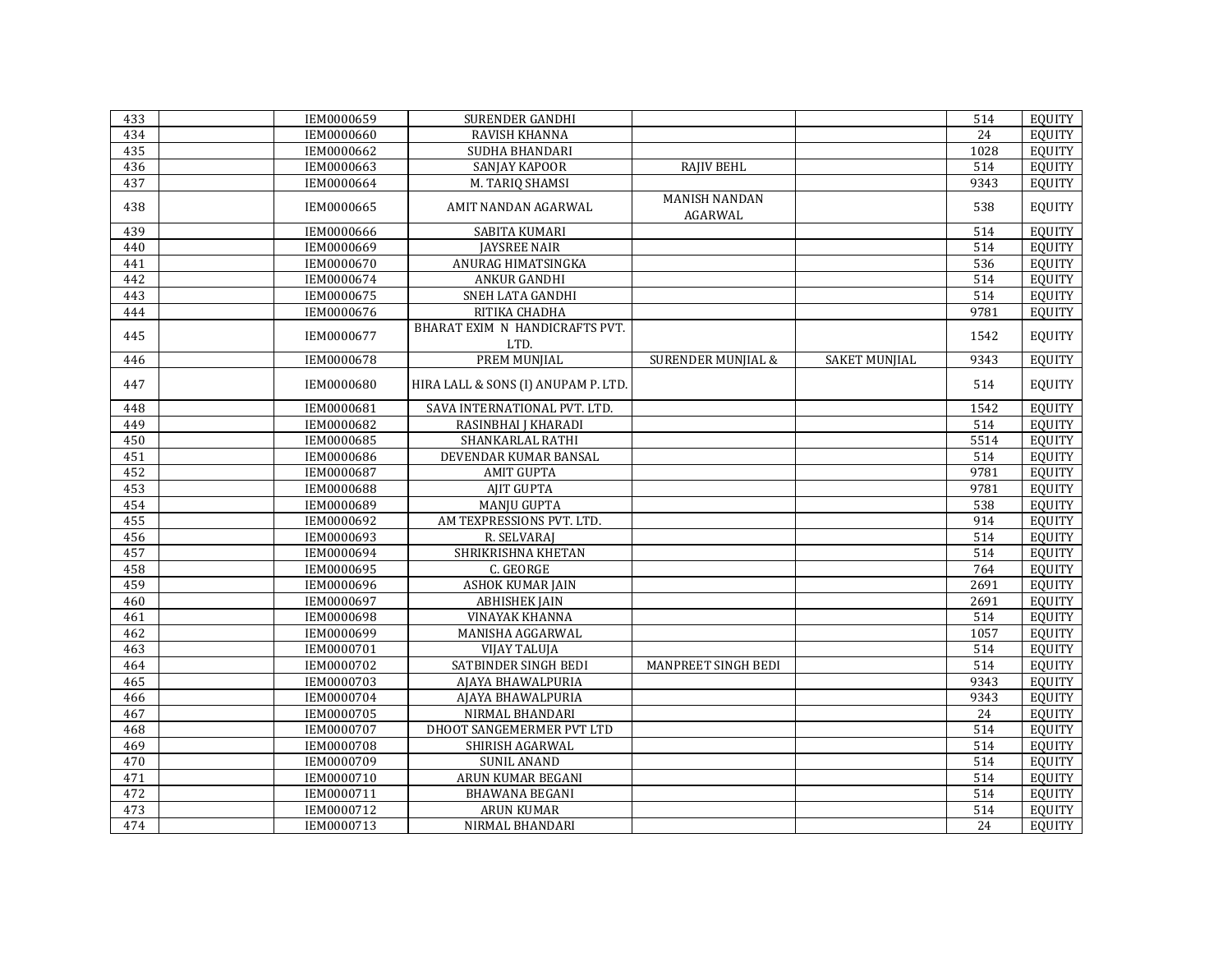| 475              | IEM0000714 | KUSUM JOHARI               |                     |                                             | 514  | <b>EQUITY</b> |
|------------------|------------|----------------------------|---------------------|---------------------------------------------|------|---------------|
| 476              | IEM0000715 | C.R.RAI                    |                     |                                             | 9343 | <b>EQUITY</b> |
| 477              | IEM0000716 | <b>BRAHMA NAND GOEL</b>    |                     |                                             | 514  | <b>EQUITY</b> |
| 478              | IEM0000717 | SUNIL KUMAR GOEL           |                     |                                             | 514  | <b>EQUITY</b> |
| 479              | IEM0000718 | SANJAY KUMAR GOEL          |                     |                                             | 514  | <b>EQUITY</b> |
| 480              | IEM0000719 | <b>KISHORE JAIN</b>        |                     |                                             | 514  | <b>EQUITY</b> |
| 481              | IEM0000720 | <b>VARUN JAIN</b>          |                     |                                             | 514  | <b>EQUITY</b> |
| 482              | IEM0000723 | PARESH K. MEHTA            |                     |                                             | 2000 | <b>EQUITY</b> |
| 483              | IEM0000724 | RAJESH KHANNA              |                     |                                             | 1514 | <b>EQUITY</b> |
| 484              | IEM0000725 | <b>MOHD. ARIF</b>          |                     |                                             | 1514 | <b>EQUITY</b> |
| 485              | IEM0000726 | SURENDER KUMAR GOEL        | VIJAY SHANKAR GOEL, | <b>ASHISH SINGHAL &amp;</b><br>KINSHUK GOEL | 514  | <b>EQUITY</b> |
| 486              | IEM0000727 | KINSHUK GOEL               |                     |                                             | 514  | <b>EQUITY</b> |
| 487              | IEM0000731 | <b>DEEPAK JAIN</b>         |                     |                                             | 514  | <b>EOUITY</b> |
| 488              | IEM0000732 | <b>DEEPAK JAIN</b>         |                     |                                             | 514  | <b>EQUITY</b> |
| 489              | IEM0000733 | <b>SUNEER JAIN</b>         | <b>RAVEEN JAIN</b>  |                                             | 2500 | <b>EOUITY</b> |
| 490              | IEM0000734 | JAYANITA EXPORTS PVT. LTD. |                     |                                             | 2500 | <b>EQUITY</b> |
| 491              | IEM0000737 | KAUSHAL KUMAR SURI         |                     |                                             | 514  | <b>EQUITY</b> |
| 492              | IEM0000738 | <b>PREM NATH SURI</b>      |                     |                                             | 514  | <b>EQUITY</b> |
| 493              | IEM0000739 | RAJESH KUMAR KHEMICA       |                     |                                             | 514  | <b>EQUITY</b> |
| 494              | IEM0000740 | K. C. AGARWAL              |                     |                                             | 9343 | <b>EQUITY</b> |
| 495              | IEM0000742 | RAJ KAMAL AGARWAL          |                     |                                             | 1542 | <b>EQUITY</b> |
| 496              | IEM0000743 | RAJNI BOTHRA               |                     |                                             | 1514 | <b>EQUITY</b> |
| 497              | IEM0000744 | SAILESH KUMAR SADH         |                     |                                             | 514  | <b>EQUITY</b> |
| 498              | IEM0000745 | <b>VINEET KUMAR SADH</b>   |                     |                                             | 514  | <b>EQUITY</b> |
| 499              | IEM0000746 | VARSHA JARIWALA            |                     |                                             | 514  | <b>EQUITY</b> |
| 500              | IEM0000747 | <b>ANEES AHMAD</b>         |                     |                                             | 514  | <b>EQUITY</b> |
| 501              | IEM0000749 | <b>DINESH KUMAR</b>        |                     |                                             | 514  | <b>EQUITY</b> |
| 502              | IEM0000750 | <b>ARPAN CHATURVEDI</b>    |                     |                                             | 514  | <b>EQUITY</b> |
| 503              | IEM0000751 | ABGINA RASHID              | SUBOOHI RASHID,     | HAFSA RASHID, SHUMAIL<br><b>RASHID</b>      | 5749 | <b>EQUITY</b> |
| 504              | IEM0000754 | <b>BHARAT RATHI</b>        |                     |                                             | 514  | <b>EQUITY</b> |
| 505              | IEM0000756 | <b>LEELA BORDIA</b>        |                     |                                             | 2570 | <b>EQUITY</b> |
| 506              | IEM0000757 | OMKAR NATH AGARWAL         |                     |                                             | 1514 | <b>EQUITY</b> |
| 507              | IEM0000759 | NIRAJ CHITALIA             |                     |                                             | 514  | <b>EQUITY</b> |
| 508              | IEM0000761 | ENKAY EXPORTS (I) LTD.     |                     |                                             | 1514 | <b>EQUITY</b> |
| 509              | IEM0000762 | <b>TRILOCHAN SINGH</b>     |                     |                                             | 5877 | <b>EQUITY</b> |
| 510              | IEM0000763 | OMKAR NATH AGARWAL         |                     |                                             | 1014 | <b>EQUITY</b> |
| $\overline{511}$ | IEM0000764 | MOHAMMAD NAZIM             |                     |                                             | 514  | <b>EQUITY</b> |
| 512              | IEM0000765 | HEENA SHAH                 |                     |                                             | 514  | <b>EQUITY</b> |
| 513              | IEM0000766 | RAJIV GUPTA                | SANJIV GUPTA        |                                             | 1076 | <b>EQUITY</b> |
| 514              | IEM0000767 | PUKHRAJ DEVI CHORARIA      |                     |                                             | 514  | <b>EQUITY</b> |
| $\overline{515}$ | IEM0000769 | <b>ADIL FARHAN</b>         |                     |                                             | 514  | <b>EQUITY</b> |
| 516              | IEM0000770 | C. K. ANAND                |                     |                                             | 536  | <b>EQUITY</b> |
| 517              | IEM0000771 | <b>VINAY MAHAJAN</b>       |                     |                                             | 4514 | EQUITY        |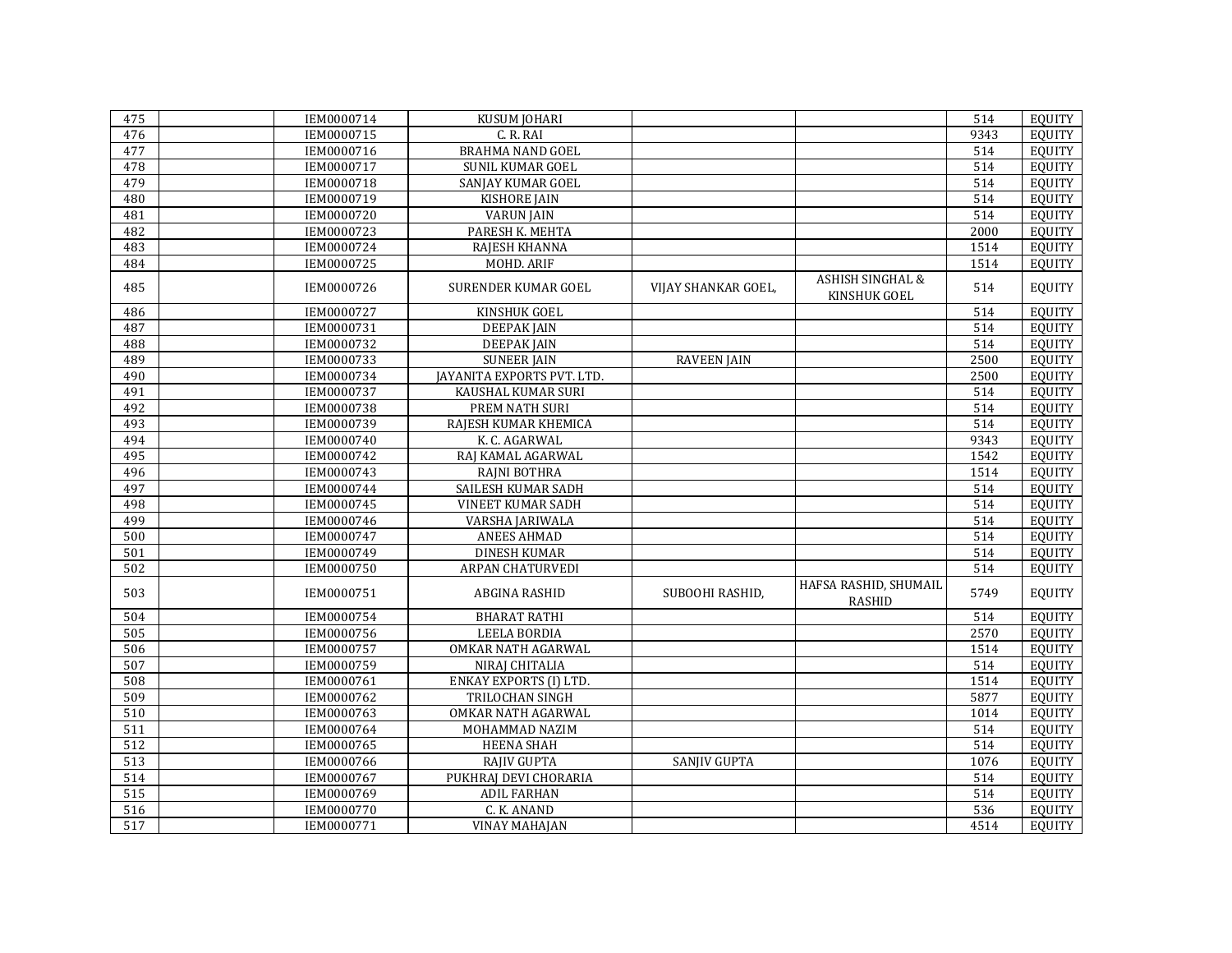| 518 | IEM0000774        | G. S. CHADHA                           |                            |                                | 514  | EQUITY        |
|-----|-------------------|----------------------------------------|----------------------------|--------------------------------|------|---------------|
| 519 | IEM0000775        | <b>AHMER LATIF</b>                     |                            |                                | 9343 | <b>EOUITY</b> |
| 520 | IEM0000776        | <b>NAVNIT KUMAR SADH</b>               |                            |                                | 514  | <b>EOUITY</b> |
| 521 | IEM0000777        | VIKAS AGARWAL                          |                            |                                | 1014 | EQUITY        |
| 522 | IEM0000778        | MECMEN CRAFTS INDUSTRY PRIVATE<br>LTD. |                            |                                | 514  | <b>EQUITY</b> |
| 523 | IEM0000783        | <b>VIPIN VIHARI GUPTA</b>              |                            |                                | 514  | EQUITY        |
| 524 | IEM0000784        | RAM PRIYA SHARMA                       |                            |                                | 1114 | <b>EQUITY</b> |
| 525 | IEM0000785        | RAJINDER ARORA                         |                            |                                | 514  | <b>EQUITY</b> |
| 526 | IEM0000786        | VISHESH MEHRA                          | <b>VARUN MEHRA</b>         | <b>VIKRAM MEHRA</b>            | 514  | <b>EQUITY</b> |
| 527 | IEM0000787        | S. P. S. KOHLI                         |                            |                                | 8914 | <b>EQUITY</b> |
| 528 | IEM0000788        | <b>GURVINDER KAUR</b>                  |                            |                                | 8914 | <b>EQUITY</b> |
| 529 | IEM0000790        | <b>AHMAD KAMAL</b>                     |                            |                                | 514  | <b>EQUITY</b> |
| 530 | IEM0000793        | PRAVESH KUMAR BEDI                     |                            |                                | 538  | <b>EQUITY</b> |
| 531 | IEM0000794        | AVIETTE EXPORTS PVT. LTD.              |                            |                                | 1514 | <b>EQUITY</b> |
| 532 | IEM0000795        | <b>NARESH TOLANI</b>                   |                            |                                | 514  | <b>EOUITY</b> |
| 533 | IEM0000797        | D.S.R. RAJU                            |                            |                                | 514  | <b>EQUITY</b> |
| 534 | IEM0000798        | MOHD. SHAMIM                           |                            |                                | 514  | <b>EQUITY</b> |
| 535 | IEM0000799        | MOHAMMAD SHAMIM                        | Mohd Naeem,                | Mohd. Nadeem                   | 514  | <b>EOUITY</b> |
| 536 | IEM0000800        | ETISHRRI MOHAPTRA                      |                            |                                | 514  | <b>EOUITY</b> |
| 537 | IEM0000801        | VISHAL AGARWAL                         |                            |                                | 514  | <b>EQUITY</b> |
| 538 | IEM0000802        | <b>SANJAY JAIN</b>                     |                            |                                | 514  | <b>EOUITY</b> |
| 539 | IEM0000804        | <b>VINITA PAHWA</b>                    |                            |                                | 514  | <b>EQUITY</b> |
| 540 | <b>IEM0000805</b> | NOORMOHAMAD AHMADBAHI                  |                            |                                | 514  | <b>EQUITY</b> |
| 541 | IEM0000806        | MEMON NOORMOHAMAD AHMAD                |                            |                                | 514  | <b>EQUITY</b> |
|     |                   | <b>BHAI</b>                            |                            |                                |      |               |
| 542 | IEM0000811        | ART AGE PVT. LTD.                      |                            |                                | 514  | <b>EQUITY</b> |
| 543 | IEM0000812        | SURINDER PLAHA                         |                            |                                | 514  | <b>EQUITY</b> |
| 544 | IEM0000813        | ANUJ AGARWAL                           |                            |                                | 514  | <b>EQUITY</b> |
| 545 | IEM0000814        | <b>IYOTI</b>                           |                            |                                | 2514 | <b>EQUITY</b> |
| 546 | IEM0000815        | ASHFAQ HUSSAIN                         |                            |                                | 514  | <b>EQUITY</b> |
| 547 | IEM0000817        | <b>GULFAM KHAN</b>                     |                            |                                | 514  | <b>EQUITY</b> |
| 548 | IEM0000820        | <b>VINEET BHALLA</b>                   |                            |                                | 9343 | <b>EQUITY</b> |
| 549 | IEM0000821        | V. K. BHALLA                           |                            |                                | 514  | <b>EQUITY</b> |
| 550 | IEM0000822        | NEELAM BHALLA                          |                            |                                | 9343 | <b>EOUITY</b> |
| 551 | IEM0000828        | <b>GURDIP SINGH KOHLI</b>              |                            |                                | 514  | <b>EQUITY</b> |
| 552 | IEM0000831        | ASHISH WADHAWAN                        |                            |                                | 5773 | <b>EQUITY</b> |
| 553 | IEM0000835        | NEERAJ KUMAR ADLAKHA                   | VIVEK ADLAKHA,             | RAJ ADLAKHA & AJAY<br>YAMDAGNI | 514  | <b>EQUITY</b> |
| 554 | IEM0000836        | ANIL KUMAR BANSAL                      |                            |                                | 514  | <b>EQUITY</b> |
| 555 | IEM0000837        | MOHD. ABDUL JAMAL                      | ABDUL MAHBOOD              |                                | 1000 | <b>EQUITY</b> |
| 556 | IEM0000838        | RATAN TEXTILE PVT. LTD.                |                            |                                | 536  | <b>EQUITY</b> |
| 557 | IEM0000839        | RATAN PAPERS PVT. LTD.                 |                            |                                | 536  | <b>EQUITY</b> |
| 558 | IEM0000841        | AMARJIT KAUR KOHLI                     | <b>GURPREEN KAUR KOHLI</b> | <b>RAMNEET KAUR KOHLI</b>      | 5773 | <b>EOUITY</b> |
| 559 | IEM0000842        | NOBINDER SINGH KOHLI                   | SOBINDER SINGH KOHLI       |                                | 5773 | EQUITY        |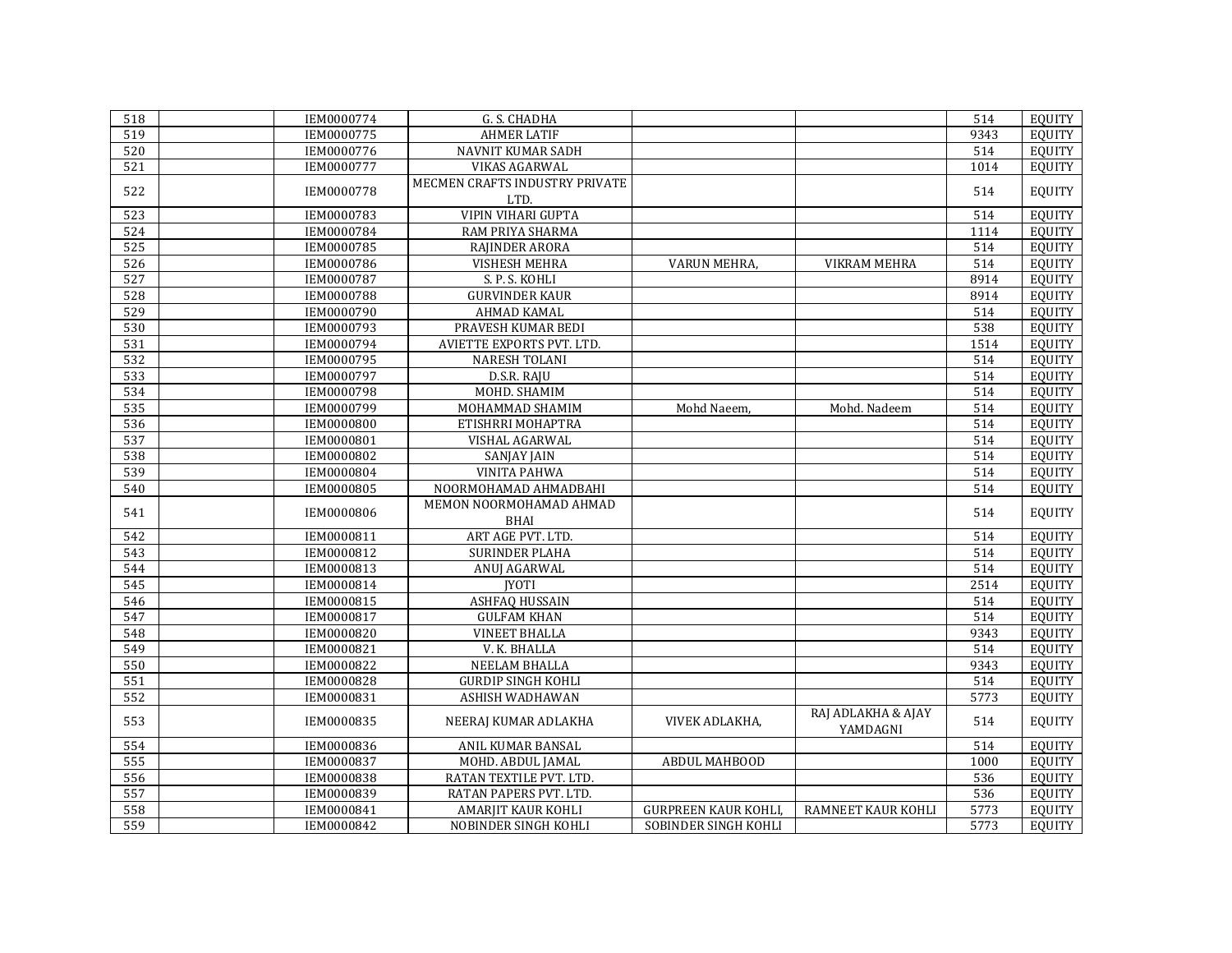| 560 | IEM0000843 | SIMRANDEEP SINGH KOHLI           |                             |                           | 514  | EQUITY        |
|-----|------------|----------------------------------|-----------------------------|---------------------------|------|---------------|
| 561 | IEM0000844 | MANMEET SINGH KOHLI              |                             |                           | 9741 | <b>EOUITY</b> |
| 562 | IEM0000845 | <b>ABDUL LATIF ANSARI</b>        |                             |                           | 514  | <b>EQUITY</b> |
| 563 | IEM0000846 | <b>MANU TALWAR</b>               |                             |                           | 514  | <b>EQUITY</b> |
| 564 | IEM0000853 | DEVI CHARAN AGARWAL              |                             |                           | 514  | <b>EQUITY</b> |
| 565 | IEM0000854 | <b>UMA SHANKER AGARWAL</b>       |                             |                           | 514  | <b>EQUITY</b> |
| 566 | IEM0000855 | <b>VIJAY KUMAR</b>               |                             |                           | 514  | <b>EQUITY</b> |
| 567 | IEM0000856 | KALEEM AHMAD KHAN                |                             |                           | 514  | <b>EQUITY</b> |
| 568 | IEM0000857 | <b>MASOOD ANWAR KHAN</b>         |                             |                           | 2514 | <b>EQUITY</b> |
| 569 | IEM0000858 | <b>ZAKIA KHAN</b>                |                             |                           | 1114 | <b>EQUITY</b> |
| 570 | IEM0000859 | <b>SURAJ WATTA</b>               |                             |                           | 514  | <b>EQUITY</b> |
| 571 | IEM0000860 | <b>C. RAJENDRAN</b>              |                             |                           | 514  | <b>EQUITY</b> |
| 572 | IEM0000861 | <b>BACHHRAJ KUNDALIA</b>         | <b>HEMRAJ PUGALIA,</b>      | <b>BIWAL KUMAR DUGAR</b>  | 2514 | <b>EQUITY</b> |
| 573 | IEM0000862 | RAVI ARORA                       |                             |                           | 514  | <b>EQUITY</b> |
| 574 | IEM0000863 | KULNEET KAUR KOHLI               |                             |                           | 9741 | <b>EQUITY</b> |
| 575 | IEM0000864 | MOHD. MAJID                      |                             |                           | 9343 | <b>EQUITY</b> |
| 576 | IEM0000865 | MOHD. TARIQUE                    |                             |                           | 9343 | <b>EQUITY</b> |
| 577 | IEM0000866 | <b>VARUN DONERIA</b>             |                             |                           | 514  | <b>EQUITY</b> |
| 578 | IEM0000867 | MOHD. AKRAM SHAMSI               |                             |                           | 5213 | <b>EQUITY</b> |
| 579 | IEM0000868 | RISHI SALUJA                     |                             |                           | 514  | <b>EQUITY</b> |
| 580 | IEM0000869 | SATISH KUMAR AGARWAL             |                             |                           | 3598 | <b>EQUITY</b> |
| 581 | IEM0000874 | <b>AISHA AKRAM</b>               |                             |                           | 5213 | <b>EQUITY</b> |
| 582 | IEM0000875 | HI-FASHION HANDICRAFTS PVT. LTD. |                             |                           | 514  | <b>EQUITY</b> |
| 583 | IEM0000876 | SUBHASH CHAND GUPTA              |                             |                           | 514  | <b>EQUITY</b> |
| 584 | IEM0000877 | MOHD. ALTUF SHAMSI               |                             |                           | 5213 | <b>EQUITY</b> |
| 585 | IEM0000878 | <b>HARISH KUMAR</b>              |                             |                           | 5014 | <b>EQUITY</b> |
| 586 | IEM0000879 | SUDHIR KUMAR                     |                             |                           | 514  | <b>EQUITY</b> |
| 587 | IEM0000880 | <b>RINKI SADH</b>                |                             |                           | 514  | <b>EQUITY</b> |
| 588 | IEM0000881 | RAJESH SARAYAN                   |                             |                           | 514  | <b>EQUITY</b> |
| 589 | IEM0000883 | <b>GULBAHAR KHAN</b>             |                             |                           | 1028 | <b>EQUITY</b> |
| 590 | IEM0000886 | DILIP K. MAHESHWARI              |                             |                           | 514  | <b>EQUITY</b> |
| 591 | IEM0000887 | <b>DURGA DEVI</b>                |                             |                           | 514  | <b>EQUITY</b> |
| 592 | IEM0000890 | LAAJ INTERNATIONAL PVT. LTD.     |                             |                           | 514  | <b>EQUITY</b> |
| 593 | IEM0000891 | P. MOHAMED ILYAS                 |                             |                           | 514  | <b>EQUITY</b> |
| 594 | IEM0000892 | PAWAN KUMAR AGARWAL              |                             |                           | 514  | <b>EQUITY</b> |
| 595 | IEM0000893 | <b>LAXMAN DASPURI</b>            |                             |                           | 538  | <b>EQUITY</b> |
| 596 | IEM0000895 | AMRAPALI JEWELS PVT. LTD.        |                             |                           | 514  | <b>EQUITY</b> |
| 597 | IEM0000896 | PATHIK AHUJA                     |                             |                           | 1514 | <b>EQUITY</b> |
| 598 | IEM0000897 | DEEPAK VASDEV                    | <b>JAI LAKSHMI VASDEV</b>   |                           | 514  | <b>EQUITY</b> |
| 599 | IEM0000898 | SUBHASH AHUJA                    |                             |                           | 1514 | <b>EOUITY</b> |
| 600 | IEM0000899 | NARENDRA P. SANGHVI              |                             |                           | 2514 | <b>EQUITY</b> |
| 601 | IEM0000900 | <b>AHMAD NOMAN</b>               |                             |                           | 514  | <b>EQUITY</b> |
| 602 | IEM0000901 | DAYAL J. DARYANANI               | <b>GUL KUMAR DARYANANI.</b> | <b>NARESH K DARYANANI</b> | 1579 | <b>EOUITY</b> |
| 603 | IEM0000902 | DAYAL J. DARYANANI               | <b>GUL KUMAR DARYANANI,</b> | NARESH K DARYANANI        | 1579 | <b>EQUITY</b> |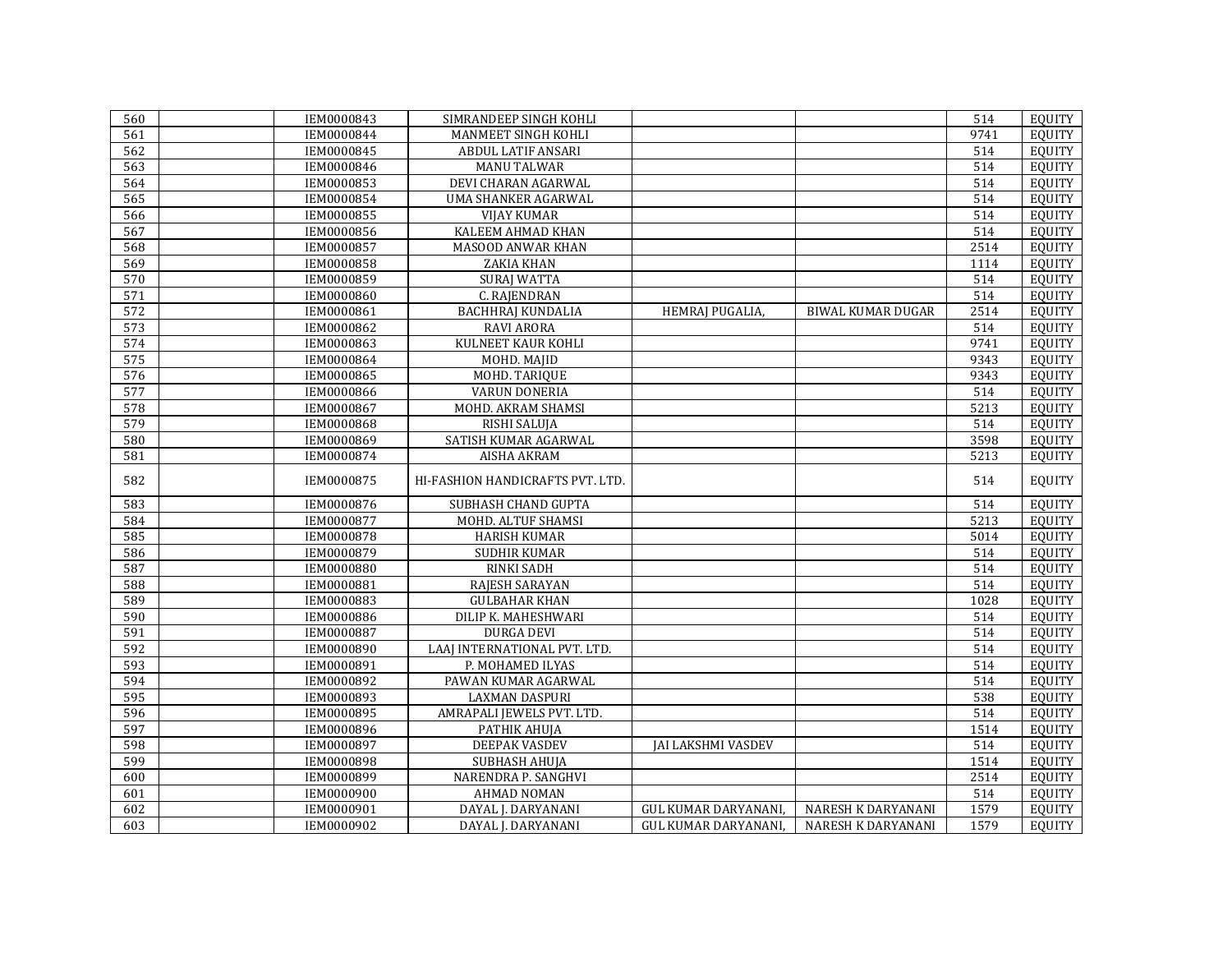| 604 | IEM0000903 | SAURABH SARAN                          |                   | 514   | EQUITY        |
|-----|------------|----------------------------------------|-------------------|-------|---------------|
| 605 | IEM0000904 | <b>ABDUL WAHEED</b>                    |                   | 1514  | <b>EOUITY</b> |
| 606 | IEM0000905 | <b>NEELAM SAHANI</b>                   |                   | 514   | <b>EOUITY</b> |
| 607 | IEM0000906 | PRANAV SAHANI                          |                   | 514   | <b>EQUITY</b> |
| 608 | IEM0000907 | <b>NANDITA DAS</b>                     |                   | 538   | <b>EOUITY</b> |
| 609 | IEM0000908 | SHANKAR PRASAD DAS                     |                   | 538   | <b>EQUITY</b> |
| 610 | IEM0000909 | SHASHI POPLI                           |                   | 514   | <b>EQUITY</b> |
| 611 | IEM0000910 | <b>ANUJ JAIN</b>                       | <b>ANISH JAIN</b> | 5514  | <b>EQUITY</b> |
| 612 | IEM0000911 | <b>ANIL KUMAR TYAGI</b>                |                   | 59781 | <b>EQUITY</b> |
| 613 | IEM0000912 | <b>NEERAJ TYAGI</b>                    |                   | 9781  | <b>EQUITY</b> |
| 614 | IEM0000913 | <b>ANIL SADANA</b>                     |                   | 514   | <b>EQUITY</b> |
| 615 | IEM0000914 | RAMESH CHANDER SADANA                  |                   | 514   | <b>EQUITY</b> |
| 616 | IEM0000915 | <b>DINESH SHAH</b>                     |                   | 514   | <b>EQUITY</b> |
| 617 | IEM0000916 | KAMAL KANT JAISANSARIA                 |                   | 1514  | <b>EQUITY</b> |
| 618 | IEM0000917 | SURESH KUMAR GUPTA                     |                   | 1514  | <b>EQUITY</b> |
| 619 | IEM0000918 | SURESH KUMAR GUPTA                     |                   | 1579  | <b>EOUITY</b> |
| 620 | IEM0000919 | KANCHAN SHUKLA                         |                   | 514   | <b>EOUITY</b> |
| 621 | IEM0000920 | N. S. ASHOK KUMAR                      |                   | 514   | <b>EQUITY</b> |
| 622 | IEM0000921 | VIJAYA SHARMA                          |                   | 514   | <b>EOUITY</b> |
| 623 | IEM0000922 | <b>VIMAL JAIN</b>                      |                   | 538   | <b>EQUITY</b> |
| 624 | IEM0000926 | NISHANT MATHPAL                        |                   | 1014  | <b>EQUITY</b> |
| 625 | IEM0000927 | <b>GIRISH SHAH</b>                     |                   | 514   | <b>EQUITY</b> |
| 626 | IEM0000928 | HASNAIN AKHTAR                         |                   | 514   | <b>EQUITY</b> |
| 627 | IEM0000929 | BIRENDRA KUMAR BENGANI                 |                   | 514   | <b>EQUITY</b> |
| 628 | IEM0000930 | BIRENDRA KUMAR BENGANI                 |                   | 514   | <b>EOUITY</b> |
| 629 | IEM0000931 | <b>AJAY GUPTA</b>                      |                   | 514   | <b>EQUITY</b> |
| 630 | IEM0000932 | <b>BIRESWAR BISWAS</b>                 |                   | 514   | <b>EQUITY</b> |
| 631 | IEM0000933 | <b>ANIL GUPTA</b>                      |                   | 1014  | <b>EQUITY</b> |
| 632 | IEM0000934 | ZIKREY ELAHI                           |                   | 1000  | <b>EQUITY</b> |
| 633 | IEM0000935 | RAHMAT ILAHI                           |                   | 1000  | <b>EQUITY</b> |
| 634 | IEM0000937 | PROMILA GUPTA                          |                   | 514   | <b>EQUITY</b> |
| 635 | IEM0000938 | MAQSOOD ALAM ANSARI                    |                   | 514   | <b>EOUITY</b> |
|     |            | <b>HOME ACCESSORIES &amp; PRODUCTS</b> |                   |       |               |
| 636 | IEM0000939 | DEZINE(P) LTD.                         |                   | 538   | <b>EQUITY</b> |
| 637 | IEM0000940 | <b>NEERU JAIN</b>                      |                   | 514   | <b>EQUITY</b> |
| 638 | IEM0000941 | <b>SANJIV JAIN</b>                     |                   | 514   | <b>EQUITY</b> |
| 639 | IEM0000942 | <b>NARESH KUMAR SADH</b>               |                   | 514   | <b>EQUITY</b> |
| 640 | IEM0000943 | V. NIRMALA DEVI                        | N. VENKATESH      | 514   | <b>EQUITY</b> |
| 641 | IEM0000945 | HARIOM SHARMA                          |                   | 514   | <b>EQUITY</b> |
| 642 | IEM0000946 | SUHAIL SHOKAT                          |                   | 514   | <b>EQUITY</b> |
| 643 | IEM0000947 | PANKAJ GOEL                            |                   | 514   | <b>EQUITY</b> |
| 644 | IEM0000948 | SHEIKH ARIF AHMED                      |                   | 2632  | <b>EQUITY</b> |
| 645 | IEM0000949 | SHEIKH FAIZAN AHMED                    |                   | 2632  | <b>EOUITY</b> |
| 646 | IEM0000950 | <b>SEEMA REHMAN</b>                    |                   | 2632  | <b>EOUITY</b> |
| 647 | IEM0000951 | <b>FARHAT RESHMA</b>                   |                   | 2632  | <b>EQUITY</b> |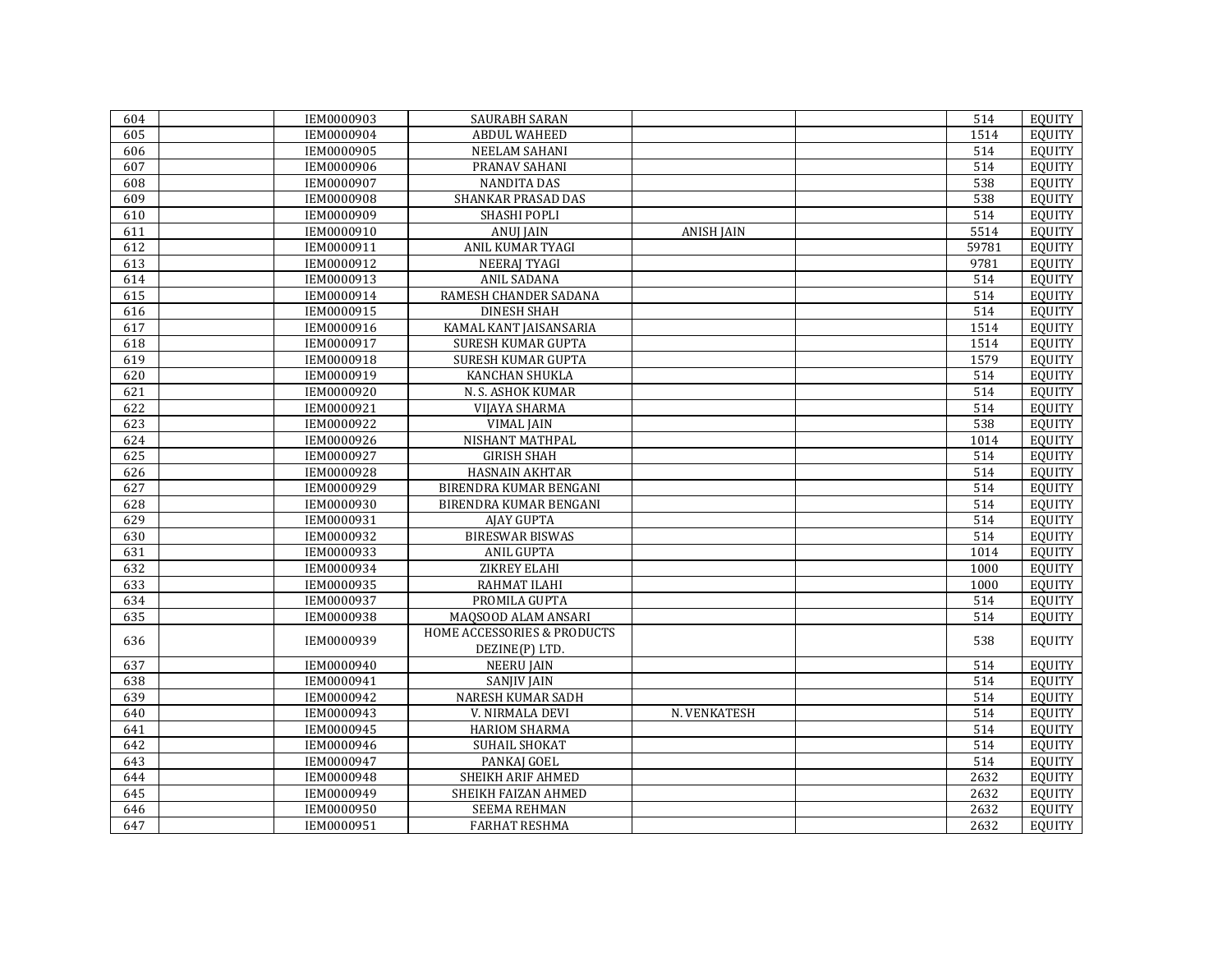| 648 | IEM0000952 | SHEIKH FAIZAN AHMED                    |                      | 2632 | EQUITY        |
|-----|------------|----------------------------------------|----------------------|------|---------------|
| 649 | IEM0000953 | AMITA SRIVASTAVA                       |                      | 514  | <b>EQUITY</b> |
| 650 | IEM0000955 | SUNLORD APPARELS MFG. CO. PVT.<br>LTD. |                      | 5514 | <b>EQUITY</b> |
| 651 | IEM0000956 | <b>SURESH CHAND JAIN</b>               |                      | 1028 | <b>EQUITY</b> |
| 652 | IEM0000958 | FAROOQ AHMED WANGNOO                   |                      | 1028 | <b>EQUITY</b> |
| 653 | IEM0000959 | <b>ASHOK KUMAR MEHRA</b>               |                      | 9343 | <b>EQUITY</b> |
| 654 | IEM0000960 | ASHOK KUMAR MEHRA                      |                      | 9343 | EQUITY        |
| 655 | IEM0000964 | SANJEEV DHAWAN                         |                      | 514  | <b>EQUITY</b> |
| 656 | IEM0000965 | RAJEEV DHAWAN                          |                      | 514  | <b>EOUITY</b> |
| 657 | IEM0000966 | PRAMOD KUMAR GARG                      |                      | 514  | <b>EQUITY</b> |
| 658 | IEM0000967 | RUS EXIM PVT. LTD                      |                      | 514  | <b>EQUITY</b> |
| 659 | IEM0000969 | SAURABH RASTOGI                        |                      | 1028 | <b>EQUITY</b> |
| 660 | IEM0000970 | ARIEN METALS PVT. LTD.                 |                      | 514  | <b>EQUITY</b> |
| 661 | IEM0000972 | <b>ADARSH OHRIE</b>                    |                      | 714  | <b>EOUITY</b> |
| 662 | IEM0000973 | HASMUKHRAI M. MEHTA                    | SHILPA TUSHAR MEHTA  | 514  | <b>EQUITY</b> |
| 663 | IEM0000974 | <b>MALA KUMAR</b>                      |                      | 514  | <b>EQUITY</b> |
| 664 | IEM0000975 | TANNVI IMPEX PVT. LTD.                 |                      | 514  | <b>EQUITY</b> |
| 665 | IEM0000976 | HEMANT SHARMA                          |                      | 514  | <b>EQUITY</b> |
| 666 | IEM0000977 | <b>RUCHI MALIK</b>                     |                      | 536  | EQUITY        |
| 667 | IEM0000978 | <b>PRINCE MALIK</b>                    |                      | 5749 | <b>EQUITY</b> |
| 668 | IEM0000979 | PREM CHAND SINGHAL                     |                      | 514  | <b>EQUITY</b> |
| 669 | IEM0000980 | <b>ANIRUDH YADAV</b>                   |                      | 514  | <b>EQUITY</b> |
| 670 | IEM0000981 | <b>DIVYA AGGARWAL</b>                  |                      | 514  | <b>EQUITY</b> |
| 671 | IEM0000983 | ANDRE HABABOU                          |                      | 514  | <b>EQUITY</b> |
| 672 | IEM0000986 | C.R.RAI                                |                      | 9343 | <b>EQUITY</b> |
| 673 | IEM0000987 | BALLY JUTE CO. LTD.                    |                      | 514  | <b>EQUITY</b> |
| 674 | IEM0000988 | <b>BASANT JAIN</b>                     |                      | 514  | EQUITY        |
| 675 | IEM0000989 | <b>DIGVIJAY SINGH</b>                  |                      | 514  | <b>EQUITY</b> |
| 676 | IEM0000990 | SATENDRA KUMAR JAIN                    |                      | 5749 | <b>EQUITY</b> |
| 677 | IEM0000991 | HANSA AGENCIES PVT. LTD.               |                      | 514  | EQUITY        |
| 678 | IEM0000992 | <b>BAL KRISHNA KABRA</b>               |                      | 514  | <b>EQUITY</b> |
| 679 | IEM0000993 | ADITYA KABRA                           |                      | 514  | EQUITY        |
| 680 | IEM0000996 | <b>RAMESH MEHTA</b>                    |                      | 514  | <b>EQUITY</b> |
| 681 | IEM0000997 | <b>JASWANT SINGH</b>                   |                      | 1542 | <b>EQUITY</b> |
| 682 | IEM0000998 | <b>NEERAJ JAIN</b>                     |                      | 514  | <b>EQUITY</b> |
| 683 | IEM0000999 | PARMINDAR SINGH GULATI                 |                      | 9781 | <b>EQUITY</b> |
| 684 | IEM0001000 | AMRITA KAUR GULATI                     |                      | 9781 | EQUITY        |
| 685 | IEM0001005 | ANAND KUMAR AGARWAL                    |                      | 1014 | <b>EQUITY</b> |
| 686 | IEM0001008 | AKHILESH GUPTA                         |                      | 1028 | <b>EQUITY</b> |
| 687 | IEM0001010 | <b>HARISH SINGH GAUR</b>               |                      | 514  | EQUITY        |
| 688 | IEM0001011 | <b>KUSUM MEHRA</b>                     |                      | 514  | <b>EQUITY</b> |
| 689 | IEM0001012 | MOHD. ALAM                             |                      | 514  | <b>EQUITY</b> |
| 690 | IEM0001013 | <b>NASEEMA PARVEEN</b>                 | <b>SARVAT JAHAAN</b> | 538  | EQUITY        |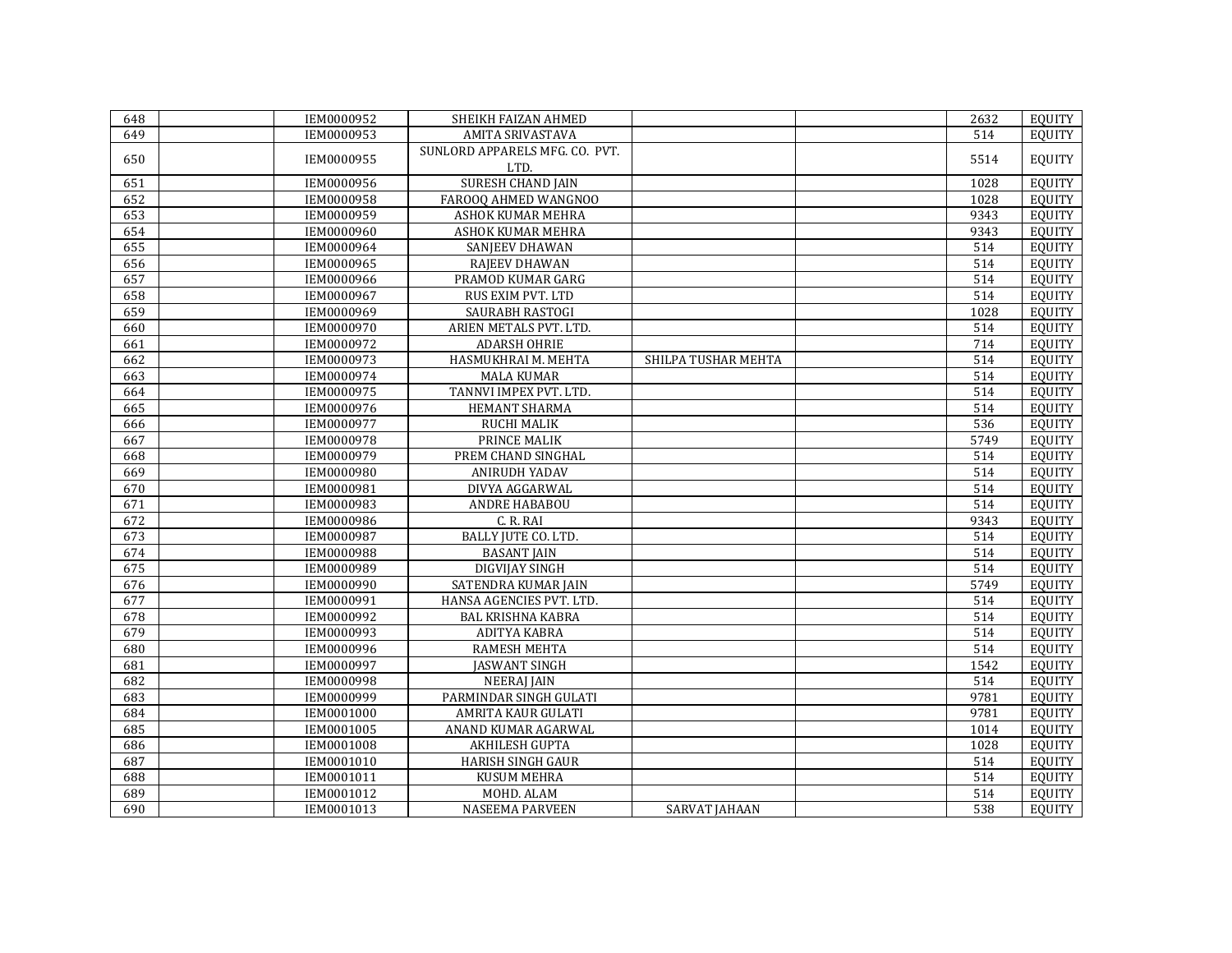| 691 | IEM0001014 | <b>SHANIB REHMAN</b>                                         | <b>AFEEF UR REHMAN</b> | ADEEB UR REHMA,<br><b>SHUMAIL REHMAN</b> | 9781 | <b>EQUITY</b> |
|-----|------------|--------------------------------------------------------------|------------------------|------------------------------------------|------|---------------|
| 692 | IEM0001015 | REAL ART EXPORTS PVT, LTD.                                   |                        |                                          | 1014 | <b>EOUITY</b> |
| 693 | IEM0001016 | HITESH DAGA                                                  |                        |                                          | 128  | <b>EQUITY</b> |
| 694 | IEM0001018 | RAM SAROOP NADKARNI                                          |                        |                                          | 600  | <b>EOUITY</b> |
| 695 | IEM0001019 | <b>VIRENDER KANDWAL</b>                                      |                        |                                          | 5514 | <b>EQUITY</b> |
| 696 | IEM0001020 | WAZIR CHAND & CO. PVT. LTD.                                  |                        |                                          | 5514 | <b>EQUITY</b> |
| 697 | IEM0001022 | <b>SUNIT KUMAR SADH</b>                                      |                        |                                          | 514  | <b>EQUITY</b> |
| 698 | IEM0001025 | MOHD. RAFIO                                                  |                        |                                          | 1514 | <b>EQUITY</b> |
| 699 | IEM0001026 | OM PRAKASH KHATRI                                            |                        |                                          | 1514 | <b>EQUITY</b> |
| 700 | IEM0001027 | KISHAN LAL KATYAL                                            |                        |                                          | 536  | <b>EQUITY</b> |
| 701 | IEM0001028 | SANDHYA KATYAL                                               |                        |                                          | 514  | <b>EQUITY</b> |
| 702 | IEM0001029 | KISHAN LAL KATYAL                                            |                        |                                          | 514  | <b>EQUITY</b> |
| 703 | IEM0001031 | PRAKASH JOHARI                                               |                        |                                          | 514  | <b>EQUITY</b> |
| 704 | IEM0001032 | THE RAJASTHAN SMALL INDUSTRIES<br><b>CORPORATION LIMITED</b> |                        |                                          | 514  | <b>EQUITY</b> |
| 705 | IEM0001033 | SILVER MINDS INDIA PVT. LTD.                                 |                        |                                          | 514  | <b>EQUITY</b> |
| 706 | IEM0001034 | NASIRUDDIN MANIAR                                            |                        |                                          | 514  | <b>EQUITY</b> |
| 707 | IEM0001036 | <b>VINEET BHALLA</b>                                         |                        |                                          | 9343 | <b>EQUITY</b> |
| 708 | IEM0001037 | <b>VINEET BHALLA</b>                                         |                        |                                          | 9343 | <b>EQUITY</b> |
| 709 | IEM0001038 | NEELAM BHALLA                                                |                        |                                          | 9343 | <b>EQUITY</b> |
| 710 | IEM0001039 | <b>VINEET BHALLA</b>                                         |                        |                                          | 514  | <b>EQUITY</b> |
| 711 | IEM0001040 | NEELAM BHALLA                                                |                        |                                          | 514  | <b>EQUITY</b> |
| 712 | IEM0001041 | <b>VINEET BHALLA</b>                                         |                        |                                          | 514  | <b>EQUITY</b> |
| 713 | IEM0001055 | RAJEEV BANSAL                                                |                        |                                          | 398  | <b>EQUITY</b> |
| 714 | IEM0001056 | PRADEEP KUMAR AGARWAL                                        | MUKESH BANSAL          | PINKESH BANSAL &<br>SAILESH BANSAL       | 536  | <b>EQUITY</b> |
| 715 | IEM0001058 | <b>PARVEZ RASHEED</b>                                        | <b>JAVED RASHEED,</b>  | JAMAL RASHEED &<br>KAMAL RASHEED         | 1514 | <b>EQUITY</b> |
| 716 | IEM0001073 | <b>NEELAM BHATIA</b>                                         |                        |                                          | 1514 | <b>EQUITY</b> |
| 717 | IEM0001074 | <b>SEEMA JAIN</b>                                            |                        |                                          | 2514 | <b>EQUITY</b> |
| 718 | IEM0001075 | <b>GAURAV MALHOTRA</b>                                       |                        |                                          | 514  | <b>EQUITY</b> |
| 719 | IEM0001076 | <b>BHARAT BHUSHAN</b>                                        |                        |                                          | 514  | <b>EQUITY</b> |
| 720 | IEM0001077 | LIGNE PURE INDIA PVT LTD                                     |                        |                                          | 514  | <b>EQUITY</b> |
| 721 | IEM0001080 | <b>HAMZA QADIR</b>                                           |                        |                                          | 514  | <b>EQUITY</b> |
| 722 | IEM0001081 | MOHD. ALI SHAMSI                                             |                        |                                          | 1579 | <b>EQUITY</b> |
| 723 | IEM0001082 | MOHD. FAROOQ KHAN                                            | Mohd Yacoob Khan       |                                          | 514  | <b>EOUITY</b> |
| 724 | IEM0001083 | SANJAY MITTAL                                                |                        |                                          | 714  | <b>EQUITY</b> |
| 725 | IEM0001086 | AMIT KUMAR AGARWAL                                           |                        |                                          | 1014 | <b>EQUITY</b> |
| 726 | IEM0001087 | K. N. SACHDEV                                                | HEMANT SACHDEV,        | DEEPIKA SACHDEV                          | 514  | <b>EQUITY</b> |
| 727 | IEM0001088 | KRISHNA SACHDEV                                              |                        |                                          | 514  | <b>EQUITY</b> |
| 728 | IEM0001089 | <b>RAJIV MAHAJAN</b>                                         |                        |                                          | 514  | <b>EQUITY</b> |
| 729 | IEM0001090 | <b>MUKTA PURI</b>                                            |                        |                                          | 514  | <b>EOUITY</b> |
| 730 | IEM0001091 | <b>ARUN PURI</b>                                             |                        |                                          | 514  | EQUITY        |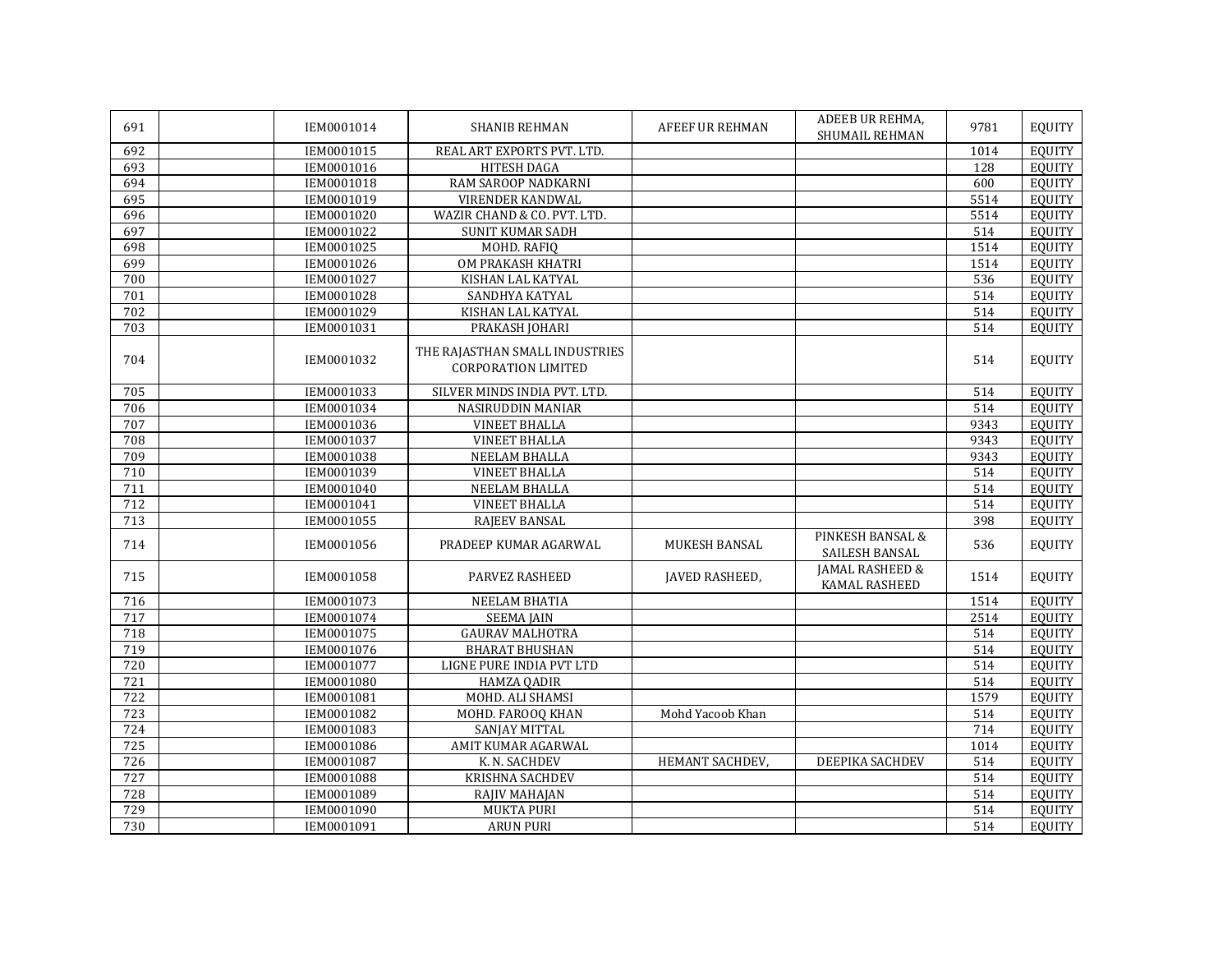| 731 | IEM0001092 | <b>ASHOK SHARMA</b>             |           | 514   | EQUITY        |
|-----|------------|---------------------------------|-----------|-------|---------------|
| 732 | IEM0001094 | NOOR AHMAD                      |           | 514   | <b>EOUITY</b> |
| 733 | IEM0001095 | PARVEZ WARRIS RASUL             |           | 514   | <b>EQUITY</b> |
| 734 | IEM0001096 | CMT ARTS (INDIA) PVT. LTD.      |           | 514   | <b>EQUITY</b> |
| 735 | IEM0001097 | <b>CHITTER MAL KUMAWAT</b>      |           | 514   | EQUITY        |
| 736 | IEM0001098 | PREM AHUIA                      |           | 514   | <b>EOUITY</b> |
| 737 | IEM0001099 | JAIPAL SINGH MEEL               |           | 1542  | <b>EQUITY</b> |
| 738 | IEM0001100 | SURJA RAM MEEL                  |           | 1542  | <b>EQUITY</b> |
| 739 | IEM0001104 | <b>VIRENDER KANDWAL</b>         |           | 5514  | <b>EQUITY</b> |
| 740 | IEM0001105 | <b>GHANSHYAM DAS GUPTA</b>      |           | 514   | <b>EQUITY</b> |
| 741 | IEM0001106 | <b>ASHISH KAPOOR</b>            |           | 514   | <b>EQUITY</b> |
| 742 | IEM0001107 | U. P. CERAMICS & POTTERIE LTD.  |           | 514   | <b>EQUITY</b> |
| 743 | IEM0001111 | <b>KARTIK MODY</b>              |           | 514   | <b>EQUITY</b> |
| 744 | IEM0001113 | <b>INDU BALA BHORA</b>          |           | 1514  | <b>EQUITY</b> |
| 745 | IEM0001114 | <b>ASHISH JAIN</b>              |           | 1514  | <b>EQUITY</b> |
| 746 | IEM0001115 | <b>ASHISH JAIN</b>              |           | 1514  | <b>EQUITY</b> |
| 747 | IEM0001118 | RADHA KISHAN MAHESHWARI         |           | 514   | <b>EQUITY</b> |
| 748 | IEM0001119 | PREM KUMAR MAHESHWARI           |           | 514   | <b>EQUITY</b> |
| 749 | IEM0001122 | SANJAY GOEL                     | AJAY GOEL | 514   | <b>EQUITY</b> |
| 750 | IEM0001124 | SANJAY FASHION PVT. LTD         |           | 514   | <b>EQUITY</b> |
| 751 | IEM0001125 | SANJAY GUPTA                    |           | 514   | EQUITY        |
| 752 | IEM0001126 | <b>ARUN SHARMA</b>              |           | 1514  | <b>EQUITY</b> |
| 753 | IEM0001127 | <b>ARVIND KUMAR GUPTA</b>       |           | 1514  | <b>EQUITY</b> |
| 754 | IEM0001129 | <b>ANAND GUPTA</b>              |           | 1514  | <b>EQUITY</b> |
| 755 | IEM0001130 | RAKESH KUMAR GUPTA              |           | 1514  | <b>EQUITY</b> |
| 756 | IEM0001131 | POONAM MAGO                     |           | 514   | <b>EOUITY</b> |
| 757 | IEM0001132 | AJAY MAGO                       |           | 514   | <b>EQUITY</b> |
| 758 | IEM0001136 | DARSHAN CHHATWAL                |           | 514   | <b>EOUITY</b> |
| 759 | IEM0001137 | <b>RAJEEV KASWAN</b>            |           | 5514  | <b>EOUITY</b> |
| 760 | IEM0001138 | KASBA INDI ARTS PVT. LTD.       |           | 9343  | <b>EQUITY</b> |
| 761 | IEM0001139 | BHALARIA METAL CRAFTS PVT. LTD. |           | 514   | <b>EQUITY</b> |
| 762 | IEM0001141 | <b>IRFAN YOUSUF MIR</b>         |           | 514   | <b>EQUITY</b> |
| 763 | IEM0001142 | PRASHANT KUMAR JAIN             |           | 538   | <b>EQUITY</b> |
| 764 | IEM0001145 | <b>ANIL KAPOOR</b>              |           | 514   | EQUITY        |
| 765 | IEM0001146 | <b>AKHTHAR HUSAIN</b>           |           | 514   | <b>EQUITY</b> |
| 766 | IEM0001148 | MOHD. ABUBAKAR MANSOOR          |           | 14857 | <b>EQUITY</b> |
| 767 | IEM0001149 | SHAFAT AHMAD KHAN               |           | 514   | EQUITY        |
| 768 | IEM0001150 | <b>ALOK GANDHI</b>              |           | 2514  | <b>EQUITY</b> |
| 769 | IEM0001151 | <b>HEMA JAIN</b>                |           | 1014  | <b>EQUITY</b> |
| 770 | IEM0001152 | <b>RAMIT GROVER</b>             |           | 514   | <b>EOUITY</b> |
| 771 | IEM0001153 | YASHU KAPOOR                    |           | 538   | <b>EQUITY</b> |
| 772 | IEM0001155 | PREM G. TOLANI                  |           | 538   | <b>EOUITY</b> |
| 773 | IEM0001156 | RIHANA BANO                     |           | 514   | <b>EOUITY</b> |
| 774 | IEM0001157 | SATENDRA KUMAR JAIN             |           | 9741  | EQUITY        |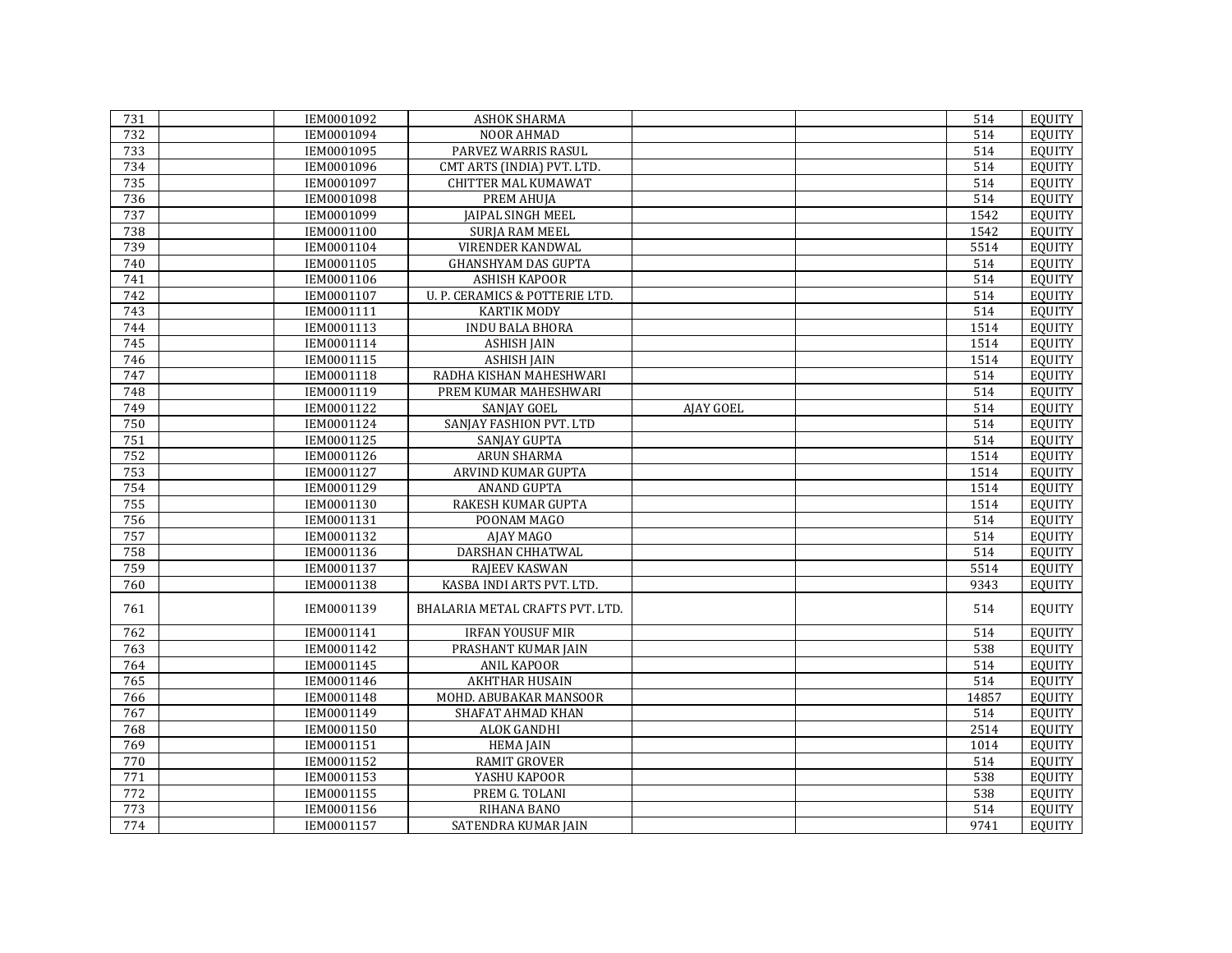| 775 | IEM0001158 | TARA CHAND CHORARIA           |                | 1014  | EQUITY        |
|-----|------------|-------------------------------|----------------|-------|---------------|
| 776 | IEM0001159 | GANGA OVERSEAS PVT. LTD.      |                | 514   | <b>EOUITY</b> |
| 777 | IEM0001161 | <b>NAVEEN MEHROTRA</b>        |                | 29345 | <b>EOUITY</b> |
| 778 | IEM0001163 | VNP IMPORT EXPORT PVT. LTD.   |                | 514   | EQUITY        |
| 779 | IEM0001164 | MIRAGE JEWELLERY PVT. LTD     |                | 514   | <b>EOUITY</b> |
| 780 | IEM0001167 | MOHD. SHAHZAMA                |                | 2632  | <b>EQUITY</b> |
| 781 | IEM0001168 | M. SHUAIB                     |                | 2632  | <b>EQUITY</b> |
| 782 | IEM0001170 | S. C. VOHRA                   |                | 1072  | <b>EQUITY</b> |
| 783 | IEM0001176 | MUKHTAR AHMAD SHAH            |                | 3000  | <b>EQUITY</b> |
| 784 | IEM0001177 | MUKHTAR AHMAD SHAH            |                | 3000  | EQUITY        |
| 785 | IEM0001179 | <b>VIKRAM JOSHI</b>           |                | 1072  | <b>EQUITY</b> |
| 786 | IEM0001180 | SONU JOSHI                    |                | 1072  | <b>EQUITY</b> |
| 787 | IEM0001181 | T. GEETHA                     |                | 514   | <b>EQUITY</b> |
| 788 | IEM0001182 | <b>KULDEEP RAI</b>            |                | 514   | <b>EQUITY</b> |
| 789 | IEM0001183 | MANISH SINGHAL                |                | 514   | <b>EQUITY</b> |
| 790 | IEM0001184 | <b>RAJEEV JAIN</b>            |                | 514   | <b>EQUITY</b> |
| 791 | IEM0001185 | <b>RAJEEV JAIN</b>            |                | 514   | <b>EOUITY</b> |
| 792 | IEM0001186 | <b>AMIT GOYAL</b>             |                | 2514  | <b>EQUITY</b> |
| 793 | IEM0001188 | ZAHID HUSSAIN                 |                | 514   | <b>EQUITY</b> |
| 794 | IEM0001189 | HAJI FIDA HUSSAIN             |                | 514   | <b>EQUITY</b> |
| 795 | IEM0001190 | RAJESH DHIR                   |                | 2514  | <b>EQUITY</b> |
| 796 | IEM0001191 | S. C. SUKHIJA                 | ROMITA SUKHIJA | 1114  | <b>EQUITY</b> |
| 797 | IEM0001192 | PRAFUL CHAND AMBULAL SHAH     |                | 514   | EQUITY        |
| 798 | IEM0001193 | N. P. SAWHNEY                 |                | 1542  | <b>EQUITY</b> |
| 799 | IEM0001194 | RAJ KUMAR LADIWALA            |                | 514   | <b>EQUITY</b> |
| 800 | IEM0001195 | RISHI TALWAR                  |                | 514   | <b>EQUITY</b> |
| 801 | IEM0001196 | ASHWIN P. GANDHI              |                | 538   | <b>EQUITY</b> |
| 802 | IEM0001200 | DEVIKA DHAWAN                 |                | 514   | <b>EQUITY</b> |
| 803 | IEM0001201 | ARSHAD HUSSAIN MIR            |                | 9343  | EQUITY        |
| 804 | IEM0001202 | ARSHAD HUSSAIN MIR            |                | 9343  | <b>EQUITY</b> |
| 805 | IEM0001205 | SHAHEEN AKHTAR                |                | 536   | <b>EQUITY</b> |
| 806 | IEM0001207 | <b>GUNISH SUKHIJA</b>         | S C SUKHIJA    | 1114  | <b>EOUITY</b> |
| 807 | IEM0001208 | DHARMENDRA SHARMA             |                | 514   | <b>EQUITY</b> |
| 808 | IEM0001209 | <b>URFIA REHMAT</b>           |                | 514   | <b>EQUITY</b> |
| 809 | IEM0001210 | ASHIQ HUSSAIN BHAT            |                | 9343  | <b>EQUITY</b> |
| 810 | IEM0001211 | <b>GAJENDRA BHANSALI</b>      |                | 514   | <b>EQUITY</b> |
| 811 | IEM0001212 | SHASHANK SHARMA               |                | 514   | <b>EQUITY</b> |
| 812 | IEM0001213 | RITA NAHATA                   |                | 538   | <b>EQUITY</b> |
| 813 | IEM0001218 | HOME AND WE HANDICRAFTS PVT.  |                | 3014  | <b>EQUITY</b> |
|     |            | LTD.                          |                |       |               |
| 814 | IEM0001219 | POOJA GLASS WORKS PVT. LTD.   |                | 514   | EQUITY        |
| 815 | IEM0001220 | <b>GUPTA FABTEX PVT. LTD.</b> |                | 1514  | <b>EQUITY</b> |
| 816 | IEM0001221 | HEM CORPORATION PVT. LTD.     |                | 514   | <b>EOUITY</b> |
| 817 | IEM0001222 | R. K. JOINERY PVT. LTD.       |                | 514   | <b>EQUITY</b> |
| 818 | IEM0001223 | DESIGN LABORATORY PVT. LTD.   |                | 514   | <b>EQUITY</b> |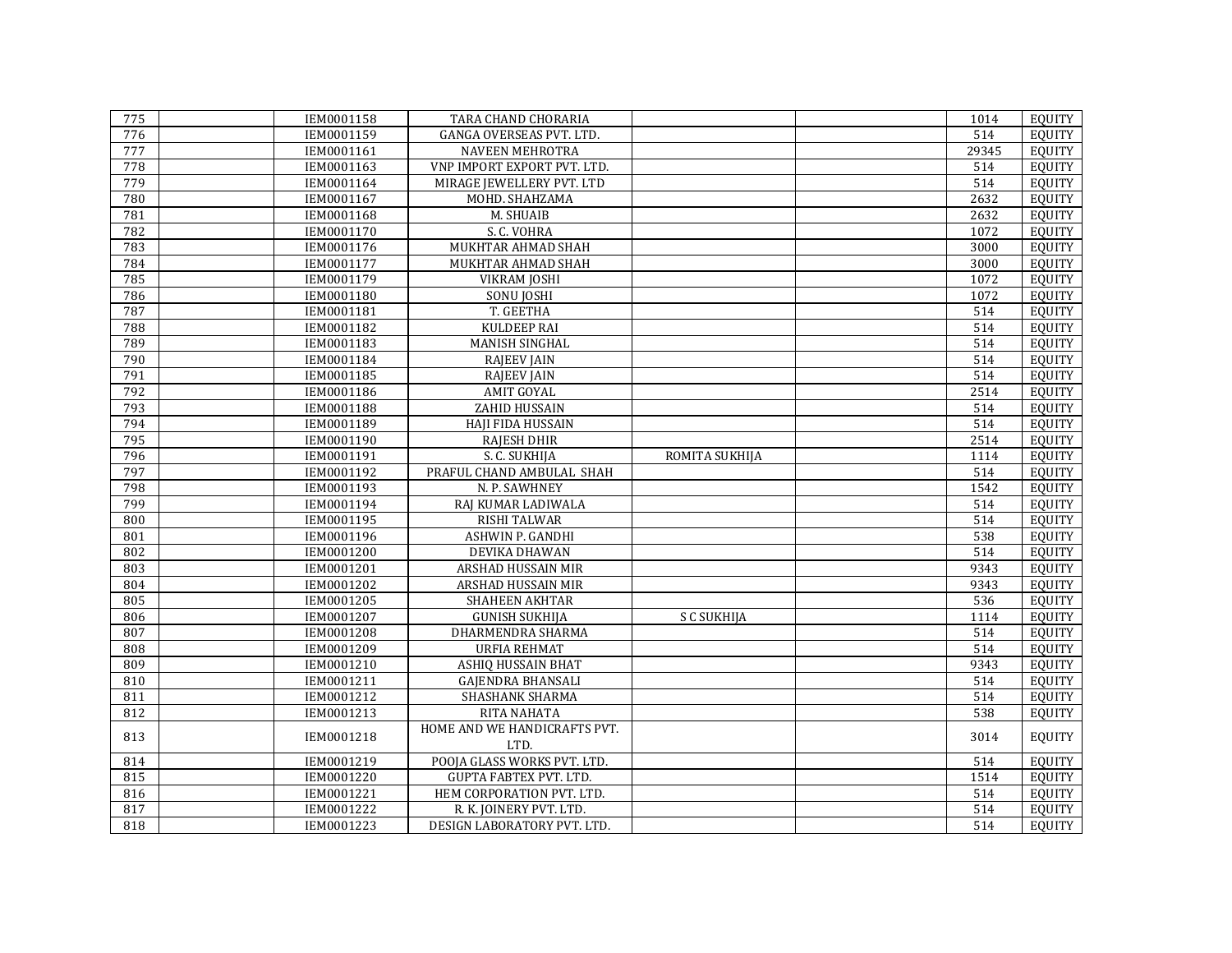| 819 | IEM0001224 | ASHUTOSH SHANKHDHAR         |                             |                                        | 514  | EQUITY        |
|-----|------------|-----------------------------|-----------------------------|----------------------------------------|------|---------------|
| 820 | IEM0001225 | <b>VISHAL JAIRATH</b>       |                             |                                        | 514  | <b>EQUITY</b> |
| 821 | IEM0001226 | KINESH GEHLOT               |                             |                                        | 764  | <b>EQUITY</b> |
| 822 | IEM0001227 | VISHAKHA LAKHATIA           |                             |                                        | 514  | <b>EQUITY</b> |
| 823 | IEM0001228 | <b>CHANCHAL JAIRATH</b>     |                             |                                        | 514  | <b>EQUITY</b> |
| 824 | IEM0001230 | NEETA BRAHMAWAR             |                             |                                        | 1514 | <b>EQUITY</b> |
| 825 | IEM0001231 | <b>GEETA GOEL</b>           |                             |                                        | 1014 | <b>EQUITY</b> |
| 826 | IEM0001232 | L. JAYACHAND                |                             |                                        | 514  | <b>EQUITY</b> |
| 827 | IEM0001233 | <b>VINOD R. JAIN</b>        |                             |                                        | 514  | <b>EQUITY</b> |
| 828 | IEM0001234 | <b>SHYAM SINGHANIA</b>      |                             |                                        | 1028 | <b>EQUITY</b> |
| 829 | IEM0001235 | <b>JAGAN NATH GUPTA</b>     |                             |                                        | 1514 | <b>EQUITY</b> |
| 830 | IEM0001236 | <b>JAMAL NASIR</b>          | ABGINA RASHID,              | SUBOOHI RASHID, NAFSA<br><b>RASHID</b> | 538  | <b>EQUITY</b> |
| 831 | IEM0001237 | <b>KAMAL NASIR</b>          | <b>HUMAYUN MUJEEB &amp;</b> | <b>TANVEER JAMAL</b>                   | 538  | <b>EQUITY</b> |
| 832 | IEM0001238 | GARUD FABS (P) LTD.         |                             |                                        | 1014 | <b>EQUITY</b> |
| 833 | IEM0001239 | ABDUL QAYOOM SHAW           |                             |                                        | 514  | <b>EQUITY</b> |
| 834 | IEM0001240 | RAJESH KUMAR DUGAR          |                             |                                        | 2514 | <b>EQUITY</b> |
| 835 | IEM0001242 | MANMOHAN MAHAJAN            |                             |                                        | 514  | <b>EQUITY</b> |
| 836 | IEM0001243 | SURAJ PRAKASH MAHAJAN       |                             |                                        | 514  | <b>EQUITY</b> |
| 837 | IEM0001244 | PURUSHOTTAM GUPTA           |                             |                                        | 1214 | <b>EQUITY</b> |
| 838 | IEM0001245 | SUSHILA GOYAL               |                             |                                        | 1014 | <b>EQUITY</b> |
| 839 | IEM0001246 | SHAKUNTALA AGGARWAL         |                             |                                        | 514  | <b>EQUITY</b> |
| 840 | IEM0001247 | <b>ARTI KAPOOR</b>          |                             |                                        | 514  | <b>EQUITY</b> |
| 841 | IEM0001248 | <b>ARTI KAPOOR</b>          |                             |                                        | 2514 | <b>EQUITY</b> |
| 842 | IEM0001250 | FAYAZ AHMAD QAZI            |                             |                                        | 2514 | <b>EQUITY</b> |
| 843 | IEM0001251 | MOHD. MANSOOR ANSARI        |                             |                                        | 536  | <b>EQUITY</b> |
| 844 | IEM0001252 | <b>GURMEET SINGH CHAWLA</b> |                             |                                        | 2056 | <b>EQUITY</b> |
| 845 | IEM0001253 | <b>SANGEETA BAHL</b>        |                             |                                        | 514  | <b>EQUITY</b> |
| 846 | IEM0001254 | RAVI KHANNA                 |                             |                                        | 514  | <b>EQUITY</b> |
| 847 | IEM0001255 | RAVI KHANNA                 |                             |                                        | 9343 | <b>EQUITY</b> |
| 848 | IEM0001257 | <b>PAWAN JAIN</b>           |                             |                                        | 2514 | <b>EQUITY</b> |
| 849 | IEM0001258 | TILAK RAJ MANKTALA          |                             |                                        | 9741 | <b>EQUITY</b> |
| 850 | IEM0001259 | RUCHIT MANAKTALA            |                             |                                        | 9741 | <b>EQUITY</b> |
| 851 | IEM0001260 | RUCHIT MANAKTALA            |                             |                                        | 9741 | <b>EQUITY</b> |
| 852 | IEM0001261 | RUCHIT MANAKTALA            |                             |                                        | 9741 | <b>EQUITY</b> |
| 853 | IEM0001262 | <b>USHA EXIM PVT. LTD.</b>  |                             |                                        | 514  | <b>EQUITY</b> |
| 854 | IEM0001263 | <b>OBAID AHMAD</b>          |                             |                                        | 514  | <b>EQUITY</b> |
| 855 | IEM0001264 | CONTACT TRADERS PVT. LTD.   |                             |                                        | 514  | <b>EQUITY</b> |
| 856 | IEM0001265 | K. K. PODDAR                |                             |                                        | 514  | <b>EQUITY</b> |
| 857 | IEM0001268 | <b>SANJAY SACHDEV</b>       |                             |                                        | 514  | <b>EQUITY</b> |
| 858 | IEM0001269 | <b>DHANJIT VADRA</b>        |                             |                                        | 9343 | <b>EQUITY</b> |
| 859 | IEM0001272 | FAROOQ AHMAD JAN            |                             |                                        | 536  | <b>EQUITY</b> |
| 860 | IEM0001273 | <b>DINESH MUTNEJA</b>       |                             |                                        | 514  | EQUITY        |
| 861 | IEM0001274 | <b>JEEVAN KUMAR</b>         |                             |                                        | 514  | <b>EQUITY</b> |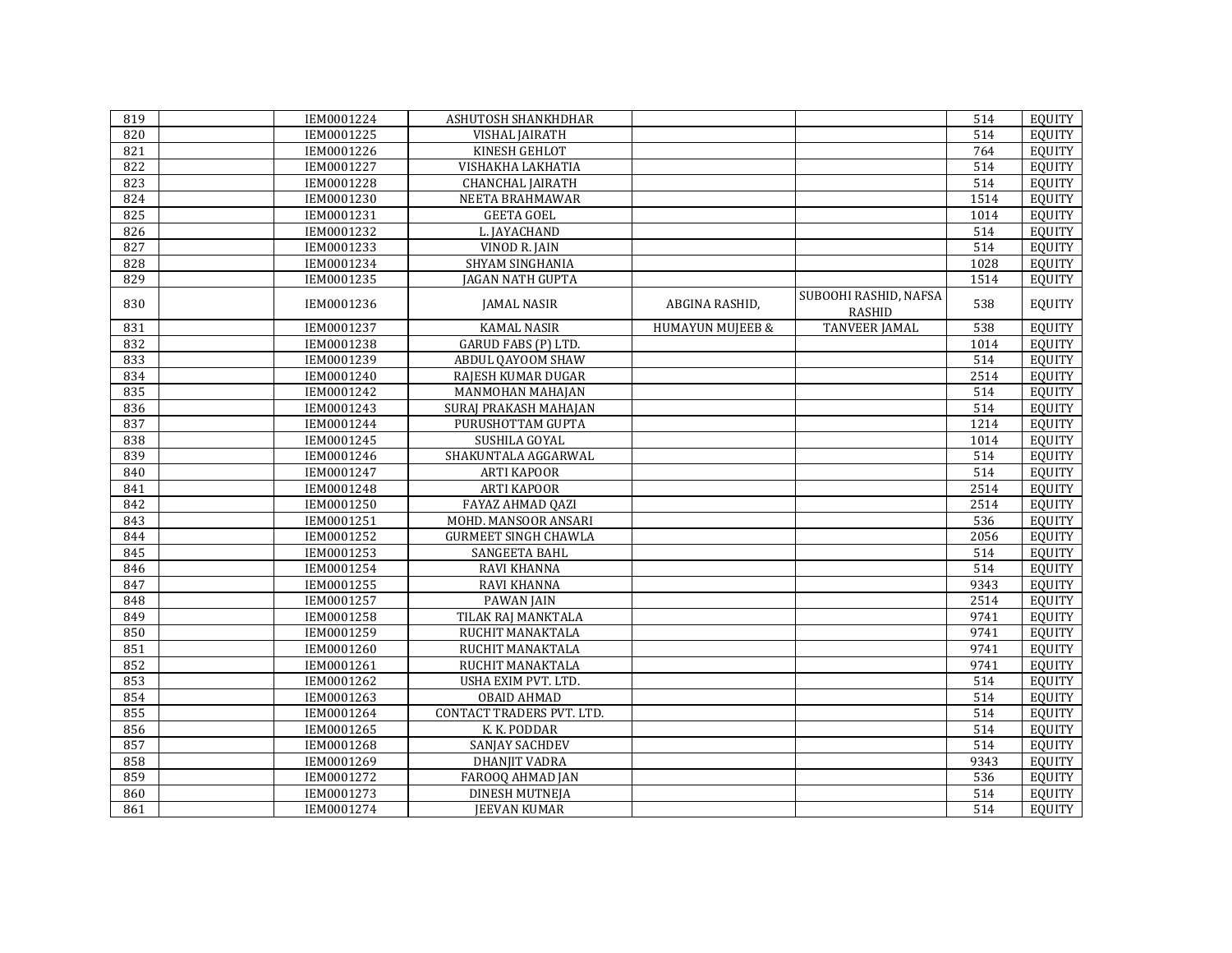| 862 | IEM0001275 | HERITAGE INDIA EXPORTS PVT. LTD. |                  |               | 514               | <b>EQUITY</b> |
|-----|------------|----------------------------------|------------------|---------------|-------------------|---------------|
| 863 | IEM0001276 | SHRINGAAR EXPORTS PVT. LTD.      |                  |               | 3514              | <b>EQUITY</b> |
| 864 | IEM0001277 | EARTHBAGS EXPORT PVT. LTD.       |                  |               | 536               | <b>EQUITY</b> |
| 865 | IEM0001278 | <b>RITA KAKKAR</b>               |                  |               | 514               | <b>EOUITY</b> |
| 866 | IEM0001280 | <b>IQBAL AHMAD ANSARI</b>        |                  |               | 514               | <b>EQUITY</b> |
| 867 | IEM0001281 | MOHD. ABU BAKER MANSOOR          |                  |               | 5514              | <b>EQUITY</b> |
| 868 | IEM0001282 | MOHD, ABU BAKER MANSOOR          |                  |               | 5514              | <b>EQUITY</b> |
| 869 | IEM0001283 | SANJAY KUMAR MITTAL              |                  |               | 514               | <b>EQUITY</b> |
| 870 | IEM0001284 | MOHD. ASHRAF SHAMSI              |                  |               | 5514              | <b>EQUITY</b> |
| 871 | IEM0001285 | <b>CLASSIC GIFTS PVT. LTD.</b>   |                  |               | 514               | <b>EQUITY</b> |
| 872 | IEM0001286 | <b>SAYEED AHMED</b>              |                  |               | 1586              | <b>EQUITY</b> |
| 873 | IEM0001302 | <b>TANIA JAIN</b>                |                  |               | 514               | <b>EQUITY</b> |
| 874 | IEM0001308 | MR. NIKHIL KAWATRA               |                  |               | 1586              | <b>EQUITY</b> |
| 875 | IEM0001309 | MS. BHARTI SHARMA                |                  |               | 536               | <b>EQUITY</b> |
| 876 | IEM0001310 | RITESH SADH                      |                  |               | 514               | <b>EOUITY</b> |
| 877 | IEM0001311 | HIRA DEVI SONI                   |                  |               | 514               | <b>EQUITY</b> |
| 878 | IEM0001315 | M/s SHARMA INDUSTRIES PVT LTD    |                  |               | 514               | <b>EQUITY</b> |
| 879 | IEM0001316 | OM PRAKASH GUPTA                 |                  |               | 514               | <b>EOUITY</b> |
| 880 | IEM0001317 | MOHD. AMIL BHAI                  |                  |               | 514               | <b>EQUITY</b> |
| 881 | IEM0001318 | <b>SUDEVI BERIWAL</b>            |                  |               | 1028              | <b>EQUITY</b> |
| 882 | IEM0001319 | MUTI-UR REHMAN                   | ANEEO UR REHMAN, | SHARIO REHMAN | 514               | <b>EQUITY</b> |
| 883 | IEM0001320 | <b>RAHUL JAIN</b>                |                  |               | 514               | <b>EQUITY</b> |
| 884 | IEM0001322 | VINOD AGARWAL                    |                  |               | 514               | <b>EQUITY</b> |
| 885 | IEM0001323 | SANGEETA AGARWAL                 |                  |               | 514               | <b>EQUITY</b> |
| 886 | IEM0001324 | <b>AISHA TARIQ</b>               |                  |               | 9343              | <b>EQUITY</b> |
| 887 | IEM0001325 | <b>NAMAN BAID</b>                |                  |               | $263\overline{2}$ | <b>EQUITY</b> |
| 888 | IEM0001326 | <b>AKASH KUMAR</b>               |                  |               | 514               | <b>EQUITY</b> |
| 889 | IEM0001327 | <b>ASIF ALI KHAN</b>             |                  |               | 514               | <b>EQUITY</b> |
| 890 | IEM0001328 | <b>SABIR ALI KHAN</b>            |                  |               | 514               | <b>EQUITY</b> |
| 891 | IEM0001329 | SACHIN KATARIA                   |                  |               | 514               | <b>EQUITY</b> |
| 892 | IEM0001330 | MOHAMMAD HANIF                   |                  |               | 514               | <b>EQUITY</b> |
| 893 | IEM0001331 | M/S RAUN HARMAN EXPORT PVT LTD   |                  |               | 536               | <b>EQUITY</b> |
| 894 | IEM0001332 | <b>JETHA FATEHCHAND JETHWANI</b> |                  |               | 514               | <b>EQUITY</b> |
| 895 | IEM0001333 | DEEPA J.JETHWANI                 |                  |               | 514               | <b>EQUITY</b> |
| 896 | IEM0001334 | MOHD. ZAREEF ALAM                |                  |               | 538               | <b>EQUITY</b> |
| 897 | IEM0001335 | <b>HARISH KHANNA</b>             |                  |               | 514               | <b>EQUITY</b> |
| 898 | IEM0001336 | <b>SUNNY ARORA</b>               |                  |               | 514               | <b>EQUITY</b> |
| 899 | IEM0001337 | ASHOK CHOPRA                     |                  |               | 2514              | <b>EQUITY</b> |
| 900 | IEM0001345 | MR. VINEET JAIN                  |                  |               | 9343              | <b>EQUITY</b> |
| 901 | IEM0001346 | MR. SHYAM MOTIRAM                |                  |               | 514               | <b>EQUITY</b> |
| 902 | IEM0001348 | MRS. NAZNEEN                     |                  |               | 4514              | <b>EOUITY</b> |
| 903 | IEM0001349 | MRS. SARFARAZ RANA               |                  |               | 2100              | <b>EQUITY</b> |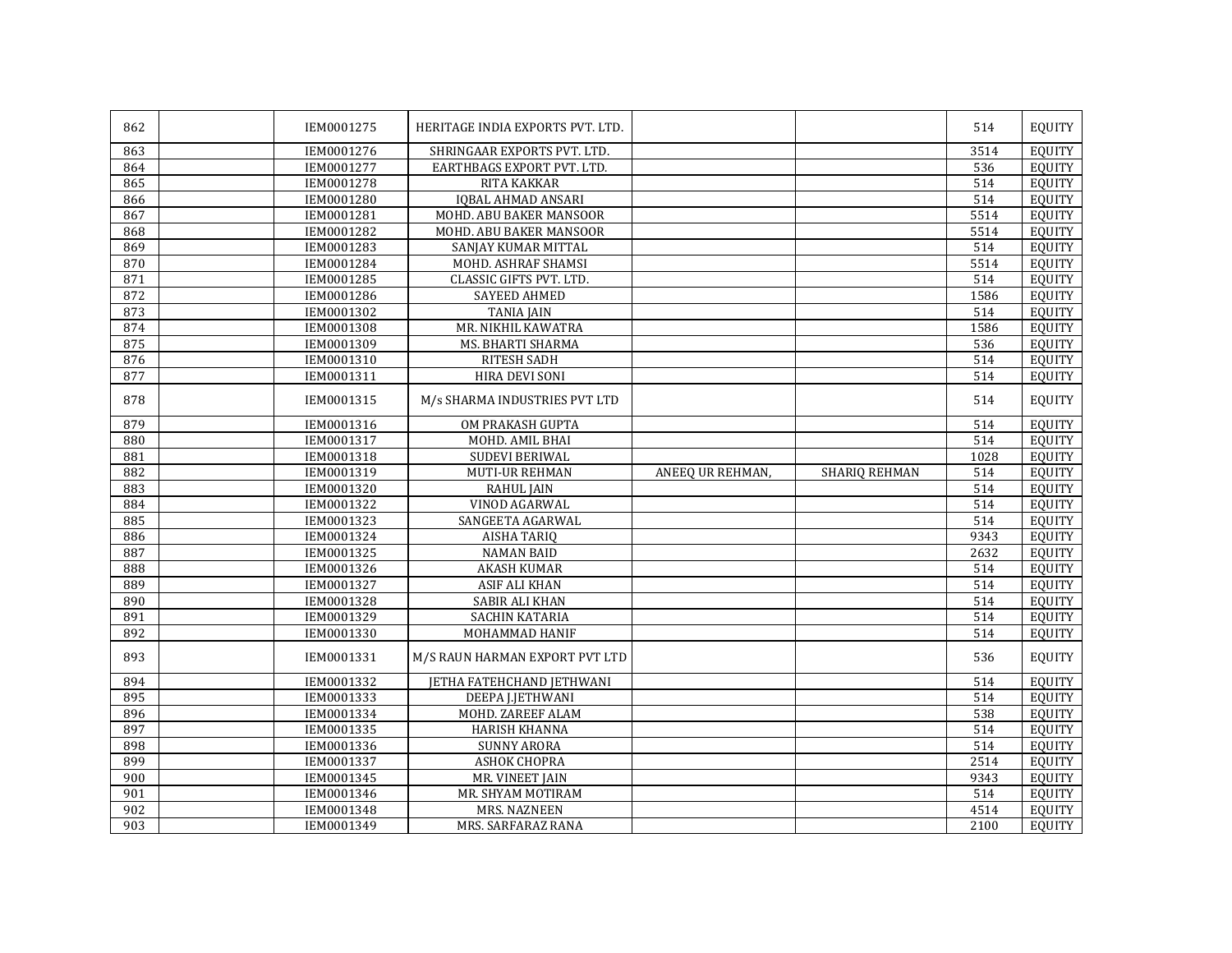| 904              | IEM0001351 | ALOK GOEL                      |                      | 514    | EQUITY        |
|------------------|------------|--------------------------------|----------------------|--------|---------------|
| 905              | IEM0001352 | <b>BHAWNA GOEL</b>             |                      | 3514   | EQUITY        |
| 906              | IEM0001353 | SUDHIR AHLAWAT                 |                      | 514    | EQUITY        |
| 907              | IEM0001354 | KAVITA AHLAWAT                 |                      | 514    | <b>EQUITY</b> |
| 908              | IEM0001355 | RAMITA AHLAWAT                 |                      | 514    | <b>EQUITY</b> |
| 909              | IEM0001357 | <b>VIVEK VIKAS</b>             |                      | 514    | <b>EQUITY</b> |
| 910              | IEM0001358 | POONAM CHAUDHARY               |                      | 514    | <b>EQUITY</b> |
|                  |            | M/S CELESTIAL IMPRESSIONS PVT. |                      |        |               |
| 911              | IEM0001359 | LTD.                           |                      | 514    | <b>EQUITY</b> |
| 912              | IEM0001360 | MRS. SULTANA GREWAL            |                      | 807    | <b>EQUITY</b> |
| 913              | IEM0001361 | MR. PRAKASH CHANDRA GUPTA      |                      | 914    | <b>EQUITY</b> |
| 914              | IEM0001363 | MRS. SHAIVALINI AGRAWAL        |                      | 514    | <b>EQUITY</b> |
| $\overline{915}$ | IEM0001364 | MR. RAJ KAPOOR                 |                      | 514    | EQUITY        |
| 916              | IEM0001366 | MR. SALEEM SULTAN CHANDNA      |                      | 9781   | <b>EQUITY</b> |
| 917              | IEM0001367 | MR. SALIL MEHTA                |                      | 514    | <b>EQUITY</b> |
| 918              | IEM0001368 | MR. ZINDA HASAN                |                      | 514    | <b>EQUITY</b> |
| $\overline{919}$ | IEM0001369 | MR. SAGAR MEHTA                |                      | 514    | <b>EQUITY</b> |
| 920              | IEM0001370 | <b>MR ARVIND RATHI</b>         |                      | 2691   | <b>EQUITY</b> |
|                  |            |                                |                      |        |               |
| 921              | IEM0001371 | M/S QUALITY TRADE LINKERS LTD  |                      | 514    | <b>EQUITY</b> |
| 922              | IEM0001372 | MRS. P.SREEDEVI VASUDEVAN      |                      | 514    | <b>EQUITY</b> |
| 923              | IEM0001373 | MR. SANJAY CHAWLA              |                      | 1514   | <b>EQUITY</b> |
| 924              | IEM0001374 | MR SATISH CHANDRA GUPTA        |                      | 514    | <b>EQUITY</b> |
| 925              | IEM0001375 | MR. SHARAD CHANDRA GUPTA       |                      | 5514   | <b>EQUITY</b> |
| $\overline{926}$ | IEM0001376 | MRS. MONIKA AGGARWAL           |                      | 5514   | <b>EQUITY</b> |
| 927              | IEM0001377 | MR. NIRAJ SETHIA               |                      | 514    | <b>EQUITY</b> |
| 928              | IEM0001378 | M/S SETHIA HANDICRAFTS PVT LTD |                      | 514    | <b>EQUITY</b> |
| 929              | IEM0001380 | MR. NAVNEET LAL RATHI          |                      | 1000   | <b>EQUITY</b> |
| 930              | IEM0001381 | MR. NAMIT GOEL                 |                      | 104695 | <b>EQUITY</b> |
| 931              | IEM0001382 | MR. ALOK MEHTA                 | Mrs. Chhaya D. Mehta | 514    | <b>EQUITY</b> |
| 932              | IEM0001388 | KAPIL AJITKUMAR SADH           |                      | 514    | <b>EQUITY</b> |
| 933              | IEM0001389 | MRS. VIBHA BHOOT               |                      | 2514   | <b>EQUITY</b> |
| 934              | IEM0001390 | <b>MR. RESHU JAIN</b>          |                      | 1014   | <b>EQUITY</b> |
| 935              | IEM0001391 | MR. V.K.GUPTA                  |                      | 2514   | <b>EQUITY</b> |
| 936              | IEM0001393 | MR. DEEPAK GUPTA               |                      | 2514   | <b>EQUITY</b> |
| 937              | IEM0001397 | MS. ANITA JAIN                 |                      | 90     | <b>EQUITY</b> |
| 938              | IEM0001398 | MR. SIDDHANT SACHDEV           |                      | 398    | <b>EQUITY</b> |
| 939              | IEM0001400 | MR P. SUBRAMANIAN              |                      | 22     | <b>EQUITY</b> |
| 940              | IEM0001402 | MR. AMRISH KUMAR GOEL          | <b>URMILA GOEL</b>   | 5514   | <b>EQUITY</b> |
| 941              | IEM0001403 | MR. AMRISH KUMAR GOEL          |                      | 514    | <b>EQUITY</b> |
| 942              | IEM0001407 | M/S JAVAIDBHAI PRIVATE LIMITED |                      | 514    | <b>EQUITY</b> |
| 943              | IEM0001408 | MR. SHARAD DHINGRA             |                      | 2514   | <b>EQUITY</b> |
| 944              | IEM0001409 | MR. JAGDEEP KUMAR AGARWAL      |                      | 524    | EQUITY        |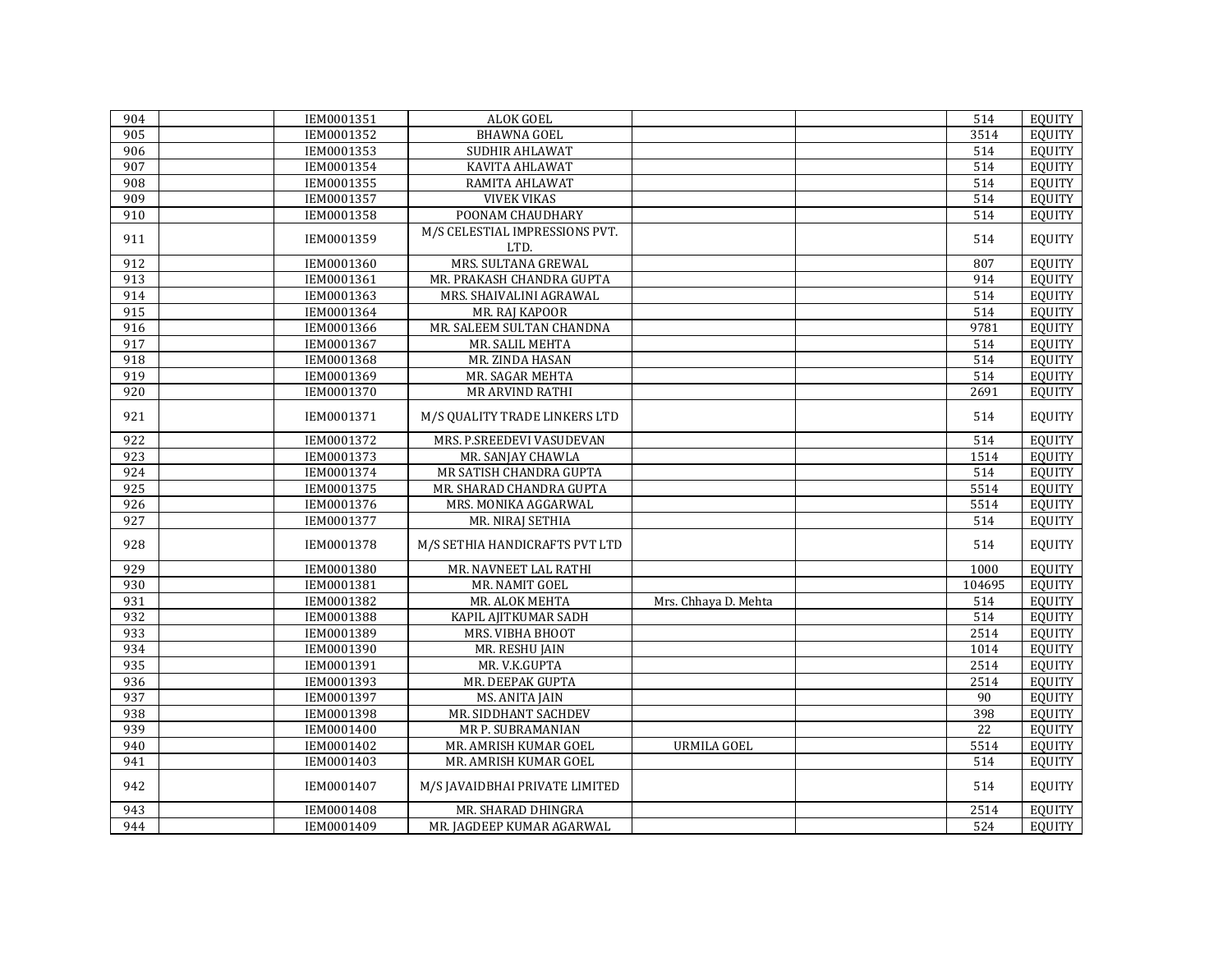| 945              | IEM0001411 | MR. SANTOSH ARORA                | MR. VIKAS ARORA    |                     | 514  | EQUITY        |
|------------------|------------|----------------------------------|--------------------|---------------------|------|---------------|
| 946              | IEM0001412 | MR. AMIT CHAUDHARY               |                    |                     | 2028 | EQUITY        |
| 947              | IEM0001413 | MR. RAISUDDIN NAMI               |                    |                     | 514  | EQUITY        |
| 948              | IEM0001414 | MR. QAZI SHAUKAT HUSSAIN         |                    |                     | 1028 | EQUITY        |
| 949              | IEM0001415 | MS. NIDHI OHRI                   |                    |                     | 514  | <b>EQUITY</b> |
| 950              | IEM0001416 | MR. ANIL MALIK                   |                    |                     | 1514 | <b>EQUITY</b> |
| 951              | IEM0001417 | <b>NAFEES SAHAR WARSI</b>        |                    |                     | 514  | <b>EQUITY</b> |
| 952              | IEM0001418 | MR. RISHI PAL SINGH              |                    |                     | 514  | <b>EQUITY</b> |
| 953              | IEM0001419 | MR. IQBAL AHMAD ANSARI           |                    |                     | 514  | <b>EQUITY</b> |
| 954              | IEM0001420 | MR. ISHTIAQ HUSSAIN              |                    |                     | 514  | <b>EQUITY</b> |
| 955              | IEM0001421 | MR. SANDEEP KAKKAR               |                    |                     | 514  | <b>EQUITY</b> |
| 956              | IEM0001422 | MR. GOVIND SINGH NEGI            |                    |                     | 1028 | <b>EQUITY</b> |
| 957              | IEM0001423 | MR. VANEET DHAWAN                |                    |                     | 514  | <b>EQUITY</b> |
| 958              | IEM0001424 | MR. PRASHANT GARG                |                    |                     | 771  | <b>EQUITY</b> |
| 959              | IEM0001425 | MR. MANOJ RATHI                  |                    |                     | 514  | <b>EQUITY</b> |
| 960              | IEM0001426 | MR. MANISH MEHTA                 |                    |                     | 1028 | <b>EQUITY</b> |
| 961              | IEM0001427 | MR. ANUJ GARG                    |                    |                     | 1028 | <b>EQUITY</b> |
| 962              | IEM0001428 | MR. GULZAR AHMAD                 |                    |                     | 514  | <b>EQUITY</b> |
| 963              | IEM0001429 | RAZA BARI SHAMSI                 |                    |                     | 514  | <b>EQUITY</b> |
| 964              | IEM0001430 | MR. NARESH BOTHRA                | MR. MANOJ BOTHRA   | MR. SHYAMLAL BOTHRA | 1514 | <b>EQUITY</b> |
| 965              | IEM0001431 | MR. SHISHIR ASTHANA              |                    |                     | 514  | <b>EQUITY</b> |
| 966              | IEM0001432 | MR. NARESH BOTHRA                |                    |                     | 1514 | <b>EQUITY</b> |
| 967              | IEM0001433 | MR. C.M. TALWAR                  |                    |                     | 3028 | <b>EQUITY</b> |
| 968              | IEM0001434 | MR. AVNISH KACHHAWAHA            |                    |                     | 1514 | <b>EQUITY</b> |
| 969              | IEM0001435 | MR. ATUL CHATURVEDI              |                    |                     | 514  | EQUITY        |
| 970              | IEM0001436 | MR. ISHRAT HUSSAIN               |                    |                     | 514  | EQUITY        |
| 971              | IEM0001437 | MR. TANVIR ELAHI                 |                    |                     | 514  | <b>EQUITY</b> |
| 972              | IEM0001438 | MR. SHIBAJI BANERJEE             |                    |                     | 514  | <b>EQUITY</b> |
| 973              | IEM0001440 | MR. SABIR HUSSAIN                | MOHD. AHTESHAM     |                     | 514  | <b>EQUITY</b> |
| 974              | IEM0001441 | MR. ASHOK KUMAR CHABRA           |                    |                     | 514  | <b>EQUITY</b> |
| $\overline{975}$ | IEM0001442 | MR. IDRIS HUSSAIN                |                    |                     | 514  | <b>EQUITY</b> |
| $\overline{976}$ | IEM0001443 | MR. RAJAN AGARWAL                | MR. RANJAN AGARWAL |                     | 514  | <b>EQUITY</b> |
| 977              | IEM0001444 | MR. RAJEEV ARORA                 |                    |                     | 514  | <b>EQUITY</b> |
| 978              | IEM0001445 | MR. BIPIN AGARWAL                |                    |                     | 514  | <b>EQUITY</b> |
| 979              | IEM0001446 | MR. FAREEDUDDIN                  |                    |                     | 514  | EQUITY        |
| 980              | IEM0001447 | MR. MANISH JHANWAR               |                    |                     | 514  | <b>EQUITY</b> |
| 981              | IEM0001448 | <b>MS. USHA JHANWAR</b>          |                    |                     | 514  | <b>EQUITY</b> |
| 982              | IEM0001449 | MR. DINESH JHANWAR               |                    |                     | 514  | <b>EQUITY</b> |
| 983              | IEM0001450 | MS. LEELA DEVI JHANWAR           |                    |                     | 514  | <b>EQUITY</b> |
| 984              | IEM0001451 | M/S PRAKASH HANDICRAFTS (P) LTD. |                    |                     | 514  | <b>EQUITY</b> |
| 985              | IEM0001452 | MR. RISHI SONI                   |                    |                     | 514  | <b>EQUITY</b> |
| 986              | IEM0001454 | MR. MOHD DANISH                  |                    |                     | 514  | EQUITY        |
| 987              | IEM0001456 | <b>ASHOK KUMAR NATH</b>          |                    |                     | 514  | EQUITY        |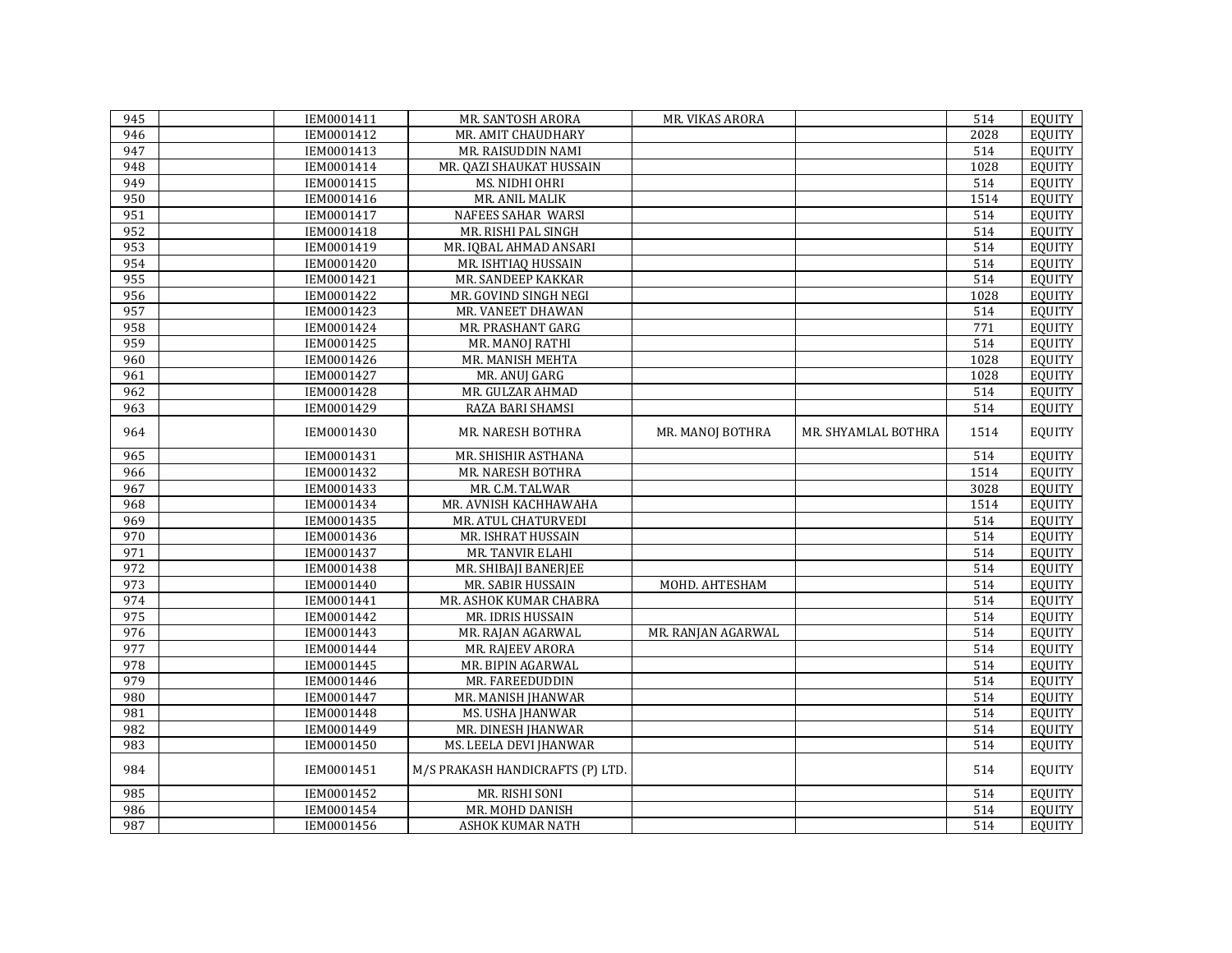| 988          |                      | IEM0001457           | KAMLESH KOCHHAR                                              |                     |               | 514         | <b>EQUITY</b>                  |
|--------------|----------------------|----------------------|--------------------------------------------------------------|---------------------|---------------|-------------|--------------------------------|
| 989          |                      | IEM0001458           | <b>FAISAL JABBAR</b>                                         |                     |               | 9741        | <b>EOUITY</b>                  |
| 990          |                      | IEM0001460           | <b>IATIN MALHOTRA</b>                                        |                     |               | 9781        | <b>EQUITY</b>                  |
| 991          |                      | IEM0001462           | PROMILA GUPTA                                                |                     |               | 514         | <b>EQUITY</b>                  |
| 992          | IN300011             | 10754278             | SUNIL AGARWAL                                                |                     |               | 3028        | <b>EQUITY</b>                  |
| 993          | <b>IN300020</b>      | 11839159             | <b>SUMAN DIXIT</b>                                           |                     |               | 514         | <b>EQUITY</b>                  |
| 994          | IN300020             | 30072626             | <b>ATUL SALUJA</b>                                           |                     |               | 49193       | <b>EQUITY</b>                  |
| 995          | IN300020             | 30072634             | SNIGDHA SALUJA                                               |                     |               | 31946       | <b>EQUITY</b>                  |
| 996          | <b>IN300095</b>      | 10177137             | <b>NOOR E SAHAR</b>                                          |                     |               | 260653      | <b>EQUITY</b>                  |
| 997          | IN300095             | 10186191             | MOHAMMED ABDULLAH                                            |                     |               | 260653      | <b>EQUITY</b>                  |
| 998          | IN300095             | 10202374             | <b>DHANESH KUMAR JAIN</b>                                    |                     |               | 514         | <b>EQUITY</b>                  |
| 999          | IN300095             | 10487162             | RAJ KUMAR JAIN                                               |                     |               | 6284        | <b>EQUITY</b>                  |
| 1000         | IN300118             | 10147004             | <b>SURENDER KUMAR GOEL</b>                                   |                     |               | 219735      | <b>EOUITY</b>                  |
| 1001         | IN300118             | 10147012             | <b>VIJAY SHANKER GOEL</b>                                    |                     |               | 314624      | <b>EQUITY</b>                  |
| 1002         | IN300118             | 10177651             | ROCHI RAM KUKREJA                                            |                     |               | 514         | <b>EQUITY</b>                  |
| 1003         | IN300118             | 10402228             | ASHISH SINGHAL                                               |                     |               | 209391      | <b>EQUITY</b>                  |
| 1004         | IN300118             | 10451043             | <b>NARESH KUMAR GOEL</b>                                     |                     |               | 514         | <b>EOUITY</b>                  |
| 1005         | IN300118             | 10480667             | <b>OVERSEAS CARPETS LIMITED</b>                              |                     |               | 399589      | <b>EQUITY</b>                  |
| 1006         | IN300118             | 10586999             | PANKAJ GARG                                                  |                     |               | 544738      | <b>EQUITY</b>                  |
| 1007         | IN300118             | 11128396             | KINSHUK GOEL                                                 |                     |               | 209415      | <b>EQUITY</b>                  |
| 1008         | IN300118             | 11756230             | OVERSEAS BEAUTY ART FURNITURE<br><b>EXPORTS PRIVATE LIMI</b> | TED LIMITED         |               | 2632        | <b>EQUITY</b>                  |
| 1009         | IN300159             | 10198123             | BRAJENDRA KUMAR AGRAWAL                                      | ANJU AGRAWAL        |               | 5749        | <b>EQUITY</b>                  |
| 1010         | IN300175             | 10274300             | SIVAKKANNAN. M                                               |                     |               | 514         | <b>EQUITY</b>                  |
| 1011         | IN300183             | 10958980             | <b>KKANAND</b>                                               |                     |               | 1047        | <b>EQUITY</b>                  |
| 1012         | IN300183             | 11369066             | MUNISH GUPTA                                                 |                     |               | 514         | <b>EQUITY</b>                  |
| 1013         | IN300214             | 11918138             | <b>AAMIR WALI</b>                                            |                     |               | 757         | <b>EOUITY</b>                  |
| 1014         | IN300214             | 18068307             | NARINDER KUMAR TALUJA                                        |                     |               | 9343        | <b>EQUITY</b>                  |
| 1015         | IN300214             | 24768536             | SUDHANSHU MAHESHWARI                                         |                     |               | 2123        | <b>EQUITY</b>                  |
| 1016         | IN300214             | 26023346             | AMITABH KHARBANDA                                            |                     |               | 5514        | <b>EQUITY</b>                  |
| 1017         | IN300214             | 26460173             | NAUSHABA SAYED                                               |                     |               | 2056        | <b>EQUITY</b>                  |
| 1018         | IN300214             | 30922526             | MONIKA AILAWADI                                              |                     |               | 1514        | <b>EQUITY</b>                  |
| 1019         | IN300214             | 35031997             | <b>KIRANJEET KAUR</b>                                        |                     |               | 536         | <b>EQUITY</b>                  |
| 1020         | IN300394             |                      |                                                              |                     |               |             | <b>EOUITY</b>                  |
| 1021         |                      | 17599676             | MOHD IKRAM HANFI                                             |                     |               | 514         |                                |
|              | IN300394             | 19966095             | <b>NAVEEN MEHROTRA</b>                                       | <b>MOHAN MEHRA</b>  | RAJEEV BANSAL | 533259      | <b>EQUITY</b>                  |
| 1022         | IN300394             | 19987226             | <b>HEMANT JUNEJA</b>                                         | AJAY JONEJA         |               | 9343        | <b>EQUITY</b>                  |
| 1023         | IN300394             | 19990959             | URMILA HARLALKA                                              |                     |               | 785         | <b>EQUITY</b>                  |
| 1024         | IN300394             | 20041754             | <b>VIVEK VIKAS</b>                                           | <b>ASHA AHLAWAT</b> |               | 785217      | <b>EQUITY</b>                  |
| 1025         | IN300394             | 20041875             | ASHA AHLAWAT                                                 |                     |               | 514         | <b>EQUITY</b>                  |
| 1026         | IN300394             | 20056004             | <b>VIPUL MANCHANDA</b>                                       |                     |               | 1514        | <b>EQUITY</b>                  |
| 1027         | IN300394             | 20060549             | HEMANT AGARWAL                                               |                     |               | 1057        | <b>EQUITY</b>                  |
| 1028         | IN300394             | 80200117             | <b>OZAIR IMAN</b>                                            |                     |               | 1014        | <b>EQUITY</b>                  |
| 1029<br>1030 | IN300394<br>IN300450 | 80275456<br>13561090 | <b>ZAMEER KHAN</b><br>SANJAY AGARWAL                         |                     |               | 1028<br>536 | <b>EQUITY</b><br><b>EQUITY</b> |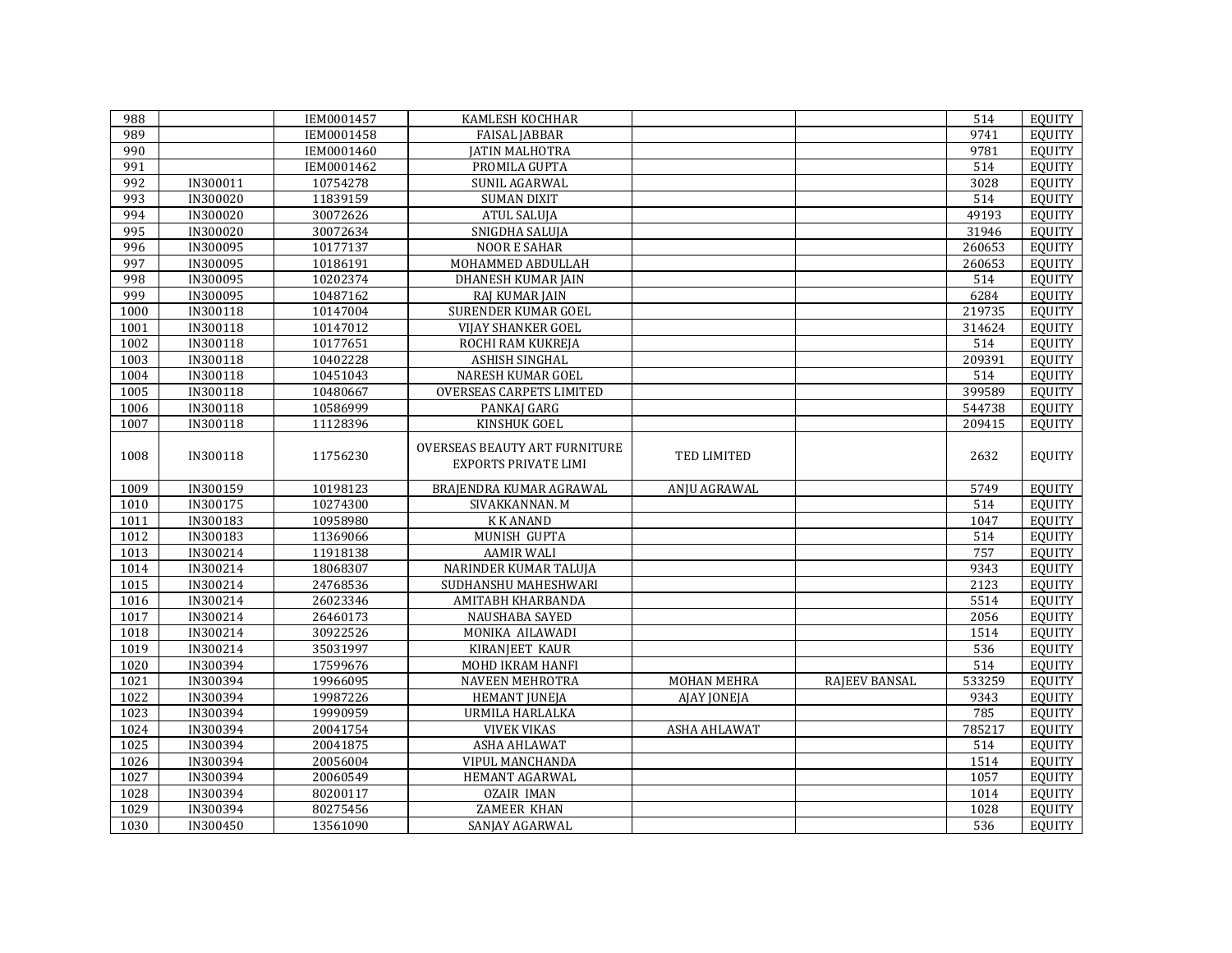| 1031 | IN300450        | 14953255 | BASANT KUMAR BANSAL           |                             | 514             | <b>EQUITY</b> |
|------|-----------------|----------|-------------------------------|-----------------------------|-----------------|---------------|
|      |                 |          | RIPPLE FRAGRANCES PRIVATE     |                             |                 |               |
| 1032 | IN300450        | 15116515 | <b>LIMITED</b>                |                             | 1028            | <b>EQUITY</b> |
| 1033 | IN300468        | 10026561 | ATAM PARKASH AGARWAL          |                             | 2514            | <b>EQUITY</b> |
| 1034 | <b>IN300468</b> | 10095570 | SUSHMA MALHOTRA               |                             | 9781            | <b>EQUITY</b> |
| 1035 | IN300476        | 40336662 | RISHABH KHANNA                |                             | 538             | <b>EQUITY</b> |
| 1036 | IN300513        | 84509139 | ARVIND KUMAR AGARWAL          |                             | 1555            | <b>EQUITY</b> |
| 1037 | IN300685        | 10398081 | ANIL AGARWAL                  |                             | 1514            | <b>EQUITY</b> |
| 1038 | IN300685        | 10400814 | <b>SANDEEP VIJ</b>            |                             | 1514            | <b>EQUITY</b> |
| 1039 | IN300685        | 10582373 | STALWART EXPORTS PVT LTD      |                             | 3486            | <b>EQUITY</b> |
| 1040 | IN300685        | 10675363 | RAJIV MALHOTRA                |                             | 9343            | <b>EQUITY</b> |
| 1041 | IN300685        | 10677301 | SUDHIR MALHOTRA               |                             | 9343            | <b>EQUITY</b> |
| 1042 | IN300685        | 20055191 | ZAHOOR AHMED                  |                             | 1586            | <b>EQUITY</b> |
|      |                 |          | <b>INVESTOR EDUCATION AND</b> | <b>INISTRY OF CORPORATE</b> |                 |               |
| 1043 | IN300708        | 10656671 | PROTECTION FUND AUTHORITY M   | <b>AFFAIRS</b>              | 239648          | <b>EQUITY</b> |
| 1044 | IN300724        | 10111194 | ANIL KUMAR AGARWAL            |                             | 9781            | <b>EQUITY</b> |
| 1045 | IN300781        | 10082994 | <b>ROHIT RALHAN</b>           |                             | $\overline{29}$ | <b>EQUITY</b> |
| 1046 | IN300781        | 10098010 | SADHANA RALHAN                |                             | 29              | <b>EQUITY</b> |
| 1047 | IN300781        | 10160409 | SANJEEV BHATNAGAR             | SONALI BHATNAGAR            | 1579            | <b>EQUITY</b> |
| 1048 | IN300845        | 10117499 | PARESH K JARIWALA             | <b>BELA</b>                 | 957             | <b>EQUITY</b> |
| 1049 | IN300845        | 10709025 | ILABEN RAMANLAL JARIWALA      |                             | 957             | <b>EQUITY</b> |
| 1050 | IN300966        | 10149659 | MANOJ KUMAR SAMDARIA          |                             | 114476          | <b>EQUITY</b> |
| 1051 | IN300966        | 10468590 | MARK ONE TECHNOCOMS PVT LTD   |                             | 514             | <b>EOUITY</b> |
| 1052 | IN300966        | 10676788 | <b>NARPAT CHAND JAIN</b>      |                             | 1514            | <b>EQUITY</b> |
| 1053 | IN301022        | 21276407 | <b>B MUNIKESWARA RAO</b>      |                             | 1028            | <b>EQUITY</b> |
| 1054 | IN301127        | 15662787 | <b>MUKUL JAIN</b>             |                             | 2109            | <b>EQUITY</b> |
| 1055 | IN301143        | 11895703 | <b>INDER PAL CHHABRA</b>      |                             | 9742            | <b>EQUITY</b> |
| 1056 | IN301151        | 28132142 | <b>VISHU ANAND</b>            |                             | 25000           | <b>EQUITY</b> |
| 1057 | IN301160        | 30076454 | AMIT KUMAR CHATURVEDI         |                             | 10962           | <b>EQUITY</b> |
| 1058 | IN301160        | 30268671 | YOGESH BIRLA                  |                             | 1057            | <b>EQUITY</b> |
| 1059 | IN301160        | 30268863 | <b>TARUN BIRLA</b>            |                             | 1057            | <b>EQUITY</b> |
| 1060 | IN301160        | 30300430 | ARUN PUGALIA                  |                             | 1014            | <b>EQUITY</b> |
| 1061 | IN301160        | 30512752 | MANOJ KUMAR BIRLA             |                             | 1057            | <b>EQUITY</b> |
| 1062 | IN301330        | 19177670 | P N MUCHHALA                  |                             | 251268          | <b>EQUITY</b> |
| 1063 | IN301356        | 20860986 | RGC INDUSTRIES LIMITED        |                             | 9343            | <b>EQUITY</b> |
| 1064 | IN301356        | 20889380 | RAVINDER KUMAR PASSI          | MEENAKSHI PASSI             | 546037          | <b>EQUITY</b> |
| 1065 | IN301356        | 20919569 | PRASHAT PASSI                 |                             | 28031           | <b>EQUITY</b> |
| 1066 | IN301436        | 10219347 | <b>ASHISH ANAND</b>           |                             | 9781            | <b>EQUITY</b> |
| 1067 | IN301436        | 80029425 | PANKAJ DIXIT                  |                             | 514             | <b>EQUITY</b> |
| 1068 | IN301485        | 20300420 | SNEH LATA RAWAT               |                             | 514             | <b>EQUITY</b> |
| 1069 | IN301549        | 14328019 | <b>RITU GUPTA</b>             |                             | 3514            | <b>EQUITY</b> |
| 1070 | IN301549        | 52353035 | <b>KAPIL BABBAR</b>           |                             | 3141            | <b>EQUITY</b> |
| 1071 | IN301549        | 54655247 | ANIL KUMAR JAIN               |                             | 538             | <b>EQUITY</b> |
| 1072 | IN301549        | 57584483 | <b>DHANJIT VADRA</b>          |                             | 398             | <b>EQUITY</b> |
| 1073 | IN301549        | 60122317 | <b>ANU ANAND</b>              | <b>RAJEEV ANAND</b>         | 260653          | EQUITY        |
|      |                 |          |                               |                             |                 |               |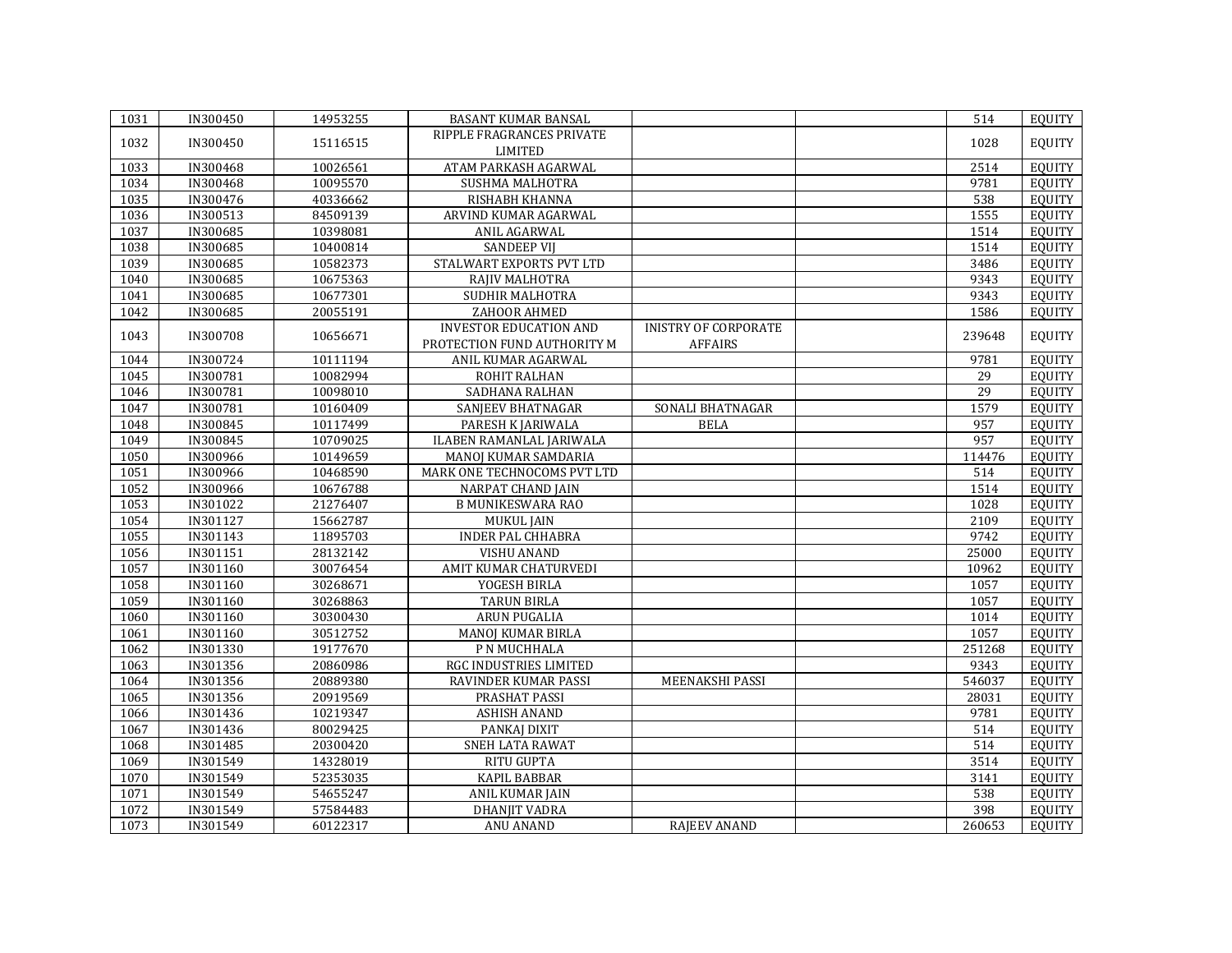| 1074 | IN301549 | 61042058 | MIL VEHICLES & TECHNOLOGIES<br>PRIVATE LIMITED |                      |                             | 225000 | <b>EQUITY</b> |
|------|----------|----------|------------------------------------------------|----------------------|-----------------------------|--------|---------------|
| 1075 | IN301549 | 61484694 | <b>WASF ELAHI</b>                              |                      |                             | 9343   | <b>EQUITY</b> |
| 1076 | IN301549 | 62653442 | R S COMPUTECH PRIVATE LIMITED                  |                      |                             | 106387 | <b>EQUITY</b> |
| 1077 | IN301557 | 21592563 | <b>RAJEEV BANSAL</b>                           |                      |                             | 9343   | <b>EQUITY</b> |
| 1078 | IN301590 | 10057942 | <b>NARENDER NATH</b>                           |                      |                             | 514    | <b>EQUITY</b> |
| 1079 | IN301653 | 10358308 | <b>JAI PRAKASH GUPTA</b>                       |                      |                             | 1028   | <b>EQUITY</b> |
| 1080 | IN301670 | 10021537 | ASHOK KUMAR JAISWAL                            |                      |                             | 538    | <b>EQUITY</b> |
| 1081 | IN301670 | 10111347 | <b>ABHA HARI</b>                               |                      |                             | 100000 | <b>EQUITY</b> |
| 1082 | IN301670 | 10139218 | <b>ANOOP GUPTA</b>                             |                      |                             | 9343   | <b>EQUITY</b> |
| 1083 | IN301670 | 10374902 | <b>ANOOP GUPTA</b>                             | <b>TAJINDER KAUR</b> |                             | 9343   | <b>EQUITY</b> |
| 1084 | IN301959 | 10050893 | RAJ KAMAL PAREKH                               |                      |                             | 1514   | <b>EQUITY</b> |
| 1085 | IN302269 | 12880771 | RAJIV BAHL                                     |                      |                             | 538    | <b>EQUITY</b> |
| 1086 | IN302269 | 14243862 | TROPICANA EXOTICS PRIVATE<br><b>LIMITED</b>    |                      |                             | 514    | <b>EQUITY</b> |
| 1087 | IN302437 | 10040913 | <b>BHARAT V. CHOTHANI</b>                      |                      |                             | 2514   | <b>EQUITY</b> |
| 1088 | IN302566 | 10058174 | RAJ KUMAR MALHOTRA                             |                      |                             | 568915 | <b>EQUITY</b> |
| 1089 | IN302566 | 10061014 | <b>AMIT MALHOTRA</b>                           |                      |                             | 5874   | <b>EQUITY</b> |
| 1090 | IN302566 | 10087169 | VARUN MALHOTRA                                 |                      |                             | 23209  | <b>EQUITY</b> |
| 1091 | IN302566 | 10111951 | ASIAN HANDICRAFTS PVT LTD                      |                      |                             | 9781   | <b>EQUITY</b> |
| 1092 | IN302566 | 10112173 | SONAL MALHOTRA                                 |                      |                             | 16271  | <b>EQUITY</b> |
| 1093 | IN302566 | 10112518 | SHWETA MALHOTRA                                |                      |                             | 13159  | <b>EQUITY</b> |
| 1094 | IN302679 | 31910365 | AJAY POPLI                                     |                      |                             | 1076   | <b>EQUITY</b> |
| 1095 | IN302679 | 32939848 | HIRA LAL GALERA                                |                      |                             | 9781   | <b>EQUITY</b> |
| 1096 | IN302822 | 10399898 | <b>ATUL SALUJA HUF</b>                         |                      |                             | 100000 | <b>EQUITY</b> |
| 1097 | IN302822 | 10443555 | <b>LALIT BHARGAVA</b>                          |                      |                             | 2632   | <b>EQUITY</b> |
| 1098 | IN302822 | 10443598 | MUKESH BHARGAVA                                |                      |                             | 5264   | <b>EQUITY</b> |
| 1099 | IN302902 | 41952080 | <b>LALIT MALHOTRA</b>                          |                      |                             | 2691   | <b>EQUITY</b> |
| 1100 | IN302902 | 42758816 | <b>RAJESH KUMAR JAIN</b>                       |                      |                             | 37472  | <b>EQUITY</b> |
| 1101 | IN302902 | 43239383 | <b>TOSHAK RAJE VAID</b>                        |                      |                             | 514    | <b>EQUITY</b> |
| 1102 | IN302902 | 43504616 | PREETI JAIN                                    |                      |                             | 29343  | <b>EQUITY</b> |
| 1103 | IN303028 | 70195546 | <b>BRIJ MOHAN TANDAN</b>                       |                      |                             | 514    | <b>EQUITY</b> |
| 1104 | IN303028 | 71192847 | <b>ASHISH GUPTA</b>                            |                      |                             | 538    | <b>EQUITY</b> |
| 1105 | IN303028 | 72058689 | SANGEETA MALHOTRA                              |                      |                             | 10319  | <b>EQUITY</b> |
| 1106 | IN303028 | 72484924 | SUPERSONIC MARKETING PVT LTD                   |                      |                             | 9781   | <b>EQUITY</b> |
| 1107 | IN303028 | 72485023 | RPJ MARKETING PVT LTD                          |                      |                             | 9781   | <b>EQUITY</b> |
| 1108 | IN303028 | 72497049 | EXMART INTERNATIONAL PVT LTD                   |                      |                             | 9781   | <b>EQUITY</b> |
| 1109 | IN303028 | 73442539 | CHIRANJEEV SINGH UPPAL                         | RAMNIK SINGH UPPAL   | <b>GURPREET SINGH UPPAL</b> | 28029  | <b>EQUITY</b> |
| 1110 | IN303028 | 73488582 | VINITA MANCHANDA                               | PARAS MANCHANDA      |                             | 235653 | <b>EQUITY</b> |
| 1111 | IN303028 | 73551653 | OM PRAKASH MANCHANDA                           | DAMINI MANCHANDA     |                             | 255135 | <b>EQUITY</b> |
| 1112 | IN303028 | 83210035 | SUREKHA SHARMA                                 |                      |                             | 1514   | EQUITY        |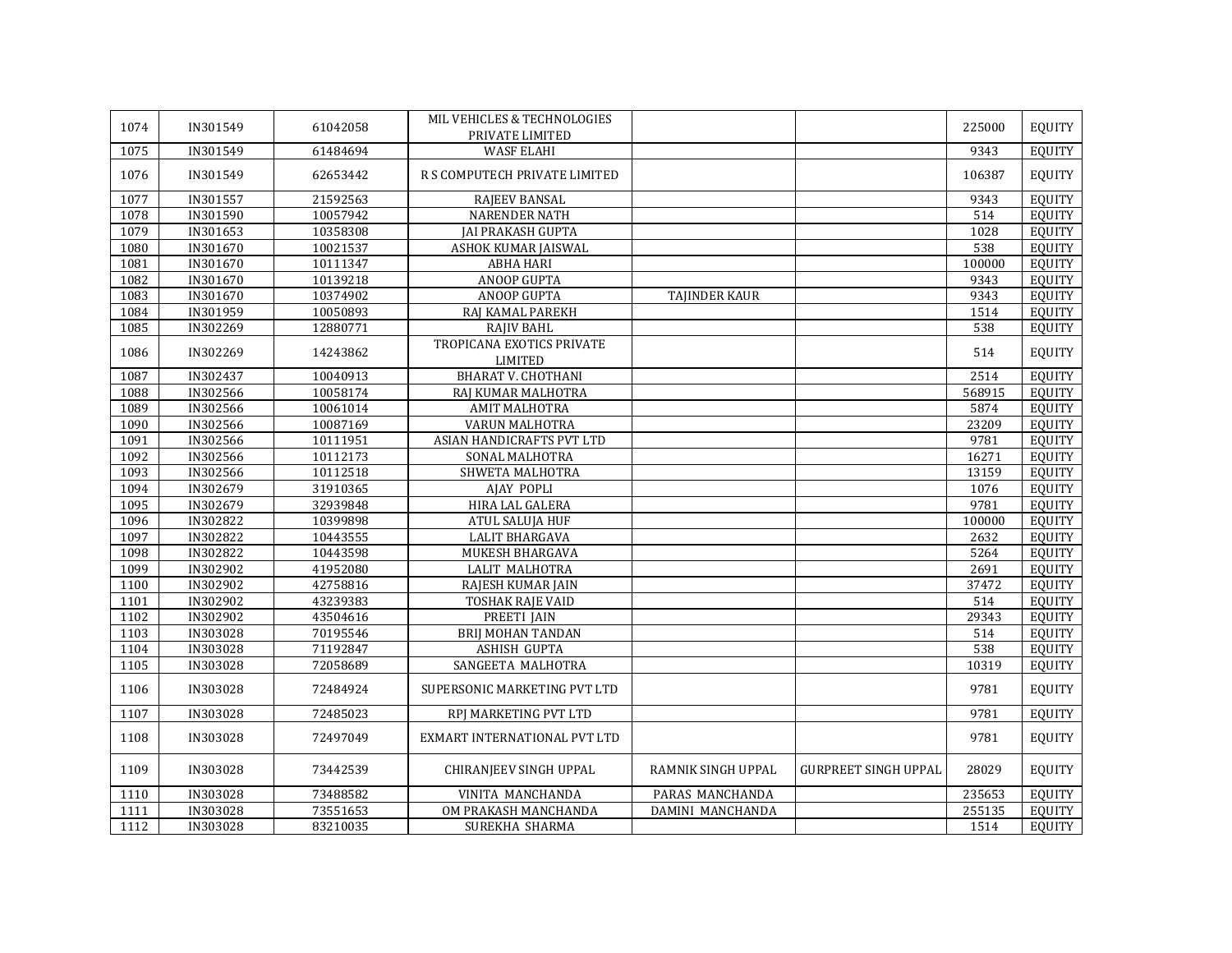| 1113             | IN303077 | 10514587                             | <b>GURU R</b>                                 |                      |                  | 514     | EQUITY        |
|------------------|----------|--------------------------------------|-----------------------------------------------|----------------------|------------------|---------|---------------|
| 1114             | IN303116 | 10025056                             | <b>BHOLA NATH VIJ</b>                         |                      |                  | 2514    | <b>EOUITY</b> |
| 1115             | IN303116 | 10164127                             | <b>SATYA PAL</b>                              |                      |                  | 9829    | <b>EQUITY</b> |
| 1116             | IN303116 | 10389728                             | REKHA GUPTA                                   |                      |                  | 3158    | EQUITY        |
| 1117             | IN303116 | 10463065                             | ASHOK CHANDRA                                 |                      |                  | 9343    | <b>EQUITY</b> |
| 1118             | IN303116 | 11360857                             | RAJAT AGARWAL                                 | SANJUL AGARWAL       |                  | 523     | <b>EQUITY</b> |
| 1119             | IN303116 | 11835807                             | <b>BHARAT MAHAJAN</b>                         |                      |                  | 192     | <b>EQUITY</b> |
| 1120             | IN303116 | 12071748                             | PARAG KOTHIWAL                                |                      |                  | 50000   | <b>EQUITY</b> |
| 1121             | IN303116 | 12072929                             | PAVAN KOTHIWAL                                |                      |                  | 59343   | <b>EQUITY</b> |
| 1122             | IN303116 | 12271983                             | <b>SACHIN DHIR</b>                            |                      |                  | 220000  | <b>EQUITY</b> |
| 1123             | IN303116 | 12789850                             | <b>VIVEK MUNJIAL</b>                          |                      |                  | 9742    | <b>EQUITY</b> |
| 1124             | IN303116 | 12790430                             | ASHRUTI MUNJIAL                               |                      |                  | 9741    | <b>EQUITY</b> |
| 1125             | IN303116 | 12795565                             | RAJEEV AGARWAL                                |                      |                  | 2153    | <b>EQUITY</b> |
| 1126             | IN303116 | 12809298                             | SURESH KUMAR GUPTA                            | AMIT KUMAR GUPTA     |                  | 261739  | <b>EQUITY</b> |
| 1127             | IN303116 | 12810825                             | AMIT KUMAR GUPTA                              | SHILPA GUPTA         |                  | 21371   | <b>EQUITY</b> |
| 1128             | IN303116 | 12833636                             | <b>VINAY MAHAJAN</b>                          | SUCHETA MAHAJAN      |                  | 10426   | <b>EQUITY</b> |
| 1129             | IN303116 | 12850804                             | FARAHDEEBA FAISAL                             | <b>FAISAL JABBAR</b> |                  | 9741    | <b>EQUITY</b> |
| 1130             | IN303116 | 12874064                             | KAMAL CHANDRA AGARWAL                         |                      |                  | 284607  | <b>EQUITY</b> |
| 1131             | IN303116 | 12886470                             | <b>AVINASH CHANDER DHIR</b>                   |                      |                  | 125635  | <b>EQUITY</b> |
| 1132             | IN303116 | 12886700                             | <b>SATISH DHIR</b>                            |                      |                  | 17856   | <b>EQUITY</b> |
| 1133             | IN303116 | 12914645                             | <b>MANPREET SINGH BEDI</b>                    | <b>SONIA BEDI</b>    |                  | 1278    | <b>EQUITY</b> |
| 1134             | IN303116 | 13318003                             | <b>MANVI MUNJIAL</b>                          |                      |                  | 9741    | <b>EQUITY</b> |
| 1135             | IN303270 | 80035780                             | PRAVEEN KUMAR DUGAR                           |                      |                  | 536     | <b>EQUITY</b> |
| 1136             | IN303270 | 80035827                             | SUDHINDRA DUGAR                               |                      |                  | 1579    | <b>EQUITY</b> |
| 1137             | IN303591 | 10061474                             | KARIWALA INDUSTRIES LTD.                      |                      |                  | 1028    | <b>EQUITY</b> |
|                  |          |                                      | VECTRA INVESTMENTS PRIVATE                    |                      |                  |         |               |
| 1138             | IN303956 | 20010589                             | <b>LIMITED</b>                                |                      |                  | 8417529 | <b>EQUITY</b> |
| 1139             | IN304295 | 12445936                             | KRISHAN GOPAL MONGA                           |                      |                  | 1000    | <b>EQUITY</b> |
| 1140             | IN304295 | 13451712                             | UPANSHU AGARWAL                               | PARUL AGARWAL        |                  | 514     | <b>EQUITY</b> |
| 1141             | IN304295 | 27011191                             | ANIL KUMAR TYAGI                              |                      |                  | 40000   | <b>EQUITY</b> |
| 1142             | IN304295 | 27013269                             | SUDHIR KUMAR TYAGI                            |                      |                  | 60000   | <b>EQUITY</b> |
| 1143             | IN306114 | 10446316                             | KRISHAN KUMAR AGARWAL                         |                      |                  | 514     | <b>EQUITY</b> |
| 1144             | 10600    | 1201060003003266                     | RAJ KUMAR LADHAR                              |                      |                  | 5773    | <b>EQUITY</b> |
| 1145             | 10600    | 1201060003449961                     | LEKH RAJ MAHESWARI                            | PRAKASHI DEVI        |                  | 240000  | <b>EQUITY</b> |
| 1146             | 10900    | 1201090005195366                     | <b>ANIL OHRI</b>                              | MAHESHWARI           |                  | 9741    | <b>EQUITY</b> |
| 1147             | 10900    | 1201090005200816                     | <b>SEEMA OHRI</b>                             |                      |                  | 9741    | <b>EQUITY</b> |
| 1148             | 10900    | 1201090008484604                     | MAHESH CHANDRA AGARWAL.                       |                      |                  | 4218    | <b>EQUITY</b> |
| 1149             | 10900    |                                      |                                               |                      |                  | 1486    | <b>EQUITY</b> |
| 1150             | 10900    | 1201090008800691<br>1201090010207076 | RAJENDRA KUMAR MITTAL.<br>VINOD KUMAR KHANNA. | NEERAJ KHANNA.       | SHAILESH KHANNA. | 261739  | <b>EQUITY</b> |
| $\frac{1151}{2}$ | 10900    |                                      |                                               |                      |                  | 9343    | <b>EQUITY</b> |
| 1152             | 10900    | 1201090011899693<br>1201090012319628 | NISHANT RASTOGI.<br><b>ASHA BHATI</b>         | NITIN RASTOGI.       |                  | 2514    | <b>EQUITY</b> |
| 1153             | 10900    | 1201090012512531                     | <b>RAJIV BHATI</b>                            |                      |                  | 2514    | <b>EQUITY</b> |
|                  |          |                                      |                                               |                      |                  |         |               |
| 1154             | 10900    | 1201090013760642                     | <b>SHARAD KUMAR BANSAL</b>                    |                      |                  | 250000  | EQUITY        |
| 1155             | 10900    | 1201090015095505                     | <b>MANISH KUMAR JAIN</b>                      |                      |                  | 538     | EQUITY        |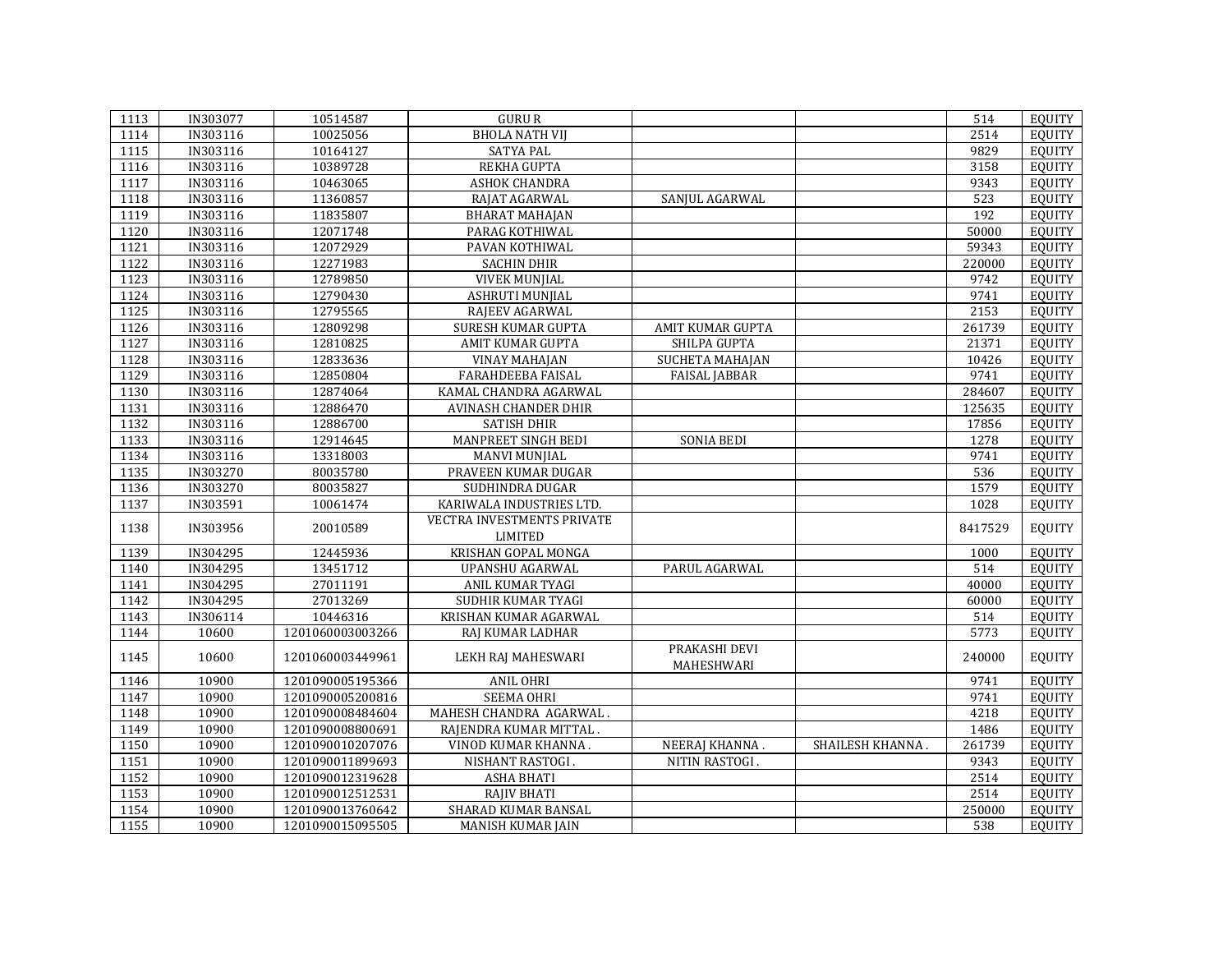| 1156 | 10900 | 1201090015211911 | AMIT KUMAR AGARWAL                     |                        |                      | 43     | <b>EQUITY</b> |
|------|-------|------------------|----------------------------------------|------------------------|----------------------|--------|---------------|
| 1157 | 10900 | 1201090018893691 | YOGENDRA KUMAR AGARWAL                 |                        |                      | 1057   | <b>EQUITY</b> |
| 1158 | 12100 | 1201210000157350 | AMIR HEPTULLA ZAVERI                   |                        |                      | 514    | <b>EQUITY</b> |
| 1159 | 12100 | 1201210000157439 | NISREEN AMIR ZAVERI                    |                        |                      | 514    | <b>EQUITY</b> |
| 1160 | 12101 | 1201210100062915 | PRADEEP KUMBHAT                        |                        |                      | 263294 | <b>EQUITY</b> |
| 1161 | 12101 | 1201210100065521 | ASHOK KUMAR JAIN                       |                        |                      | 1000   | <b>EQUITY</b> |
| 1162 | 12101 | 1201210100065536 | <b>ANIL JAIN</b>                       |                        |                      | 1000   | <b>EQUITY</b> |
| 1163 | 12400 | 1301240001839680 | NIRMAL BHANDARI                        |                        |                      | 1028   | <b>EQUITY</b> |
| 1164 | 13700 | 1201370000442863 | HITESH DAGA                            |                        |                      | 2714   | <b>EQUITY</b> |
| 1165 | 14400 | 1301440003084986 | VANDNA BHARDWAJ                        |                        |                      | 514    | <b>EQUITY</b> |
| 1166 | 14400 | 1301440003218878 | SAJID HANFI.                           |                        |                      | 514    | <b>EQUITY</b> |
| 1167 | 14400 | 1301440003275673 | DHIRENDRA KUMAR BHARDWAJ               |                        |                      | 514    | <b>EQUITY</b> |
| 1168 | 14400 | 1301440003413848 | <b>RAKESH JAIN</b>                     |                        |                      | 18686  | <b>EQUITY</b> |
| 1169 | 14400 | 1301440003423892 | NAVRATAN SAMDARIA                      |                        |                      | 545837 | <b>EQUITY</b> |
| 1170 | 14400 | 1301440003706888 | RAVISH KHANNA                          |                        |                      | 514    | <b>EQUITY</b> |
| 1171 | 14400 | 1301440003870670 | RITU KHANNA.                           |                        |                      | 9343   | <b>EQUITY</b> |
| 1172 | 14400 | 1301440004042457 | <b>ATAL BIHARI</b>                     |                        |                      | 1542   | <b>EQUITY</b> |
| 1173 | 14400 | 1301440004287380 | <b>CURIO GLASSWARE PRIVATE LIMITED</b> |                        |                      | 9343   | <b>EQUITY</b> |
| 1174 | 14400 | 1301440004438197 | RAVISH KHANNA                          | RITU KHANNA            | <b>DIVYA SAPRA</b>   | 250000 | <b>EQUITY</b> |
| 1175 | 16400 | 1201640000238323 | <b>RAKESH GUPTA</b>                    | <b>INDRESH GUPTA</b>   |                      | 523478 | <b>EQUITY</b> |
| 1176 | 17000 | 1201700000155298 | HARI PRAKASH DADOO                     |                        |                      | 25000  | <b>EQUITY</b> |
| 1177 | 17701 | 1201770100121230 | <b>BABU LAL DOSI</b>                   |                        |                      | 148631 | <b>EQUITY</b> |
| 1178 | 17701 | 1201770100676646 | <b>GIRISH KUMAR AGRAWAL</b>            |                        |                      | 125635 | <b>EQUITY</b> |
| 1179 | 17701 | 1201770100676743 | RAJNI AGRAWAL                          |                        |                      | 9781   | <b>EQUITY</b> |
| 1180 | 17701 | 1201770101195921 | <b>GIRISH KUMAR AGARWAL</b>            | RAJANI AGRAWAL         |                      | 261739 | <b>EQUITY</b> |
| 1181 | 19101 | 1201910102079592 | VINOD KUMAR TIKOO                      |                        |                      | 2094   | <b>EQUITY</b> |
| 1182 | 20800 | 1302080000533081 | <b>RAJAN PURI</b>                      |                        |                      | 200000 | <b>EQUITY</b> |
| 1183 | 23000 | 1202300001239879 | RAKESH KUMAR SHARMA                    |                        |                      | 376100 | <b>EQUITY</b> |
| 1184 | 23000 | 1202300001239957 | ESH SHARMA                             |                        |                      | 139993 | <b>EQUITY</b> |
| 1185 | 29200 | 1202920000122015 | LEKH RAJ MAHESHWARI                    |                        |                      | 13392  | <b>EQUITY</b> |
| 1186 | 29200 | 1202920000154841 | <b>INDIA COVERS TEXTILES</b>           |                        |                      | 514    | <b>EQUITY</b> |
| 1187 | 29200 | 1202920000157929 | MARUTI NANDAN HANDICRAFTS              |                        |                      | 538    | <b>EQUITY</b> |
| 1188 | 29900 | 1202990006112706 | RAJIV MALHOTRA                         |                        |                      | 438    | <b>EQUITY</b> |
| 1189 | 29900 | 1202990006114133 | SUDHIR MALHOTRA                        |                        |                      | 438    | <b>EQUITY</b> |
| 1190 | 30000 | 1203000001358991 | APURBA KUMAR PAUL                      |                        |                      | 536    | <b>EQUITY</b> |
| 1191 | 33200 | 1203320016122268 | CHANDRA SHEKHAR PHOPHALIA              |                        |                      | 1514   | <b>EQUITY</b> |
| 1192 | 33200 | 1203320016132426 | <b>LALITA JAIN</b>                     |                        |                      | 1514   | <b>EQUITY</b> |
| 1193 | 33300 | 1203330000677829 | NARENDRA JAIN                          |                        |                      | 525068 | <b>EQUITY</b> |
| 1194 | 33300 | 1203330000677848 | RAJENDRA JAIN                          |                        |                      | 514    | <b>EQUITY</b> |
| 1195 | 33300 | 1203330001002959 | NIRMAL BHANDARI                        | <b>GANESH BHANDARI</b> | SURENDRA BHANDARI    | 523478 | <b>EQUITY</b> |
| 1196 | 33300 | 1203330001008021 | BIKRAMJIT SINGH BAKSHI                 | SUKHMEEN BAKSHI        | <b>CHETAN BAKSHI</b> | 523478 | <b>EQUITY</b> |
| 1197 | 36000 | 1203600006052056 | <b>SAMRAT JAIN</b>                     |                        |                      | 9781   | <b>EQUITY</b> |
| 1198 | 36000 | 1203600006054087 | <b>GAURI JAIN</b>                      |                        |                      | 9781   | <b>EQUITY</b> |
| 1199 | 36300 | 1203630000063723 | ARUNA SACHDEV                          |                        |                      | 9343   | <b>EQUITY</b> |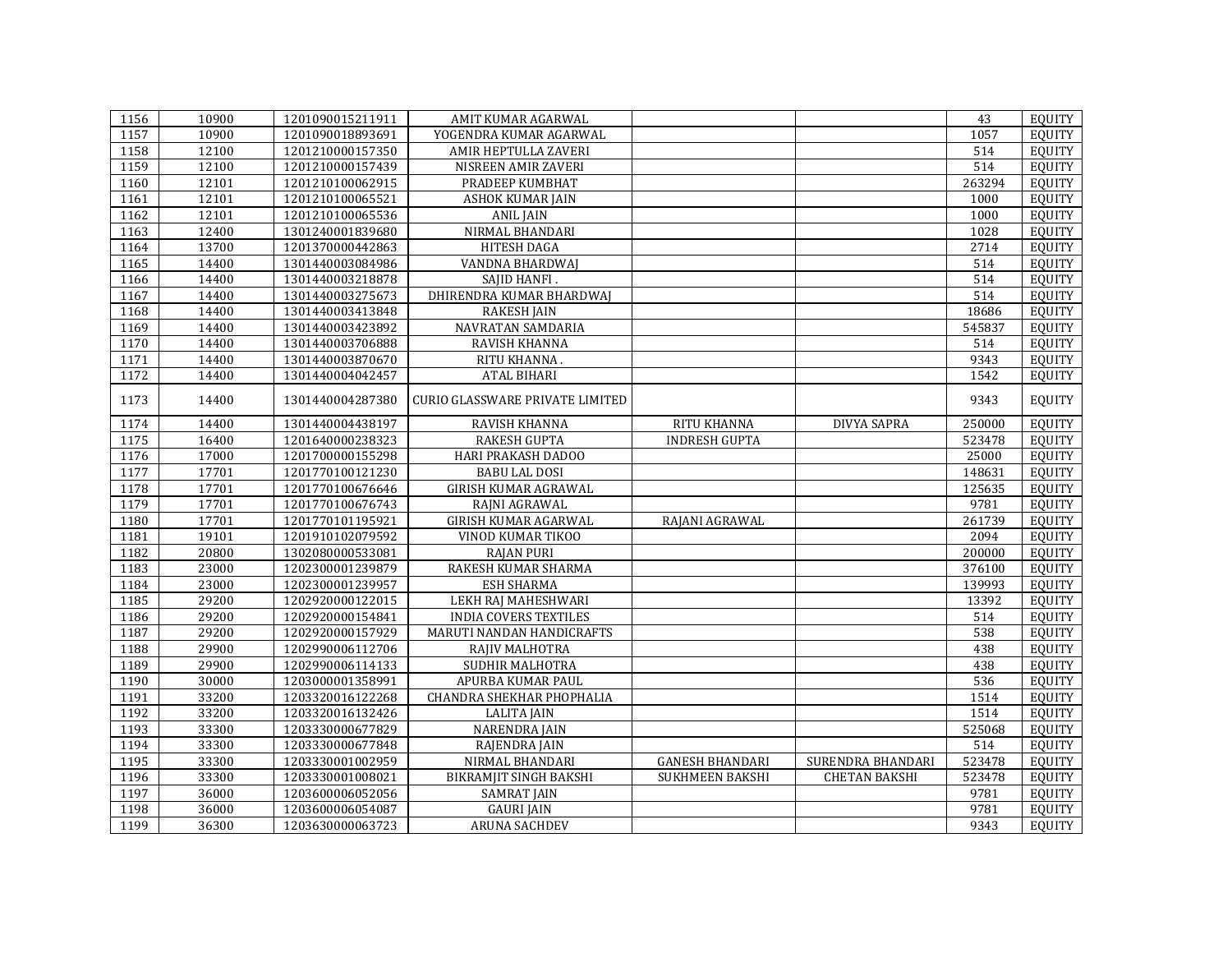| 1200 | 38000 | 1203800000132098 | <b>AMIT KHETAN</b>             |                      |                     | 695    | <b>EQUITY</b> |
|------|-------|------------------|--------------------------------|----------------------|---------------------|--------|---------------|
| 1201 | 41300 | 1204130000033376 | RAMESH RIKHAVDAS SHAH          | ATUL AMRUTLAL SHAH   |                     | 1586   | <b>EQUITY</b> |
| 1202 | 41400 | 1304140006198690 | SUNILKUMAR AJMERA              | PALLAVI AJMERA       |                     | 1586   | <b>EQUITY</b> |
| 1203 | 41500 | 1204150001610351 | SANMUKHLAL RATILAL             |                      |                     | 538    | <b>EQUITY</b> |
|      |       |                  | KINKHABWALA                    |                      |                     |        |               |
| 1204 | 44700 | 1204470007252401 | YOGESH GUPTA                   |                      |                     | 1061   | <b>EQUITY</b> |
| 1205 | 44700 | 1204470010678876 | <b>AJAY KUMAR GUPTA</b>        |                      |                     | 261710 | <b>EQUITY</b> |
| 1206 | 44700 | 1204470012535084 | <b>SANJAY GUPTA</b>            |                      |                     | 2122   | <b>EQUITY</b> |
| 1207 | 44700 | 1204470013404932 | NARENDRA KUMAR GUPTA           |                      |                     | 2122   | <b>EQUITY</b> |
| 1208 | 47500 | 1204750000018775 | <b>NARESH GUPTA</b>            |                      |                     | 9781   | <b>EQUITY</b> |
| 1209 | 47500 | 1204750000018800 | <b>SUNITA GUPTA</b>            |                      |                     | 9781   | <b>EQUITY</b> |
| 1210 | 49200 | 1204920001740800 | ANURAG AGARWAL                 |                      |                     | 514    | <b>EQUITY</b> |
| 1211 | 49200 | 1204920006541337 | <b>ADITYA TYAGI</b>            |                      |                     | 25000  | <b>EQUITY</b> |
| 1212 | 49800 | 1204980000042207 | SAURABH JAIN.                  |                      |                     | 538    | <b>EQUITY</b> |
| 1213 | 49800 | 1204980000257080 | SATYA NARAIN GOEL.             |                      |                     | 1514   | <b>EQUITY</b> |
| 1214 | 49800 | 1204980000257095 | RITU TALWAR                    |                      |                     | 514    | <b>EQUITY</b> |
| 1215 | 49800 | 1204980000259356 | SUDESHWAR SARAN.               |                      |                     | 523478 | <b>EQUITY</b> |
| 1216 | 49800 | 1204980000260108 | KAMAL SONI.                    | NEERAJ SONI.         |                     | 250000 | <b>EQUITY</b> |
| 1217 | 49800 | 1204980000260171 | KAMAL SONI.                    |                      |                     | 15490  | <b>EQUITY</b> |
| 1218 | 49800 | 1204980000262479 | SURENDRA PAUL KHOSLA.          | MEENAKSHI KHOSLA.    | <b>GAGAN KHOSLA</b> | 250000 | <b>EQUITY</b> |
| 1219 | 49800 | 1204980000268335 | <b>VINAY RAWAL</b>             |                      |                     | 209781 | <b>EQUITY</b> |
| 1220 | 49800 | 1204980000279554 | SHASHI TALWAR.                 |                      |                     | 514    | <b>EQUITY</b> |
|      |       |                  | STYLE INDIA TEXSTYLE PRIVATE   |                      |                     |        |               |
| 1221 | 59100 | 1205910000242314 | LIMITED                        |                      |                     | 538    | <b>EQUITY</b> |
| 1222 | 65900 | 1206590000052354 | <b>GHANSHYAM NATHANY</b>       |                      |                     | 1514   | <b>EQUITY</b> |
| 1223 | 65900 | 1206590000052428 | <b>GAUTAM NATHANY</b>          |                      |                     | 3028   | <b>EQUITY</b> |
| 1224 | 65900 | 1206590000052447 | <b>MAMTA NATHANY</b>           |                      |                     | 1514   | <b>EQUITY</b> |
| 1225 | 66500 | 1206650000003547 | RAJESH KUMAR AGGARWAL          |                      |                     | 1061   | <b>EQUITY</b> |
| 1226 | 68500 | 1206850000052805 | <b>AMIT SINGHAL</b>            |                      |                     | 398    | <b>EQUITY</b> |
| 1227 | 68500 | 1206850000052955 | SUNIL KUMAR SINGHAL            |                      |                     | 398    | <b>EQUITY</b> |
| 1228 | 68500 | 1206850000223123 | HARISH HASWANI                 | POOJA HASWANI        |                     | 1514   | <b>EQUITY</b> |
| 1229 | 68500 | 1206850000223157 | PRAKASH HASWANI                | <b>JYOTI HASWANI</b> |                     | 1514   | <b>EQUITY</b> |
| 1230 | 68500 | 1206850000223537 | <b>CHANDER KUMAR HASWANI</b>   | KANTA HASWANI        |                     | 1514   | <b>EQUITY</b> |
| 1231 | 68500 | 1206850000224015 | RAM PRAKASH SINGHAL            | SUNIL KUMAR SINGHAL  | <b>AMIT SINGHAL</b> | 523000 | <b>EQUITY</b> |
|      |       |                  |                                |                      |                     |        |               |
| 1232 | 68800 | 1206880000010126 | KANODIA GLOBAL PRIVATE LIMITED |                      |                     | 536    | <b>EQUITY</b> |
| 1233 | 70400 | 1207040000000017 | <b>MOONIS GHAYUR</b>           |                      |                     | 536    | <b>EQUITY</b> |
| 1234 | 70400 | 1207040000000114 | <b>IKRAMUL HAQ SHAMSI</b>      |                      |                     | 261739 | <b>EQUITY</b> |
| 1235 | 70400 | 1207040000000152 | MOHAMMAD AAMER                 |                      |                     | 514    | <b>EQUITY</b> |
| 1236 | 70400 | 1207040000000186 | <b>AHMAD SADAT</b>             |                      |                     | 514    | <b>EQUITY</b> |
| 1237 | 70400 | 1207040000000551 | AFEEF UR REHMAN                |                      |                     | 261739 | <b>EQUITY</b> |
| 1238 | 70400 | 1207040000000606 | <b>SAYEED UR REHMAN</b>        |                      |                     | 261739 | <b>EQUITY</b> |
| 1239 | 70400 | 1207040000002179 | <b>BILAL AHSAN</b>             |                      |                     | 523478 | <b>EQUITY</b> |
| 1240 | 70400 | 1207040000003121 | <b>ABDUL WASEEM</b>            |                      |                     | 514    | <b>EQUITY</b> |
| 1241 | 70400 | 1207040000003305 | <b>HASEEN AKHTAR</b>           |                      |                     | 514    | EQUITY        |
|      |       |                  |                                |                      |                     |        |               |